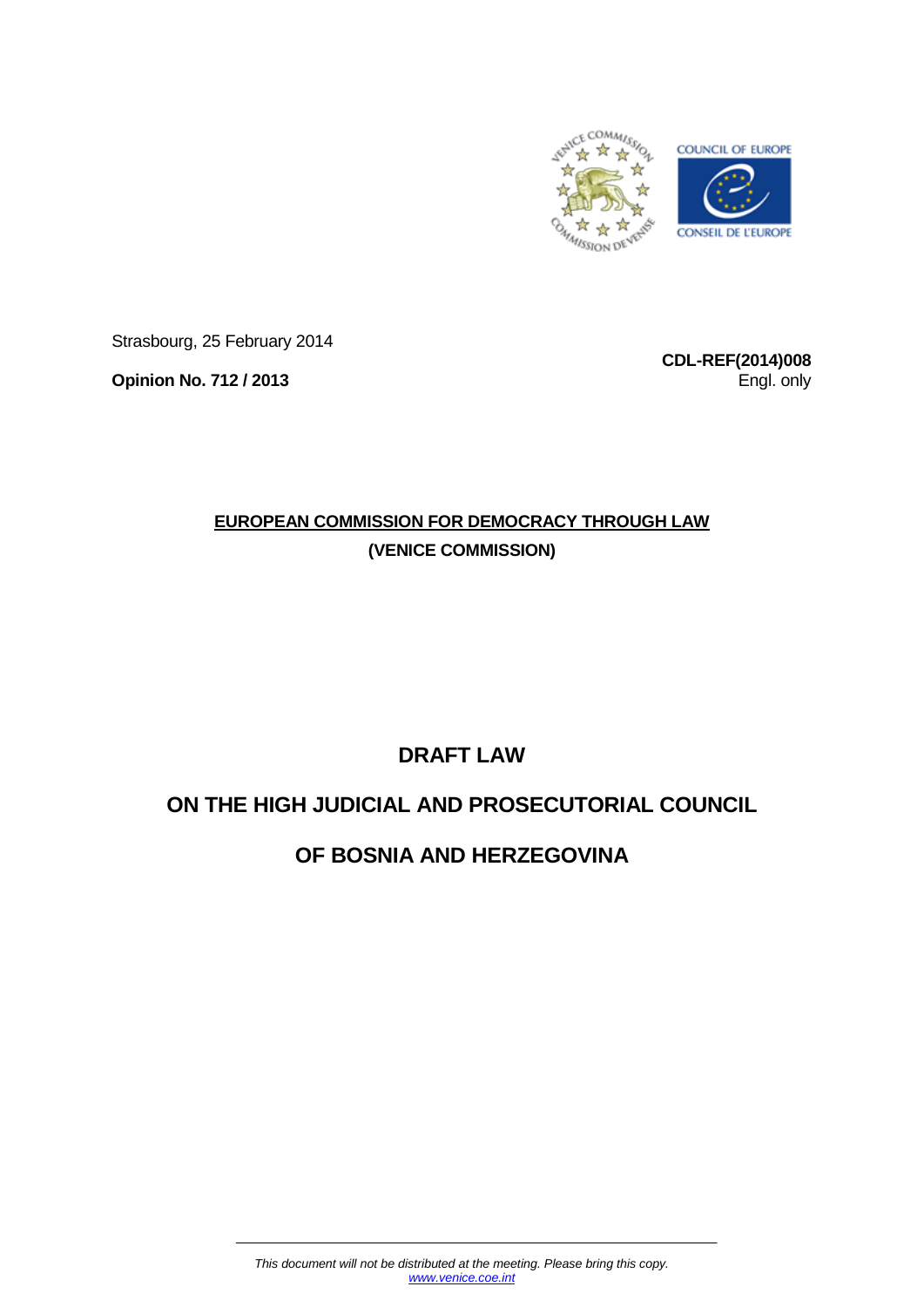Pursuant to Article IV 4.a) of the Constitution of Bosnia and Herzegovina, the Parliamentary Assembly of Bosnia and Herzegovina, at the \_\_\_\_ session of the House of Representatives held on \_\_\_\_\_\_\_\_ 2013, and at the \_\_\_\_ session of the House of Peoples held on \_\_\_\_\_\_\_\_\_\_\_\_ 2013, enacted the following

### **LAW ON THE HIGH JUDICIAL AND PROSECUTORIAL COUNCIL OF BOSNIA AND HERZEGOVINA**

# **CHAPTER I - GENERAL PROVISIONS**

### **Article 1 (Subject Matter)**

This Law defines the operation, organization, competencies and powers of the High Judicial and Prosecutorial Council of Bosnia and Herzegovina (hereinafter: "the Council"); the requirements and term for serving as a judge or a prosecutor; appointment of judges and prosecutors; disciplinary responsibility of judges and prosecutors; suspension of judges and prosecutors from duty; conflict of duties of judges or prosecutors and other duties; cessation of the term of office of judges and prosecutors; and any other issues related to the operation of the Council.

# **Article 2**

### **(Financing of the Council)**

(1) The Council shall be financed from the Budget of Bosnia and Herzegovina Institutions and international obligations of Bosnia and Herzegovina.

(2) The Council may receive funds from international donors for the operating budget of the Council and for special judicial reform projects which are outside the operating budget of the Council. These funds shall be paid to a special account with the Central Bank of Bosnia and Herzegovina. The funds shall be spent at the order of the Director of the Secretariat, in line with the rules on the execution of donor funds adopted by the Council and in line with the terms of the donation agreement signed with the donor.

# **Article 3**

### **(Independence and Autonomy)**

(1) The Council shall be independent and autonomous in its operation, and its task shall be to ensure an independent, impartial and professional judiciary.

(2) The Council shall have a stamp, in accordance with the Law on Stamps of Bosnia and Herzegovina Institutions ("Official Gazette of BiH", No. 12/98, 14/03 and 62/11).

# **CHAPTER II - MEMBERS AND ORGANIZATION OF THE COUNCIL**

# **Article 4**

# **(Membership )**

(1) The Council shall have 20 members.

(2) Nine Council members shall be elected from among the judges, as follows:

a) one judge of the High Court of Bosnia and Herzegovina or the Court of Bosnia and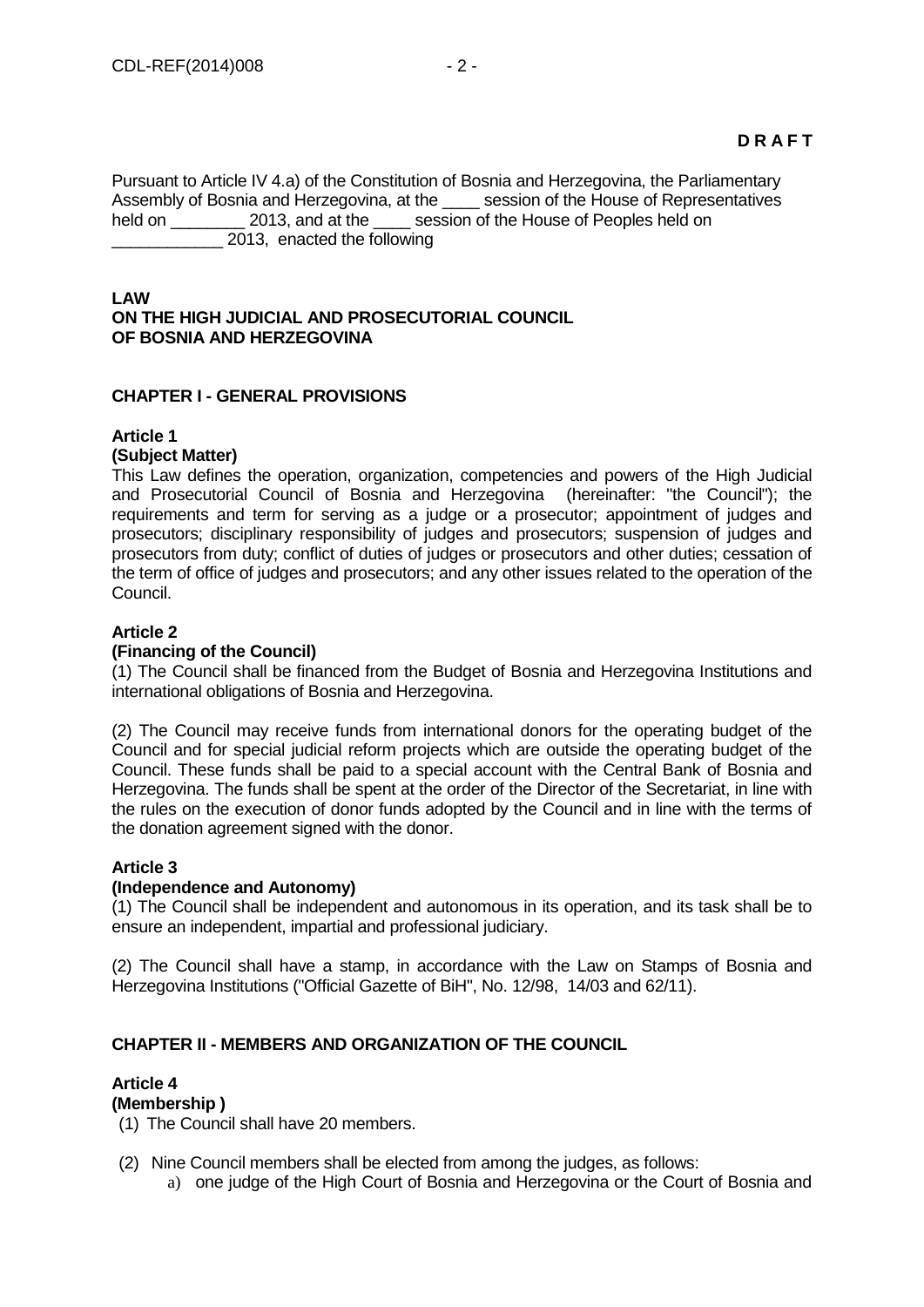Herzegovina;

- b) one judge of the Supreme Court of the Federation of Bosnia and Herzegovina;
- c) one judge of the Supreme Court of the Republika Srpska;
- d) one judge of the Appellate Court of Brčko District or the Municipal Court of Brčko District;
- e) one judge of Cantonal Courts in the Federation of Bosnia and Herzegovina and two judges of Municipal Courts in the Federation of Bosnia and Herzegovina;
- f) one judge of a District Court in the Republika Srpska or the High Commercial Court and one judge of a Primary Court or a District Commercial Court in the Republika Srpska;
- (3) Nine Council members shall be elected from among the prosecutors, as follows:
	- a) one prosecutor of the Prosecutor's Office of Bosnia and Herzegovina;
	- b) one prosecutor of the Federal Prosecutor's Office of the Federation of Bosnia and Herzegovina;
	- c) one prosecutor of the Republic Prosecutor's Office of the Republika Srpska;
	- d) one prosecutor of the Prosecutor's Office of Brčko District of Bosnia and Herzegovina:
	- e) three prosecutors of Cantonal Prosecutor's Offices in the Federation of Bosnia and Herzegovina:
	- f) two prosecutors of District Prosecutor's Offices in the Republika Srpska, including the Special Prosecutor's Office for Organized Crime and Serious Economic Crimes;
- (4) Two Council members shall be elected as follows:
	- a) one member on behalf of the House of Representatives of the Parliamentary Assembly of Bosnia and Herzegovina;
	- b) one member on behalf of the Council of Ministers of Bosnia and Herzegovina.

(5) Members of the Council referred to under Paragraph (4) hereof shall have qualifications and experience relevant to the operation of the Council; an elected member cannot be a person who holds a justice office, an executive office at any level, or an elected public office in a legislative body at any level.

(6) One Council member may be elected from one Cantonal or District Prosecutor's Office, as well as from one Municipal or Primary Court or Cantonal or District Court.

(7) No person shall be elected as a Council member for more than two consecutive terms.

(8) A judge of the High Court of Bosnia and Herzegovina and a judge of the Court of Bosnia and Herzegovina shall be elected in alternation as a Council member referred to under Paragraph (2) Item a) hereof.

(9) A judge of the Appellate Court of Brčko District of Bosnia and Herzegovina and a judge of the Principal Court of Brčko District of Bosnia and Herzegovina shall be elected in alternation as a Council member referred to under Paragraph (2) Item d) hereof.

(10) Members of the Council shall be persons of high moral, technical and professional qualities.

(11) At least six members from each of the constituent peoples and an appropriate number of members from among others shall be elected on the Council. The composition of the Council shall ensure equal representation of the sexes.

(12) Reserve judges cannot be elected as members of the Council, nor can be the following persons: a judge or a prosecutor or a person referred to under Paragraph (4) hereof who was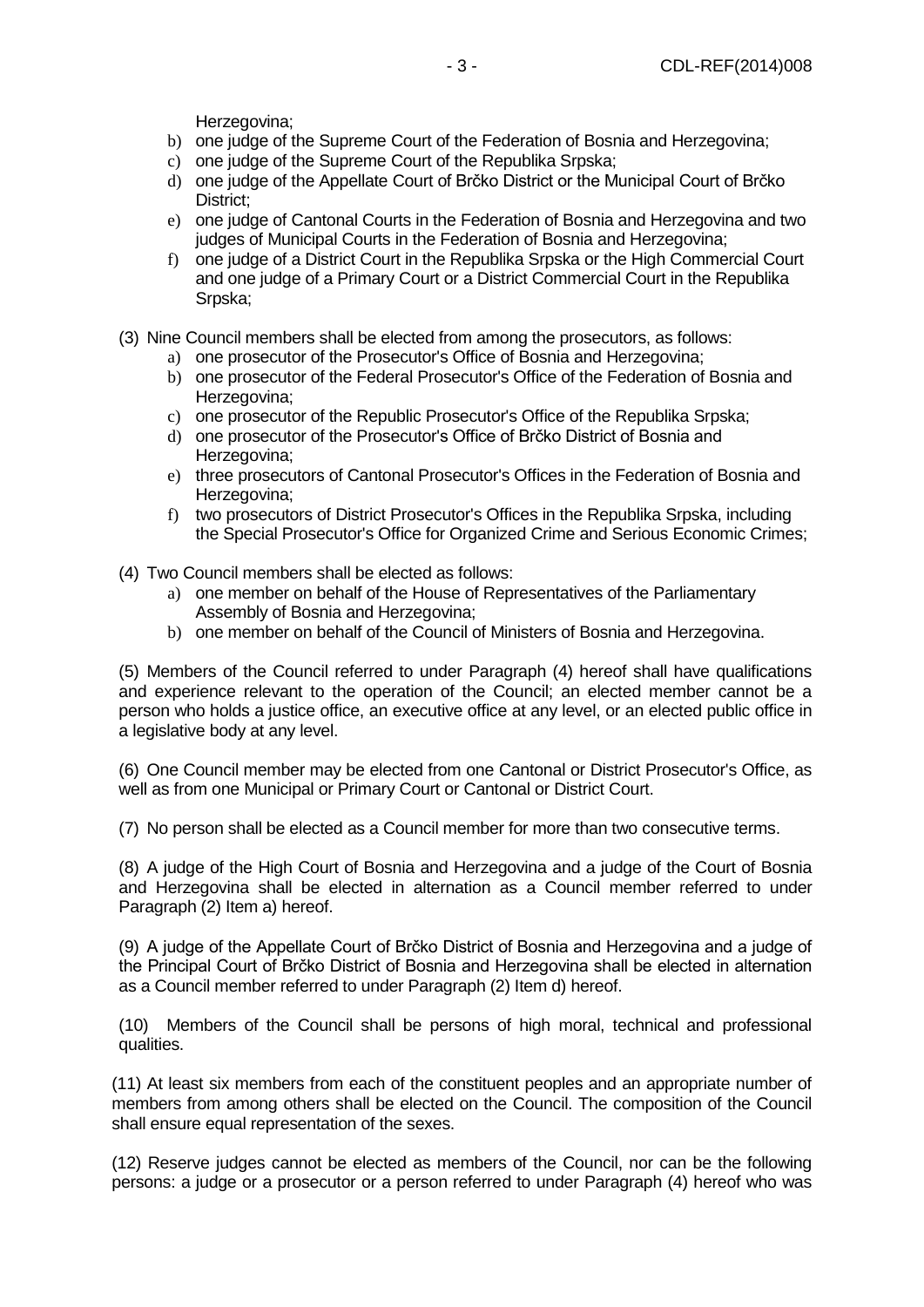subject to a disciplinary measure within the last four years.

(13) Unless specified otherwise, provisions of this Law that refer to judges and prosecutors shall be construed to include judges, prosecutors, presidents of the court, chief prosecutors and deputy chief prosecutors.

(14) When a president of the court, chief prosecutor or deputy chief prosecutor is elected as a Council member, their term of office as the president of the court, chief prosecutor or deputy chief prosecutor shall cease upon taking up their duties on the Council.

(15) For the duration of their term on the Council, Council members elected from among judges or prosecutors cannot be elected to an office in the judiciary which is at a higher level than the one they hold.

# **Article 5**

# **(Judicial and Prosecutorial Subcouncil)**

(1) Council members elected from among the judges and the Council member referred to under Article 4, Paragraph (4) Item a) hereof constitute the Judicial Subcouncil.

(2) Council members elected from among the prosecutors and the Council member referred to under Article 4, Paragraph (4) Item b) hereof constitute the Prosecutorial Subcouncil.

(3) The Judicial and Prosecutorial Subcouncils shall ensure representation of the constituent peoples and others in Bosnia and Herzegovina, and shall have competencies defined under this Law.

### **Article 6**

### **(Competence for the Election of Council Members )**

(1) Election and appointment of Council members referred to under Article 4, Paragraphs (2) and (3) hereof shall be carried out by the Parliamentary Assembly of Bosnia and Herzegovina (hereinafter: the Parliamentary Assembly).

(2) The election procedure for Council members, including the procedures required to ensure compliance with applicable provisions of the Constitution and laws of Bosnia and Herzegovina, shall be defined in a separate regulation adopted by the Parliamentary Assembly.

(3) Appointment of Council members referred to under Article 4, Paragraph (4) Item a) hereof shall be done, at the request of the Council, by the House of Representatives of the Parliamentary Assembly of Bosnia and Herzegovina, and appointment referred to under Item b) shall be done by the Council of Ministers of Bosnia and Herzegovina at the recommendation of the Minister of Justice of Bosnia and Herzegovina.

# **Article 7**

### **(Nominating Members of the Council)**

(1) At the request of the Council, the court and prosecutor's office referred to under Article 4, Paragraphs (2) and (3) hereof, which have up to 15 judges or prosecutors on their staff, shall nominate two candidates, whereas the court and the prosecutor's office with more than 15 judges or prosecutors shall nominate three candidates each. The nomination shall be made by secret ballot, with each judge or prosecutor having the right to nominate and be nominated.

(2) The courts and prosecutor's offices which nominate a Council member shall submit a list of candidates nominated in accordance with Paragraph (1) hereof to the Council, and the Council shall forward a consolidated list for all vacant positions to the Joint Collegium of both Houses of the Parliamentary Assembly.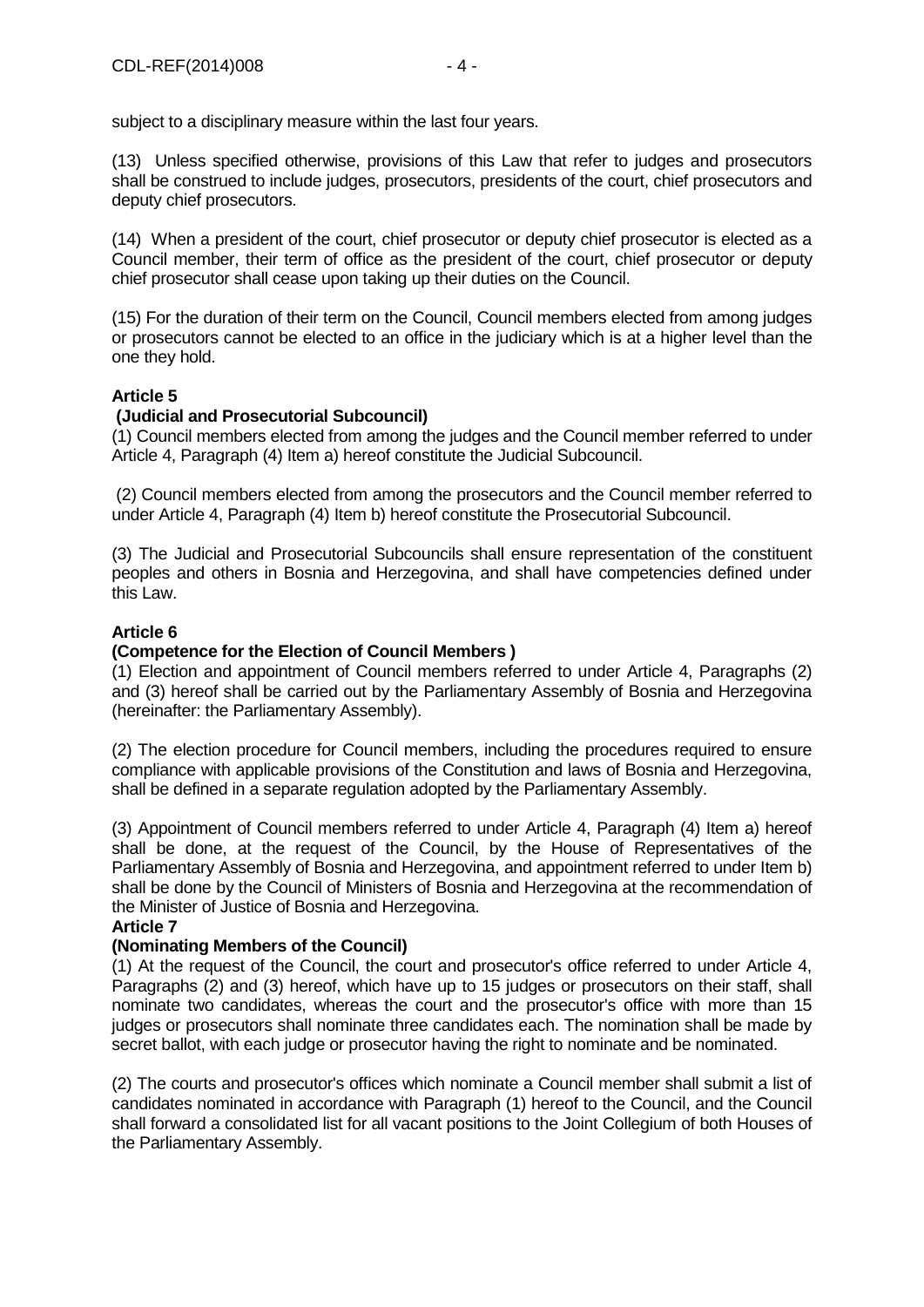(3) The Joint Collegium referred to under Paragraph (2) hereof shall form a Commission, which shall conduct a procedure based on criteria defined by the Parliamentary Assembly and determine the final list of candidates for members of the Council, taking into account the appropriate representation of justice institutions referred to under Article 4, Paragraphs (2) and (3) hereof.

### **Article 8**

### **(Electing Members of the Council)**

(1) The Parliamentary Assembly shall elect members of the Council from the list determined by the Commission referred to under Article 7, Paragraph (3) hereof.

(2) From among the elected members of the Council, the Parliamentary Assembly shall elect three members who shall serve as the rotating President and two Vice Presidents of the Council, during the term for which they were elected as Council members.

(3) The President and Vice Presidents of the Council shall rotate as President every 16 months.

(4 ) In order to achieve equal representation of the peoples, the President and Vice Presidents cannot be from the same constituent people or from among others.

### **Article 9**

### **(Term of Office of Council Members)**

(1) Council members shall serve a term of four years and may be re-elected for another term.

(2) Upon the expiry of four (4) years from the end of the second term, the same person may be re-elected as a Council member.

(3) If the term of office of a Council member referred to under Article 4, Paragraphs (2) and (3) hereof ceases before the expiry of the period for which he/she was elected, the Parliamentary Assembly shall elect within 60 days a new Council member from among the nominated candidates as determined by the Commission referred to under Article 7, Paragraph (3) hereof, for a term of office referred to under Paragraph (1) hereof.

(4) If the term of office of a Council member referred to under Article 4, Paragraph (4) hereof ceases before the expiry of the period for which he/she was elected, a new member shall be elected within 60 days, for a term of office referred to under Paragraph (1) hereof, by the competent authority.

### **Article 10**

### **(Cessation of the Term of Office)**

(1) The term of office of a Council member shall cease:

a) by cessation of the function by virtue of which he/she was appointed as a Council member;

b) upon the expiry of the period for which the member was elected or appointed;

c) by resignation:

d) if the member fails to perform his/her duties in a proper, effective or impartial manner;

e) if the member fails to fulfill the obligations arising from the function he/she performs due to illness or for other reasons;

f) when the member commits an act due to which he/she no longer merits to perform the duties on the Council;

g) when the member is finally convicted for a criminal offense for which the law provides a prison sentence, in which case the term of office shall automatically cease when the conviction becomes final.

(2) In the case defined under Paragraph (1) Item (c) hereof, the term of office of a Council member shall cease on the day the Council submits his/her written resignation to the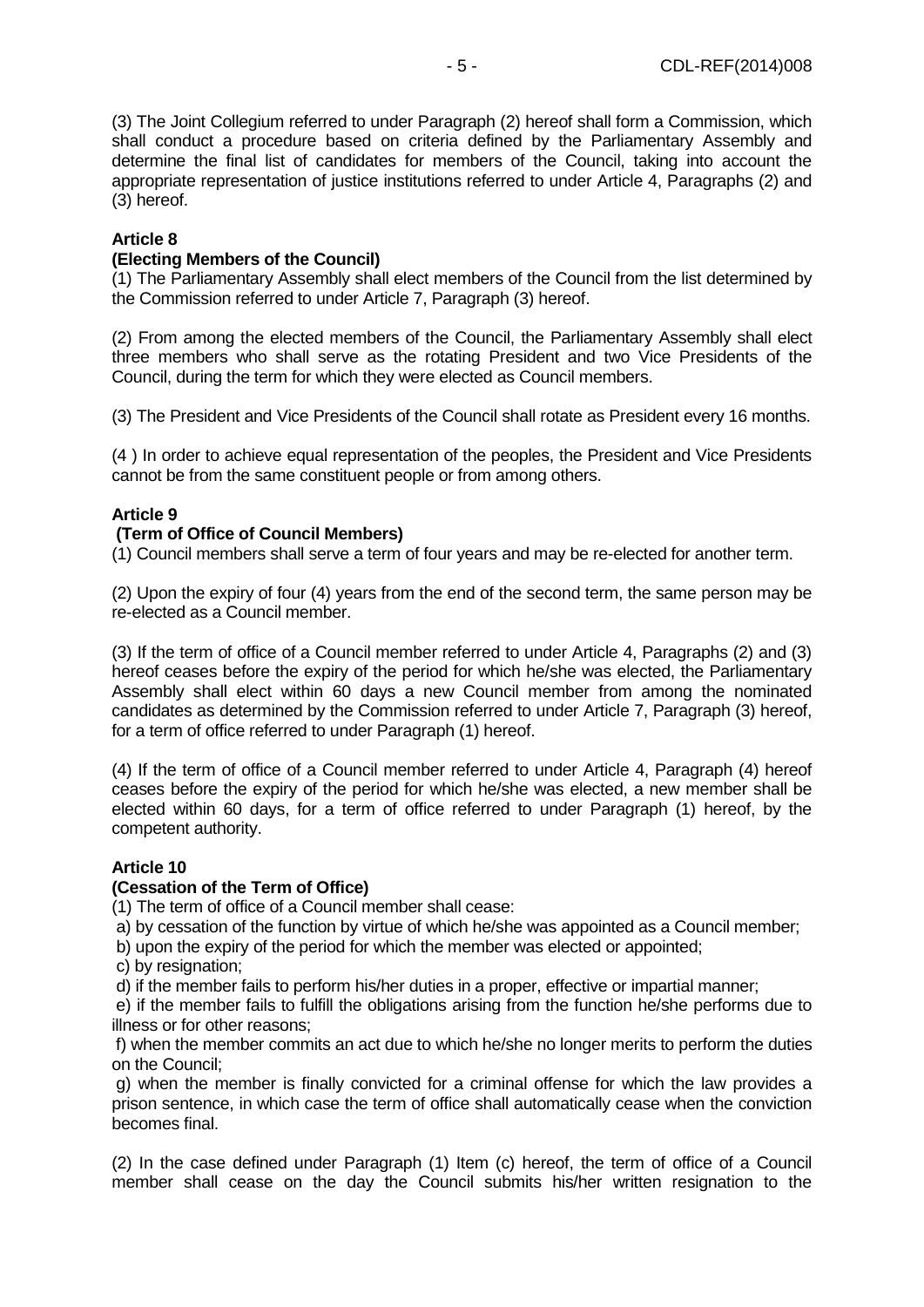Parliamentary Assembly, and in cases defined under Paragraph (1) Items (d), (e) and (f) hereof, it shall cease on the day the Parliamentary Assembly dismisses the member.

(3) The decision to dismiss a Council member for reasons listed under Paragraph (1) Items (d), (e) and (f) hereof shall be made by the Parliamentary Assembly on the recommendation of the Council.

(4) The term of office of the President and Vice Presidents of the Council may cease by resignation or by decision of the Parliamentary Assembly. Resignation as the President or Vice President of the Council shall not terminate the term as a member of the Council. In the event of resignation, the term shall cease on the day the Council Secretariat submits the written resignation to the Parliamentary Assembly, and in the event the Parliamentary Assembly makes a decision to terminate the term of office, the term shall cease on the day such decision is made.

# **Article 11**

# **(Suspension from Duty)**

(1) A Council member shall be suspended from duty *ex lege* in the following cases:

 a) if the member is suspended from the duty by virtue of which he/she was elected or appointed on the Council; or

b) if the member is detained.

(2) The document on suspension shall be adopted by the Council President, and in the event the Council President is suspended such document shall be adopted by one of the Vice Presidents, which shall be specified in the Council Rules of Procedure.

(3) The Council may suspend a member from duty:

a) for reasons which may result in termination of his/her term of office; or

 b) due to circumstances under which a judge or a prosecutor may be suspended from duty in accordance with this Law.

(4) The document on suspension from duty, in accordance with Paragraph (3) hereof, shall be adopted by two-thirds majority of all members of the Council.

# **Article 12**

# **(New Members of the Council)**

(1) At least three months before the expiry of the term of each Council member, the Council shall notify the bodies referred to under Article 4, Paragraphs (2) and (3) hereof to allow them to nominate their candidates to the Council.

(2) At least three months before the expiry of the term of a Council member referred to under Article 4, Paragraph (4) hereof, the Council shall notify the House of Representatives of the Parliamentary Assembly or the Council of Ministers and request election of a new member.

(3) In the event the term of a Council member does not cease due to expiry but for other reasons, and if a new member needs to be elected, the Council shall notify the body referred to under Paragraphs (1) and (2) hereof not later than within 10 days of becoming aware of the need to elect the new member.

# **Article 13**

# **(Full Time Employment)**

(1) The President and Vice Presidents of the Council shall work in the Council on the basis of full time employment, and shall receive their salary, benefits and other labor-related rights in the Council in an amount provided for the President of the High Court of Bosnia and Herzegovina under the Law on Salaries and Other Benefits in Courts and Prosecutor's Offices at Bosnia and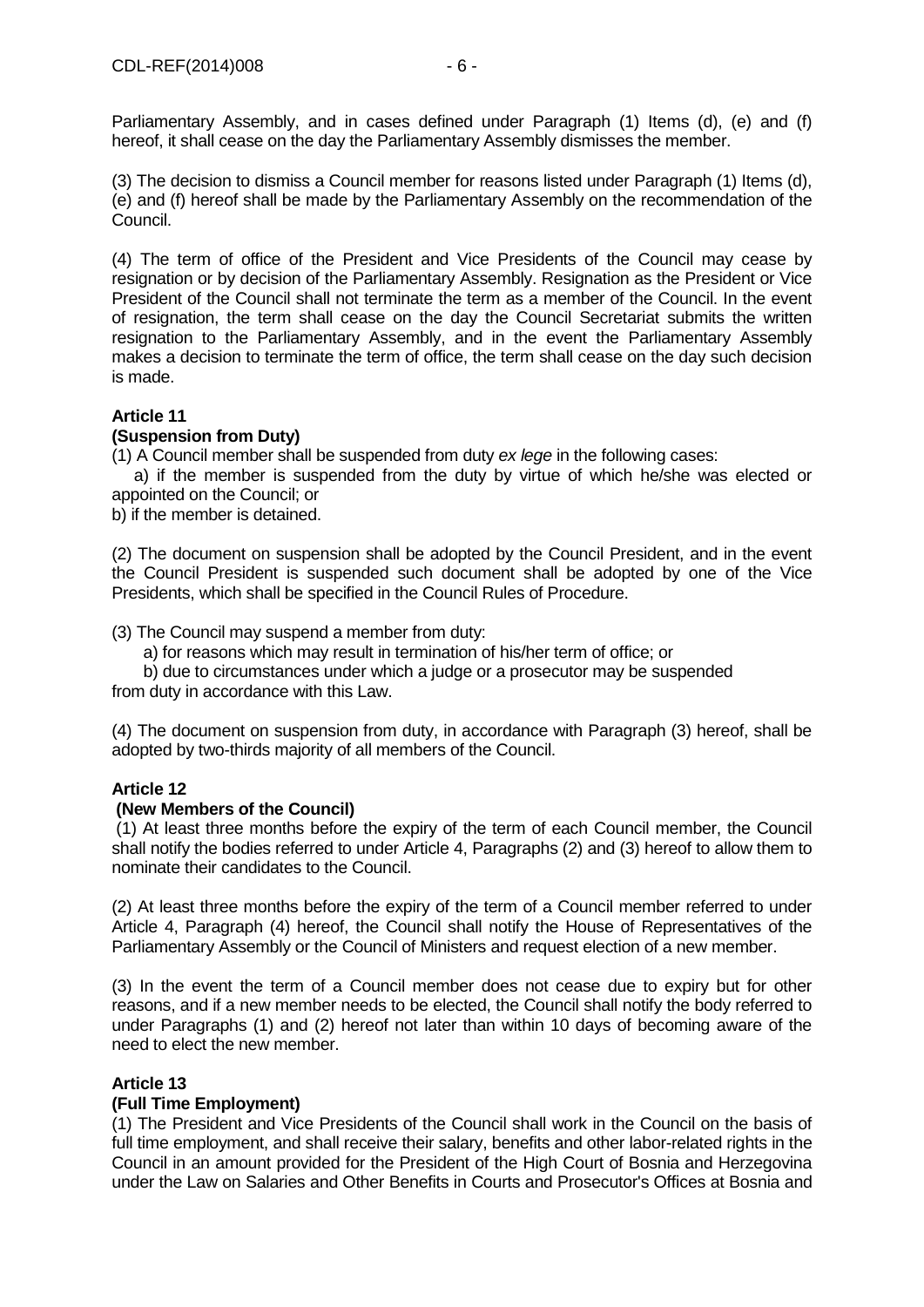Herzegovina Level.

(2) During their term of office, the President and the Vice President of the Council shall take an unpaid leave of employment at the institution they come from.

(3 ) The operation of the Council shall be governed by the Rules of Procedure, adopted by the Council and published in the "Official Gazette of BiH".

# **Article 14**

### **(Conflict of Duties and Immunity)**

(1) Members of the Council or its Commissions or any members of the Council staff shall not hold any office or perform any duties in a political party, or in any associations or foundations associated with political parties. These persons shall also refrain from participating in any activities of political parties.

(2) Upon assuming his/her duties on the Council, the member shall sign a declaration of no conflict of interest, as prescribed by the Council Rules of Procedure.

(3) Members of the Council and members of Commissions within the Council shall not be liable for opinions expressed or decisions made within the scope of their official duties.

### **Article 15**

### **(Presidency of the Council)**

(1) The President and Vice Presidents of the Council constitute the Presidency as a working body of the Council, the competencies and operation of which shall be governed by the Rules of Procedure, and which shall be responsible for the Council's operation.

(2) Professional and administrative support to the Presidency shall be provided by the Secretariat of the Council.

(3) The President of the Council shall prepare agendas for Council meetings; convene and preside over the meetings; and oversee the operation of the Council and the Secretariat. The President shall act as an agent and representative of the Council before third parties and shall perform any other duties in accordance with the Council Rules of Procedure.

(4) Vice Presidents shall assist the President in the performance of duties to ensure efficient and proper operation of the Council. In accordance with the Council Rules of Procedure, one of the Vice Presidents shall substitute the President during his/her absence.

### **Article 16**

# **(Chairperson and Deputy Chairperson of the Subcouncils)**

(1) The Chairperson and the Deputy Chairperson of the Judicial Subcouncil shall be elected from among the judges by members of the Judicial Subcouncil for a period of one year with the option of re-election.

(2) The Chairperson and the Deputy Chairperson of the Prosecutorial Subcouncil shall be elected from among the prosecutors by members of the Prosecutorial Subcouncil for a period of one year with the option of re-election.

(3) The Chairperson of the Subcouncil shall prepare agendas for Subcouncil meetings, and shall convene and preside over Subcouncil meetings.

(4) In a Council meeting, the Chairperson of the Subcouncil shall provide Subcouncil arguments about a candidate nominated for appointment.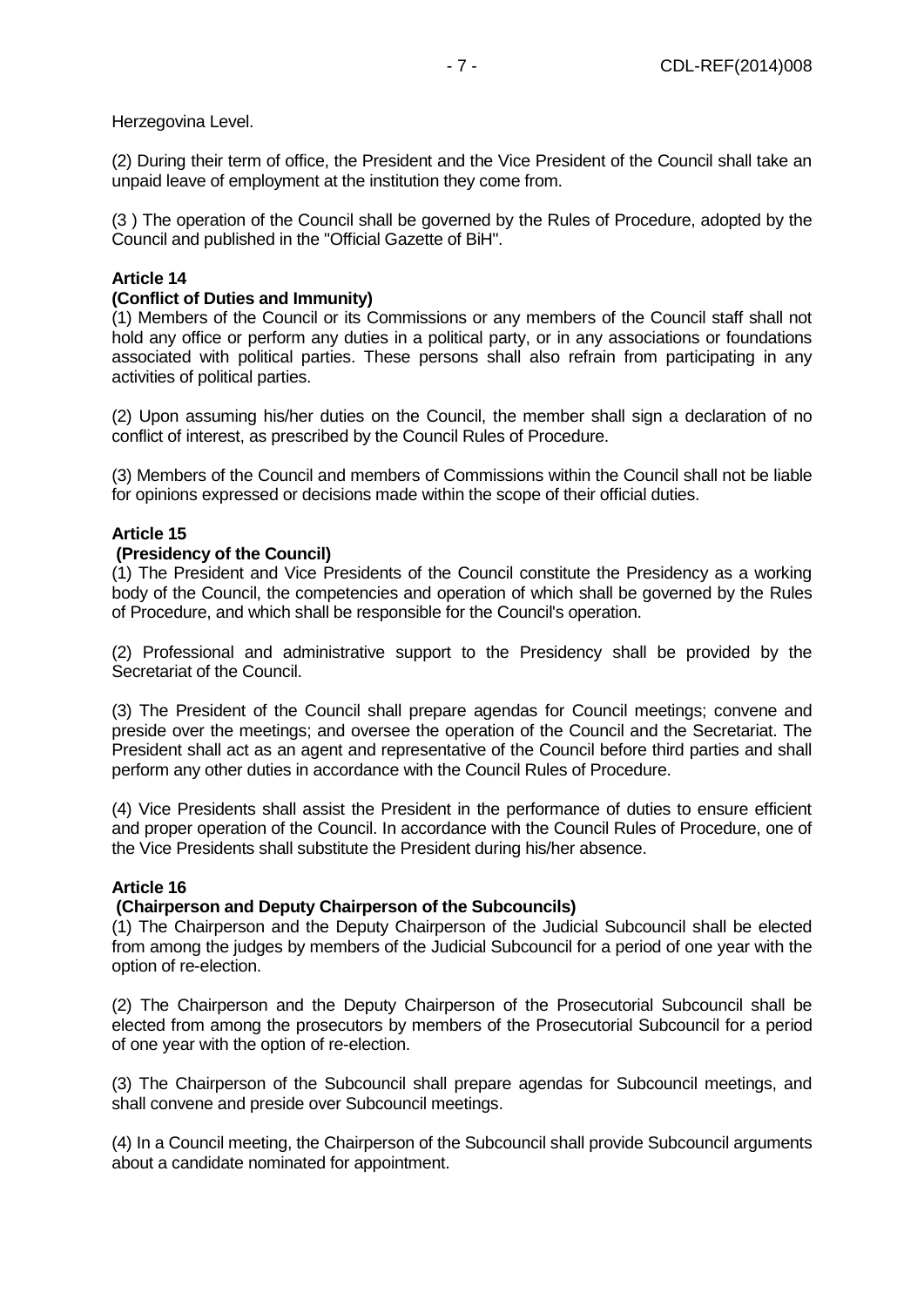(6) Duties of the Chairperson and Deputy Chaipersons of the Subcouncil shall be defined in the Council Rules of Procedure, and the professional and administrative support shall be provided by the Council Secretariat.

### **Article 17 (Commissions)**

(1) The Council shall act and decide as a single body.

(2) In order to perform its tasks and obligations defined hereunder in an efficient manner, the Council may set up Commissions with at least three members and a majority of judges and prosecutors, who shall be empowered to make decisions and perform tasks in accordance with the Council Rules of Procedure. The operation and powers of Commissions shall be defined in the Rules of Procedure.

(3) During the setting up of Commissions and Departments, equal representation of the constituent peoples and others and gender considerations shall be taken into account.

(4) Decisions on appointment of judges and prosecutors cannot be delegated to Commissions.

### **Article 18 (Experts)**

(1) The Council may hire judges, prosecutors and other persons who are experts in a particular field and are not members of the Council, to take part in the operation of the Council, as well as Commissions and other working bodies of the Council.

(2) Persons hired in accordance with Paragraph (1) of this Article shall not be entitled to vote on issues decided by the Council or the Subcouncils, except in cases provided for by this Law.

(3) Experts hired by the Council shall be entitled to remuneration in accordance with the Decision on assessing remuneration for members of management boards, supervisory and other boards, and other working bodies under the remit of Bosnia and Herzegovina institutions ("Official Gazette of BiH" No. 19/09).

# **Article 19**

# **(Quorum and Voting)**

(1) At Council meetings, the quorum shall be at least 14 members, and decisions shall be made by majority vote of all members, unless otherwise stipulated by this Law.

(2) At the meetings of the Judicial and Prosecutorial Subcouncils, the quorum shall be at least eight members, and a draft decision shall be confirmed if voted for by the majority of the members present.

(3) The Council shall make a decision on the election of judges by the majority vote of all members, and the decision will be made if voted for by at least seven judges.

(4) The Council shall make a decision on the election of prosecutors and the list of candidates for the Chief Prosecutor by the majority vote of all members, and the decision will be made if voted for by at least seven prosecutors.

# **Article 20**

# **(The Secretariat and the Office of the Disciplinary Counsel)**

(1) Internal organizational units of the Council are the Secretariat and the Office of the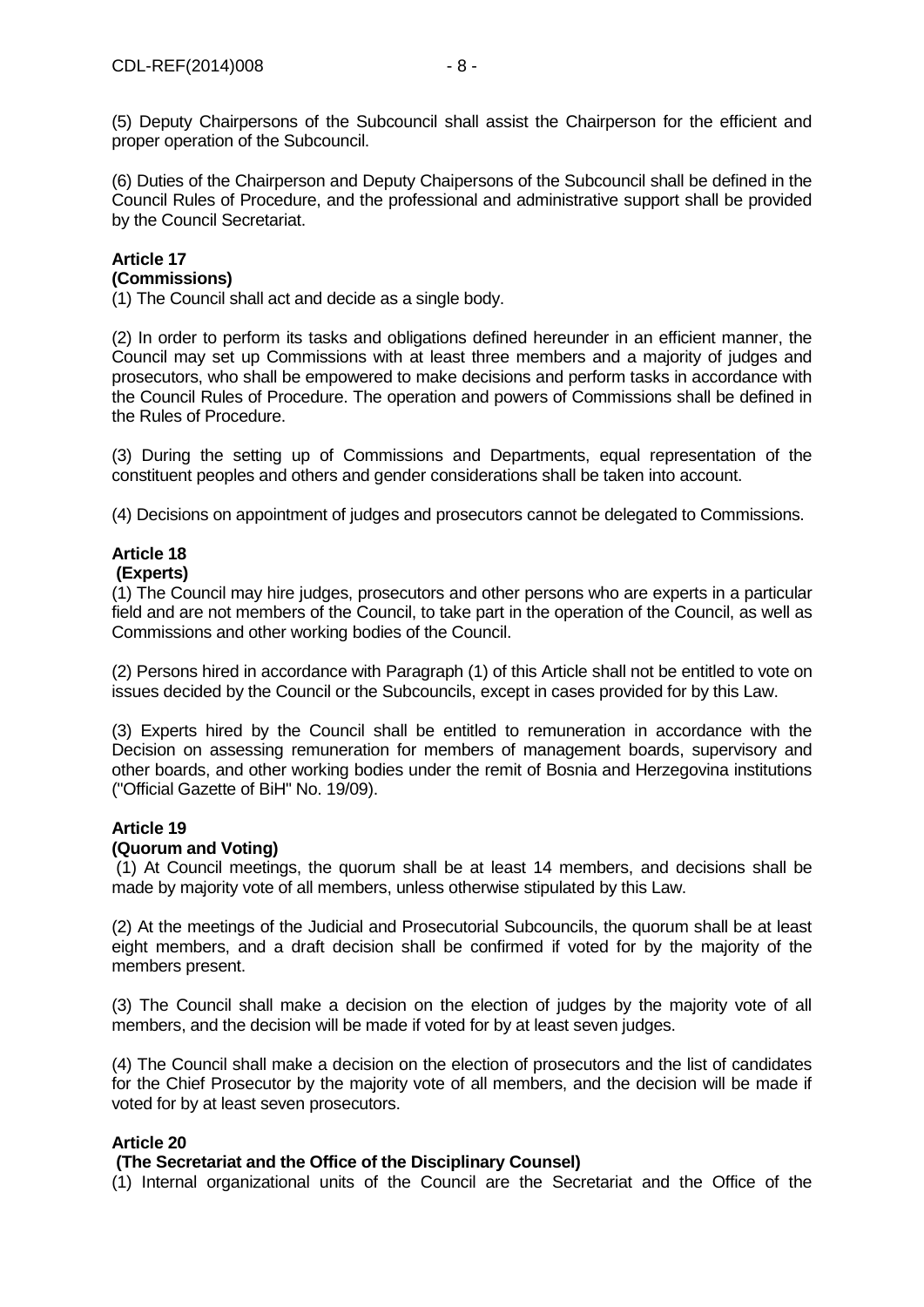Disciplinary Counsel.

(2) The Secretariat shall conduct professional, financial and administrative affairs of the Council and shall report regularly to the Council Presidency on its activities.

(3) The Office of the Disciplinary Counsel shall act as a prosecutor in relation to allegations made concerning violation of duties by a judge or a prosecutor.

(4) The Secretariat shall be run by a Director and a Deputy Director, and the Office of the Disciplinary Counsel shall be run by a Director, and they cannot be from the same constituent people or from among others.

(5) Persons referred to under Paragraph (4) hereof shall have the status of a Secretary and shall be appointed by the Council in accordance with provisions of the Law on Civil Service in Bosnia and Herzegovina Institutions.

(6) The Deputy Director of the Secretariat shall substitute the Director in his/her absence and shall perform activities assigned by the Director.

(7) The Director and the Deputy Director of the Secretariat shall be entitled to attend all Council meetings as non-voting participants and to express their opinion on all items on the agenda, and may propose and include items on the agenda of a Council meeting.

### **Article 21**

# **(Internal Organization of the Secretariat and the Office of the Disciplinary Counsel)**

(1) Directors of organizational units shall ensure lawful, proper and efficient conduct of affairs within the competence of the Secretariat and the Office of the Disciplinary Counsel.

(2) The Directors shall be responsible to the Council for their work and the work of organizational units they manage.

(3) The work, internal organization and systematization of jobs in the Secretariat and the Office of the Disciplinary Counsel shall be governed by regulations that apply to administrative bodies of Bosnia and Herzegovina.

(4) For the purposes of this Law, employees of the Secretariat and the Office of Disciplinary Counsel shall include professional staff which performs legal, financial, administrative and other technical tasks, as well as others which perform support jobs and technical jobs.

(5) Salaries, benefits and other labor-related rights of the professional staff of the Secretariat and the Office of Disciplinary Counsel are stipulated by the Law on Salaries and Other Benefits in Courts and Prosecutor's Offices at Bosnia and Herzegovina Level ("Official Gazette" No. 90/05).

(6) Salaries and benefits of other employees in the Secretariat and the Office of Disciplinary Counsel are stipulated by the Law on Salaries and Benefits in Bosnia and Herzegovina Institutions ("Official Gazette of BiH", No. 50/08, 35/09 and 75/09).

# **Article 22**

### **(Regulation on Internal Organization)**

(1) The number of employees, systematization of jobs, job descriptions, powers and responsibilities, required qualifications and other requirements for employment in the Council shall be defined separately in a regulation on internal organization and systematization of jobs.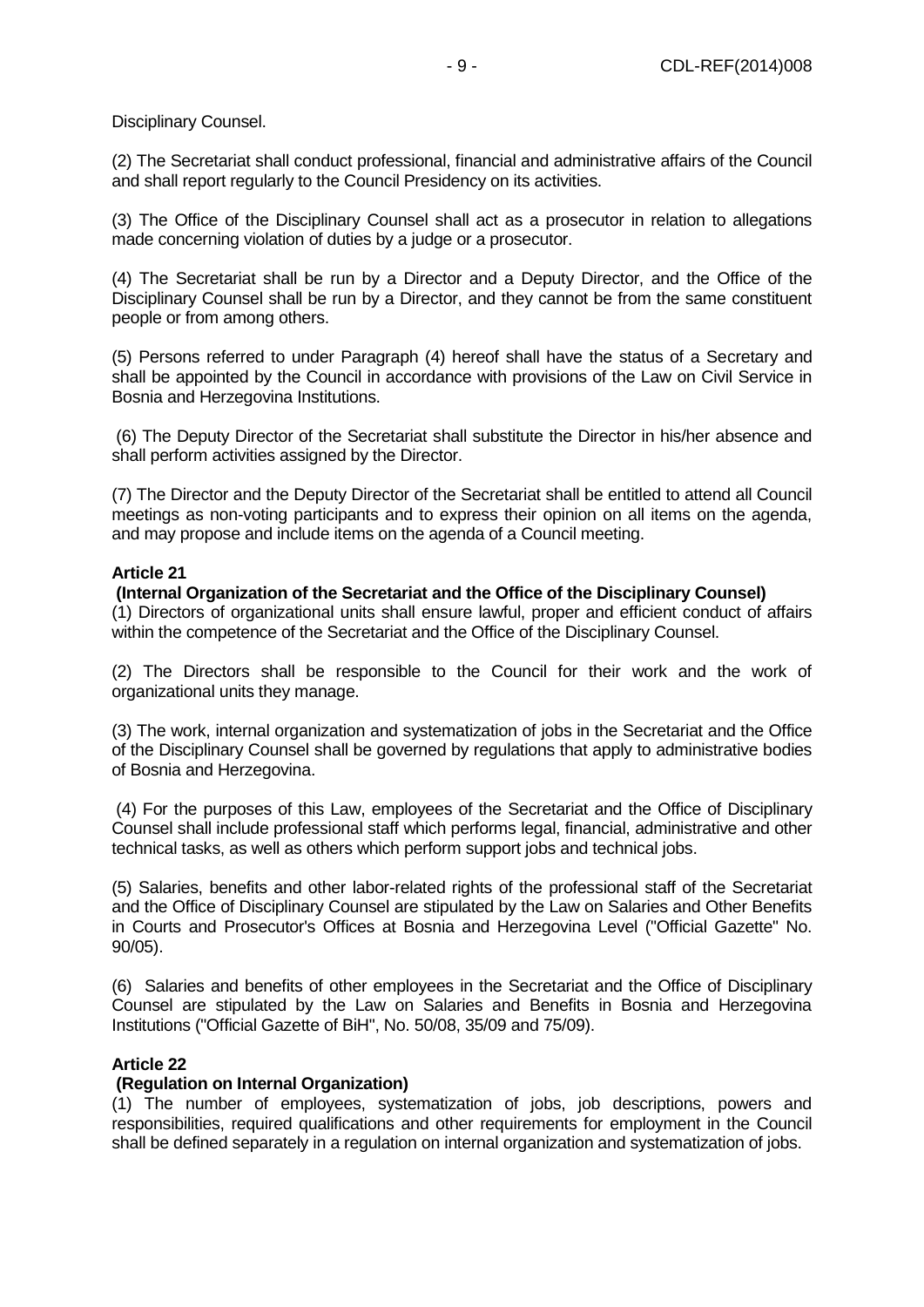(2) The Directors shall determine criteria for assessing the number of professional staff and employees required for timely and efficient conduct of affairs.

(3) The regulation referred to under Paragraph (1) hereof shall be adopted by the Council, subject to prior approval of the Ministry of Finance and Treasury of Bosnia and Herzegovina and the Ministry of Justice of Bosnia and Herzegovina.

(4) The organizational units of the Council shall ensure appropriate ethnic representation of the constituent peoples and others, as well as representation of the sexes among the professional staff and employees, in line with the ethnic structure of the population as determined in the last population census in Bosnia and Herzegovina.

(5) For the implementation of judicial reform projects funded by donors and with activities of a temporary nature, the Council may hire persons on temporary service contracts.

# **CHAPTER III - COMPETENCE AND POWERS**

# **Article 23**

# **(Competence)**

(1) The Council shall have competence to act on a nomination by the competent Subcouncil and:

a) appoint judges, including Presidents of the courts, lay judges and reserve judges in all courts at state, Entity, Cantonal, District, primary and municipal levels in Bosnia and Herzegovina, including Brčko District of Bosnia and Herzegovina, with the exception of the Constitutional Courts of the Entities of Bosnia and Herzegovina;

b) appoint prosecutors in all prosecutor's offices at state, Entity, Cantonal and District levels in Bosnia and Herzegovina, including Brčko District of Bosnia and Herzegovina; define a list of successful candidates for vacant Chief Prosecutor positions in all Prosecutor's Offices; submit the list to the competent government or executive authority, which shall recommend appointment of the Chief Prosecutor to the competent legislative authority; and, if necessary, appoint acting Chief Prosecutors in all Prosecutors' Offices in Bosnia and Herzegovina;

c) provide nominations of candidates to the competent authorities regarding the election of judges to the Constitutional Court of the Republika Srpska and the appointment of judges to the Constitutional Court of the Federation of Bosnia and Herzegovina. In exercising their competencies defined under this Item, the Council shall seek a written opinion of the respective Constitutional Court before providing a nomination;

d) decide on the suspension of judges, lay judges, reserve judges and prosecutors;

e) supervise professional training of judges and prosecutors and provide advice to Entity Judicial and Prosecutorial Training Centers and the Judicial Commission of Brčko District of Bosnia and Herzegovina in relation to the adoption of the professional training curriculum for judges and prosecutors;

f) determine the minimum scope of professional training that each judge and prosecutor must achieve during the year;

g) determine initial training for persons elected for judges or prosecutors and supervise the implementation of such training;

h) decide on the issue of conflict of other duties performed by judges and prosecutors and their duties as judges and prosecutors;

i) decide on temporary assignments of judges and prosecutors to others courts or prosecutor's offices;

i) decide on the absence of judges and prosecutors;

k) take part in the drafting of and approve Rules of Procedure for courts and prosecutor's offices in Bosnia and Herzegovina;

l) determine criteria for assessing the performance of judges and prosecutors;

m) determine criteria for the operation of courts and prosecutor's offices, and launch investigations related to conduct in the field of administration and finance;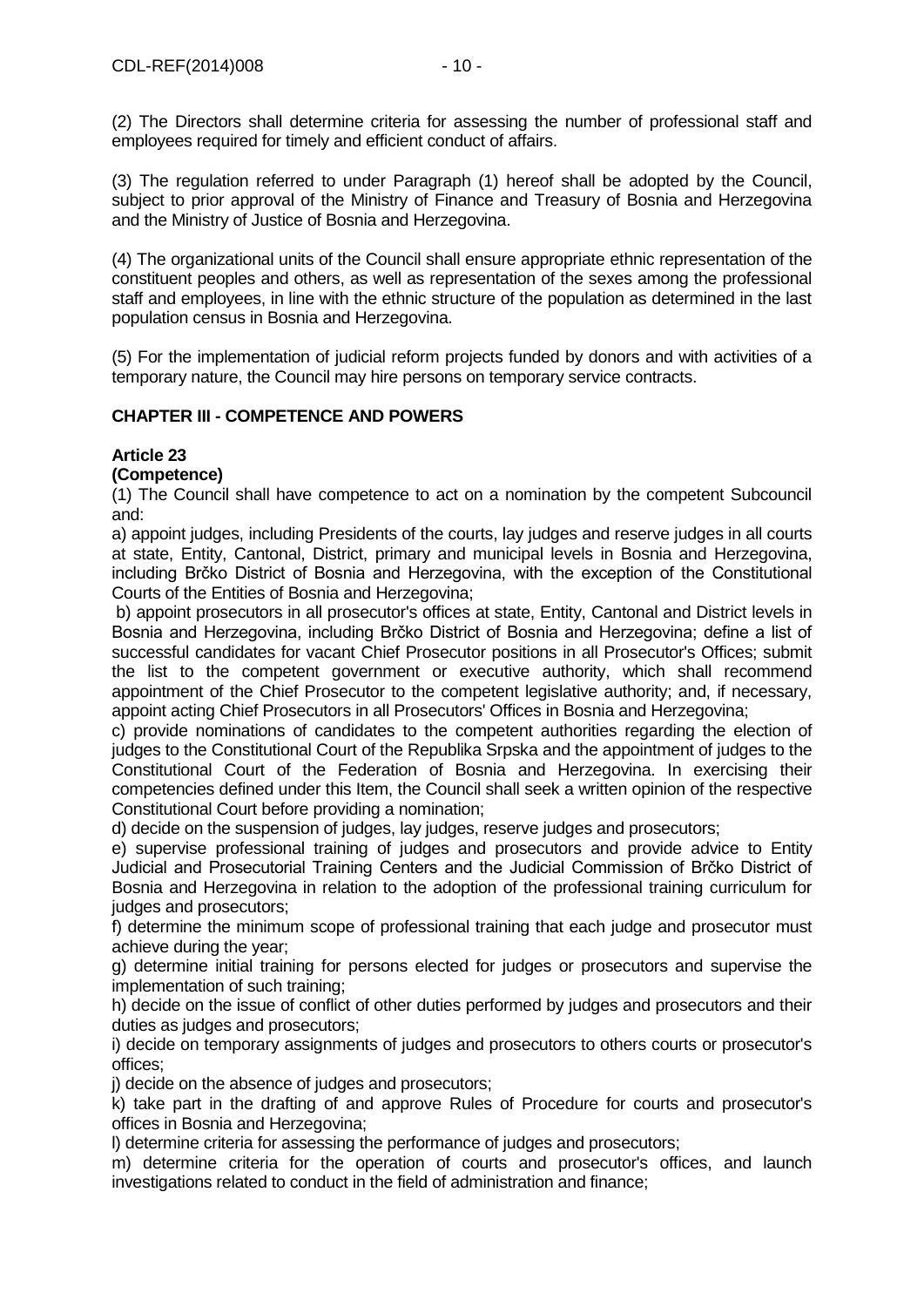n) determine the number of judges, prosecutors and deputy chief prosecutors for the courts and prosecutor's offices within its competence, following consultations with the President of the Court or the Chief Prosecutor, the body responsible for the budget and the relevant Ministry of Justice;

o) provide its opinion on complaints submitted by a judge or a prosecutor who consider that their rights, provided for under this Law or any other law, or their independence, are at risk;

p) receive complaints against judges and prosecutors; conduct disciplinary proceedings; establish disciplinary responsibility and impose disciplinary measures against judges, lay judges, reserve judges and prosecutors;

r) decide on appeals in disciplinary proceedings;

(2) The Council shall also have competence to:

a) approve the annual reports of Management Boards of the Entity Judicial and Prosecutorial Training Centers and the Judicial Commission of Brčko District of Bosnia and Herzegovina to the extent they relate to the initial training and professional training of judges and prosecutors;

b) take part, at its own discretion, in the development of annual budgets for courts and prosecutor's offices;

c) make recommendations, at its own discretion, in relation to the annual budget proposed by government bodies and/or governments for courts and prosecutor's offices;

d) make and provide, at its own discretion, recommendations to amend the budgets proposed by state authorities and/or governments and/or the Judicial Commission of Brčko District of Bosnia and Herzegovina, to the relevant legislative bodies;

e) collect and analyze reports and the required information on budgets and income for courts and prosecutor's offices in order to provide statistical data for efficient operation of courts and prosecutor's offices;

f) oversee and advise courts and prosecutor's offices on appropriate and efficient techniques and procedures related to the budget, management and administration, and initiate training in this regard;

g) launch, oversee and coordinate projects related to the improvement of management affairs in courts and prosecutor's offices, including seeking funds from domestic and international sources;

h) work on adequate and continuous funding of courts and prosecutor's offices in Bosnia and Herzegovina:

i) manage, coordinate and oversee the use of information technologies in courts and prosecutor's offices;

j) collect information and maintain documentation on the professional status of judges and prosecutors;

k) give its opinion on draft laws, regulations and important issues that may affect the judiciary; launch initiatives to amend laws and regulations; and provide guidance to courts and prosecutor's offices under the competence of the Council;

l) publish codes of ethics of judges and prosecutors, and carry out any other responsibilities defined by this Law or any other law.

# **Article 24**

# **(Obligation to Comply with Inquiries and Requests)**

(1) Courts, prosecutor's office and state authorities, as well as judges, presidents of courts, prosecutors, chief prosecutors and deputy chief prosecutors, lay judges, reserve judges and employees of courts and prosecutor's offices shall comply with Council's requests for information, documents and other materials in connection with the exercise of Council's competencies, and shall attend meetings as requested by the Council in connection with the exercise of Council's competencies.

(2) To the extent necessary for the exercise of competencies under this Law or any other law, the Council and its representatives shall have access to all premises and records of courts and prosecutor's offices.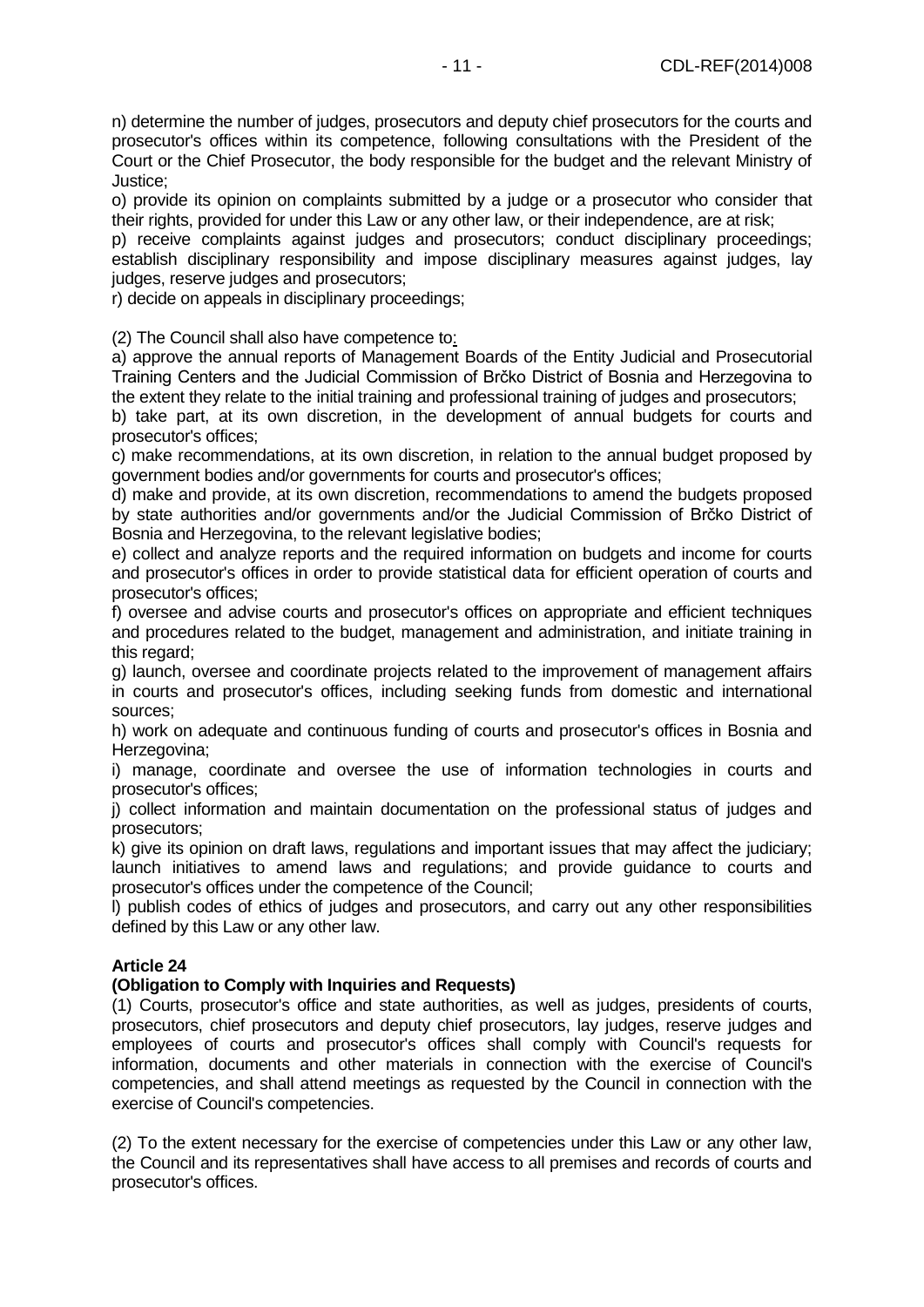# **(Annual Budget and Annual Report)**

(1) In accordance with provisions of the Law on Financing of Bosnia and Herzegovina Institutions and the Law on the Budget of Bosnia and Herzegovina Institutions and International Obligations of Bosnia and Herzegovina, before the beginning of each budget year, the Council shall prepare a draft annual budget and submit it to the Ministry of Justice, which will forward the draft budget along with its opinion to the Ministry of Finance and Treasury of Bosnia and Herzegovina.

(2) Not later than 01 May each year, the Council shall prepare an annual report listing its activities and describing the state of the judiciary and prosecution, including recommendations for improvement. The annual report of the Council shall be open to public.

(3) The Council shall submit its annual report to the Parliamentary Assembly, which may remove, in case the report receives a negative assessment, the Presidency or a member of the Presidency from the Council.

(3) At the invitation of the Parliamentary Assembly or another body referred to under the preceding Paragraph, the President or any other authorized representative of the Council will attend a session and directly explain the report and answer any questions of parliamentary representatives or members of the other body. Discussion of the report and conclusions may be result in assessments, suggestions and proposals which do not challenge the independence of the Council.

# **CHAPTER IV - REQUIREMENTS AND TERM OF OFFICE**

### **Article 26**

# **(General Requirements)**

(1) A person must satisfy the following requirements in order to be appointed to the office of a judge or a prosecutor:

a) that he/she is a national of Bosnia and Herzegovina;

b) that he/she is medically fit to hold the judicial or prosecutorial office;

c) that he/she has completed:

- level VII education at a faculty of law in Bosnia and Herzegovina or in the former Socialist Federative Republic of Yugoslavia before 06 April 1992; or

- under the education system in line with the Bologna process, a four-year study at the faculty of law in Bosnia and Herzegovina, provided that he/she has acquired at least 240 ECTS credits; or

- another faculty of law, provided that the degree certificate issued by such faculty of law has been validated in accordance with law, provided that he/she has acquired at least 240 ECTS credits;

(d) that he/she has passed the bar examination in Bosnia and Herzegovina or a bar examination outside Bosnia and Herzegovina which is recognized by the competent authority in Bosnia and Herzegovina;

(f) that he/she is not subject to any criminal proceedings.

(2) Persons appointed as judges and prosecutors shall be of high moral, technical and professional qualities.

# **Article 27**

# **(Courts of Bosnia and Herzegovina)**

(1) Judges of the Court of Bosnia and Herzegovina must have at least eight (8) years of experience serving as judges, of which at least three (3) years as judges of an appellate or third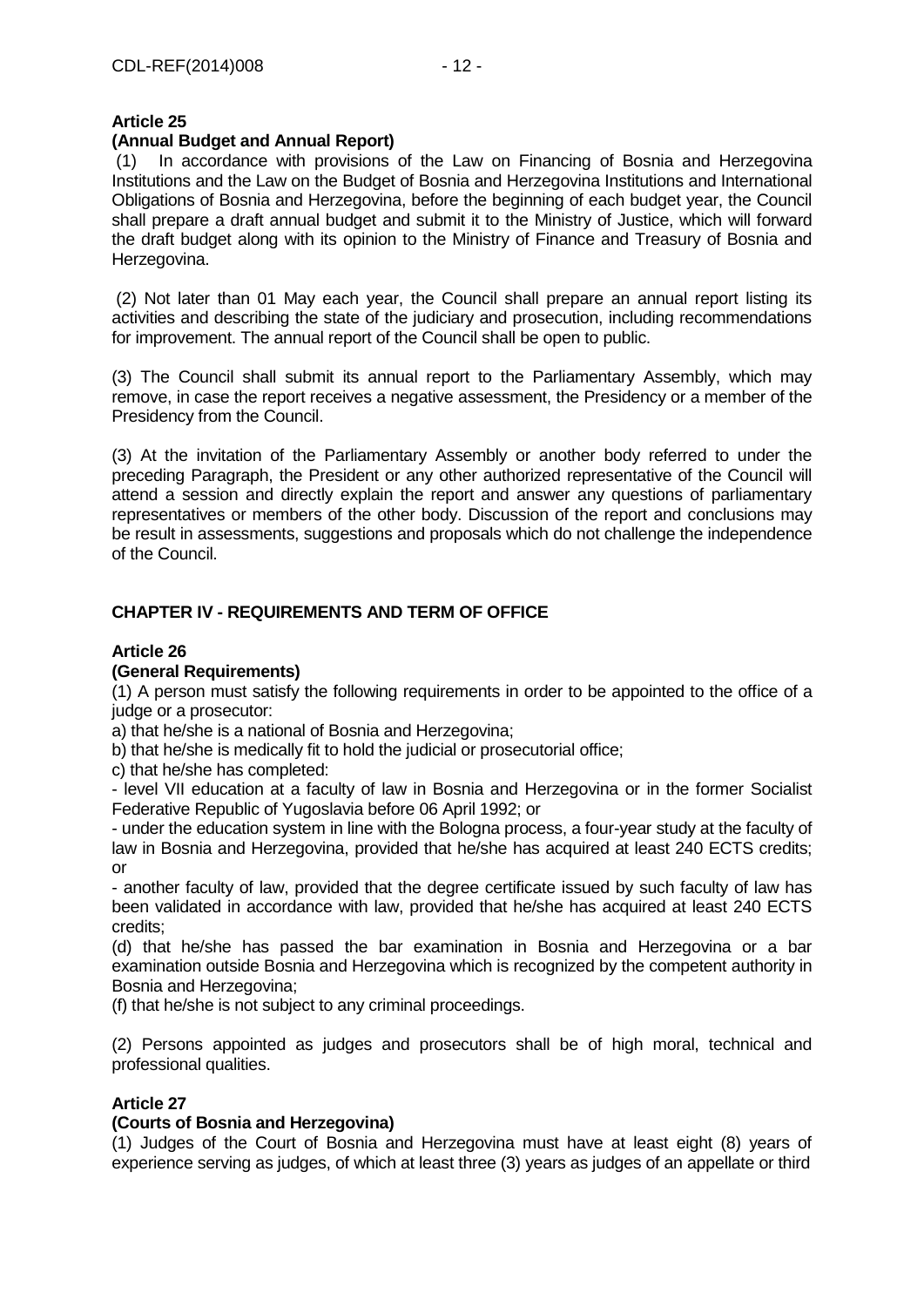instance court, or as prosecutors, lawyers, public attorneys, or have other relevant legal experience after passing the bar examination.

(2) Judges of the High Court must have at least eight (8) years of experience serving as judges, of which at least five (5) years as judges of the Court of Bosnia and Herzegovina or an appellate or third instance court, or as prosecutors, lawyers, public attorneys, or have other relevant legal experience after passing the bar examination.

(3) An exception to Paragraph (1) hereof are judges of the Court of Bosnia and Herzegovina who hold the office on the day this Law enters into force.

(4) The Presidents of the Court of Bosnia and Herzegovina and the High Court of Bosnia and Herzegovina shall be judges appointed to these courts, which shall have proven managerial and organizational skills relevant to the operation of these courts.

(5) The Presidents of the courts referred to under Paragraph (4) hereof shall be appointed for a term of four years and may be re-appointed for another term, and their terms may cease in the event of resignation or if they reach the mandatory retirement age, or are relieved of duty for reasons defined in this Law.

(6) After two consecutive terms of office, the Presidents of these courts cannot be appointed before four years have passed since the end of their previous term.

### **Article 28**

#### **(The Constitutional Court of the Republika Srpska and the Constitutional Court of the Federation of Bosnia and Herzegovina)**

(1) Competencies related to the appointment of judges to the Constitutional Court of the Federation of Bosnia and Herzegovina and the Constitutional Court of the Republika Srpska shall be exercised by the Council and the Judicial Subcouncil in accordance with the Constitution of the Federation of Bosnia and Herzegovina and the Constitution of the Republika Srpska.

(2) When making recommendations to competent authorities regarding the nomination and election of judges to the Constitutional Court of the Republika Srpska and selection of judges to the Constitutional Court of the Federation of Bosnia and Herzegovina, as provided for in the Constitution in force, the following criteria shall be taken into account:

a) years of experience which the candidate has serving as a judge, prosecutor, lawyer, or other relevant legal experience after passing the bar examination;

b) academic experience and achievements of the candidate;

c) other information which the Judicial Subcouncil and the Council deem relevant to the eligibility of candidates to serve as judges of the respective Constitutional Court.

(3) In accordance with other provisions of this Paragraph, at a recommendation of the Judicial Subcouncil, the Council may recommend professors and assistant professors of faculties of law in Bosnia and Herzegovina teaching Constitutional Law, International Law, Criminal Law and Criminal Procedure Law, Civil Law and Civil Procedure Law, Administrative Law, Commercial Law and Family Law to be appointed as judges of the Constitutional Court without having passed the bar examination, provided they have at least 10 years of experience serving as professors or assistant professors.

(4) The President of the Constitutional Court shall be one of the judges appointed to the Constitutional Court, and shall have proven managerial and organizational skills relevant to the operation of such court.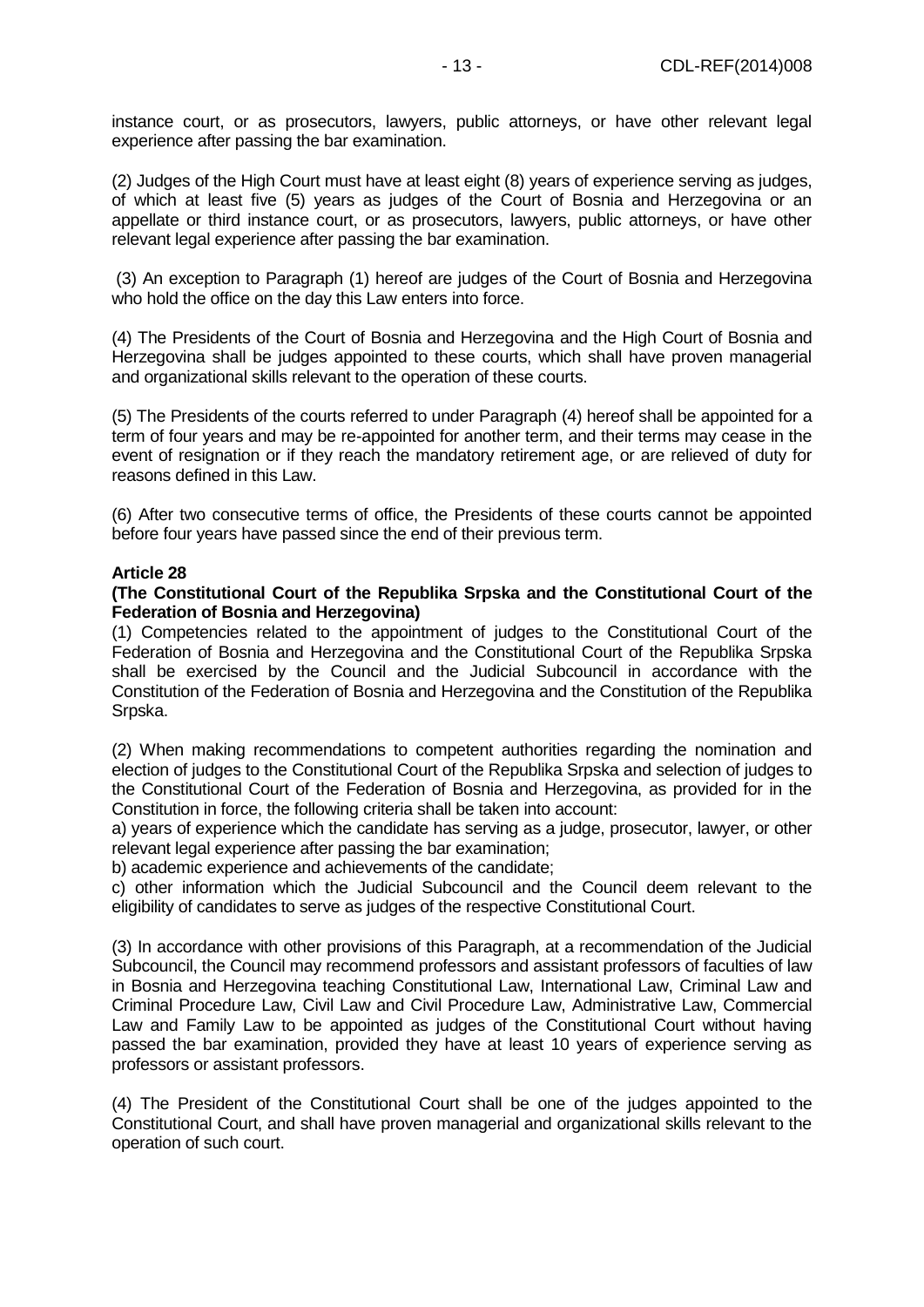# **(The Supreme Court of the Republika Srpska and the Supreme Court of the Federation of Bosnia and Herzegovina)**

(1) Judges of Entity Supreme Courts must have at least eight years of experience serving as judges, of which at least five years as judges of the Court of Bosnia and Herzegovina or an appellate or third instance court, as prosecutors, lawyers, or have other relevant legal experience after passing the bar examination. Judges shall be appointed for an indefinite term of office, provided that their term may cease in the event of resignation or if they reach the mandatory retirement age, or are relieved of duty for reasons defined by law.

(2) An exception to Paragraph (1) hereof are judges who hold the office on the day this Law enters into force.

(3) The President of the Supreme Court shall be one of the judges appointed to the Supreme Court, and shall have proven managerial and organizational skills relevant to the operation of such court. The President shall be appointed for a term of four years and may be re-appointed for another term, and his/her term may cease in the event of resignation or if he/she reaches the mandatory retirement age, or is relieved of duty for reasons defined by law.

(4) After two consecutive terms of office, the Presidents of these courts cannot be re-appointed before four years have passed since the end of their previous term.

### **Article 30**

# **(The Appellate Court of Brčko District of Bosnia and Herzegovina)**

(1) Judges of the Appellate Court of Brčko District of Bosnia and Herzegovina must have at least eight years of experience serving as judges, of which at least three years as judges of the Court of Bosnia and Herzegovina or an appellate or third instance court, as prosecutors, lawyers, or have other relevant legal experience after passing the bar examination. Judges shall be appointed for an indefinite term of office, provided that their term may cease in the event of resignation or if they reach the mandatory retirement age, or are relieved of duty for reasons defined by law.

(2) An exception to Paragraph (1) hereof are judges who hold the office on the day this Law enters into force.

(3) The President of the Appellate Court shall be one of the judges appointed to the Appellate Court, and shall have proven managerial and organizational skills relevant to the operation of such court. The President shall be appointed for a term of four years and may be re-appointed for another term, and his/her term may cease in the event of resignation or if he/she reaches the mandatory retirement age, or is relieved of duty for reasons defined by law.

(4) After two consecutive terms of office, the Presidents of these courts cannot be re-appointed before four years have passed since the end of their previous term.

### **Article 31**

### **(District Courts in the Rеpublika Srpska and Cantonal Courts in the Federation of Bosnia and Herzegovina)**

(1) Judges of District Courts in the Republika Srpska and Cantonal Courts in the Federation of Bosnia and Herzegovina must have at least five years of experience serving as judges, prosecutors, lawyers, or have other relevant legal experience after passing the bar examination. Judges shall be appointed for an indefinite term of office, provided that their term may cease in the event of resignation or if they reach the mandatory retirement age, or are relieved of duty for reasons defined by law.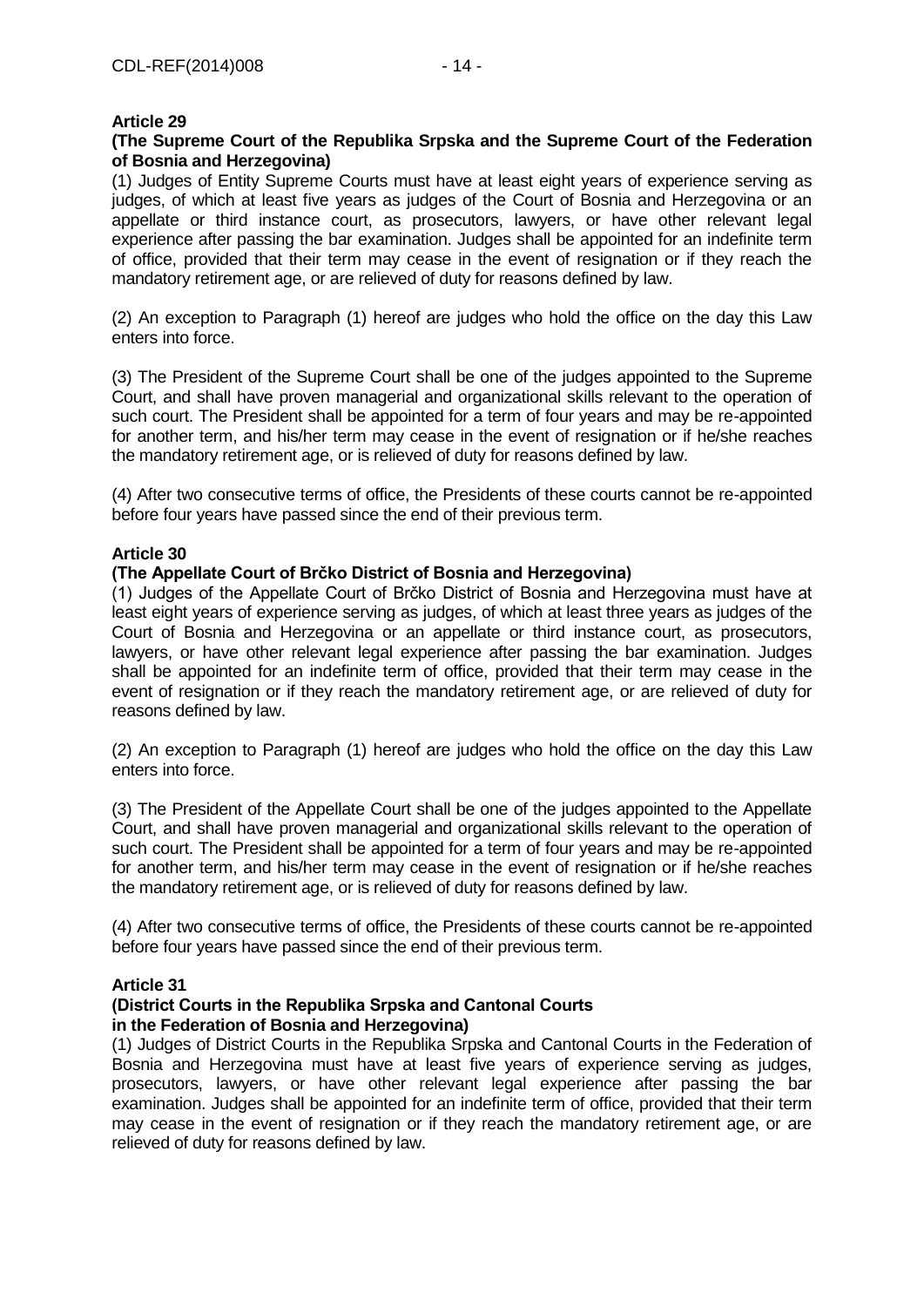(2) The President of the District or Cantonal Court shall be one of the judges appointed to such court, and shall have proven managerial and organizational skills relevant to the operation of such court. The Presidents shall be appointed for a term of four years and may be re-appointed for another term, and their term may cease in the event of resignation or if they reach the mandatory retirement age, or are relieved of duty for reasons defined by law.

(3) After two consecutive terms of office, the Presidents of these courts cannot be re-appointed before four years have passed since the end of their previous term.

#### **Article 32**

### **(Principal Courts in the Rеpublika Srpska and the Principal Court of Brčko District of Bosnia and Herzegovina and Municipal Courts in the Federation of Bosnia and Herzegovina)**

(1) Judges of Principal Courts in the Rеpublika Srpska, the Principal Court of Brčko District of Bosnia and Herzegovina, and Municipal Courts in the Federation of Bosnia and Herzegovina must have at least three years of experience in working on legal matters after passing the bar examination. Judges shall be appointed for an indefinite term of office, provided that their term may cease in the event of resignation or if they reach the mandatory retirement age, or are relieved of duty for reasons defined by law.

(2) The President of the Principal or Municipal Court shall be one of the judges appointed to such court, and shall have proven managerial and organizational skills relevant to the operation of such court.

(3) The President shall be appointed for a term of four years and may be re-appointed for another term, and his/her term may cease in the event of resignation or if he/she reaches the mandatory retirement age, or is relieved of duty for reasons defined by law.

(4) After two consecutive terms of office, the Presidents of these courts cannot be re-appointed before four years have passed since the end of their previous term.

# **Article 33**

# **(Commercial Courts)**

(1) Judges of the High Commercial Court in the Republika Srpska must have at least five years of experience serving as judges, prosecutors, lawyers, or have other relevant legal experience after passing the bar examination. Judges shall be appointed for an indefinite term of office, provided that their term may cease in the event of resignation or if they reach the mandatory retirement age, or are relieved of duty for reasons defined by law.

(2) The President of the High Commercial Court in the Rеpublika Srpska shall be one of the judges appointed to such court, and shall have proven managerial and organizational skills relevant to the operation of such court. The President shall be appointed for a term of four years and may be re-appointed for another term, and his/her term may cease in the event of resignation or if he/she reaches the mandatory retirement age, or is relieved of duty for reasons defined by law.

(3) After two consecutive terms of office, the President of the High Commercial Court cannot be re-appointed before four years have passed since the end of his/her previous term.

(4) Judges of District Commercial Courts in the Rеpublika Srpska must have at least three years of experience in working on legal matters after passing the bar examination. Judges shall be appointed for an indefinite term of office, provided that their term may cease in the event of resignation or if they reach the mandatory retirement age, or are relieved of duty for reasons defined by law.

(5) The President of a District Commercial Court shall be one of the judges appointed to such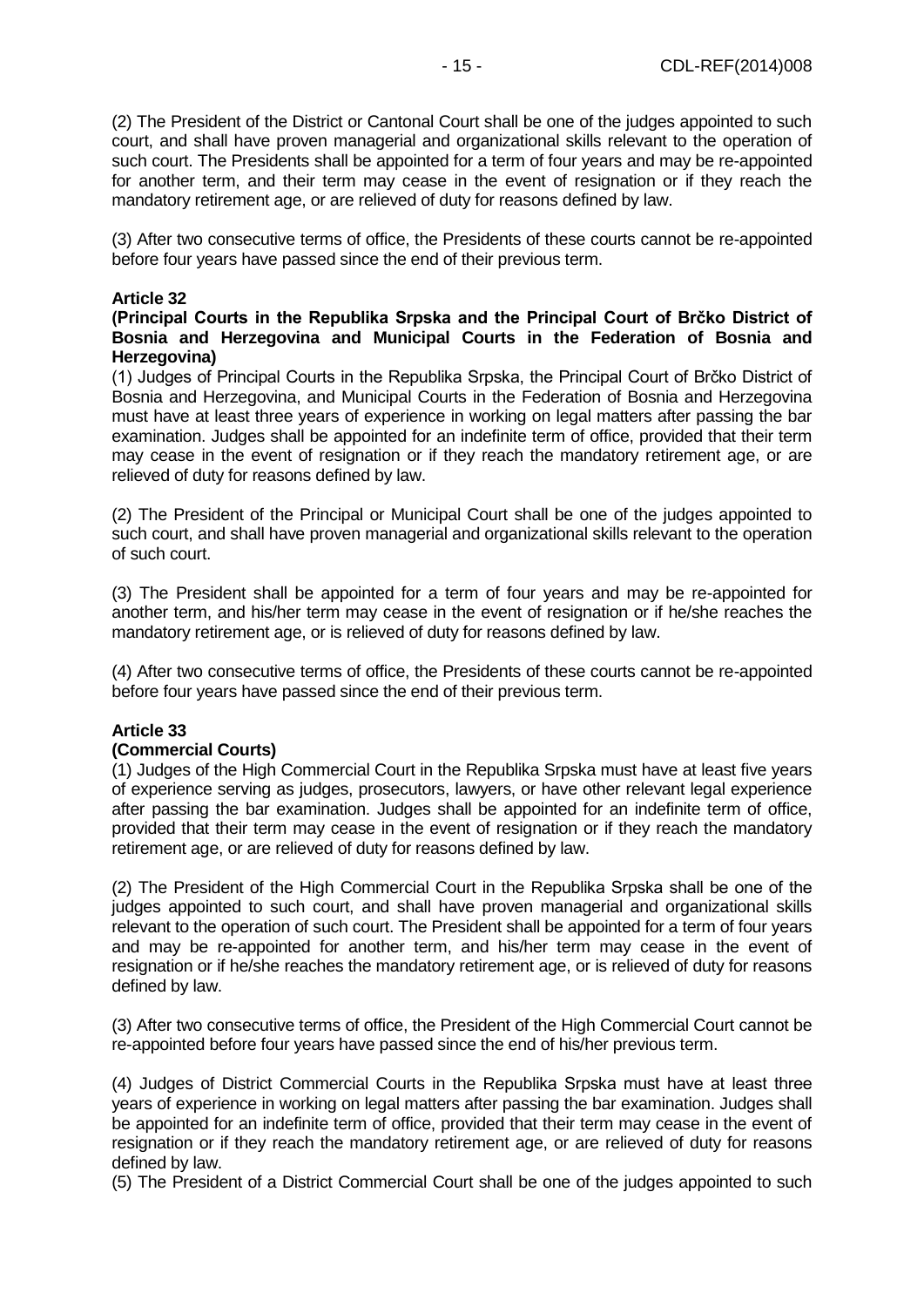court, and shall have proven managerial and organizational skills relevant to the operation of such court. The President shall be appointed for a term of four years and may be re-appointed for another term, and his/her term may cease in the event of resignation or if he/she reaches the mandatory retirement age, or is relieved of duty for reasons defined by law.

(6) After two consecutive terms of office, the Presidents of these courts cannot be re-appointed before four years have passed since the end of their previous term.

# **Article 34**

### **(Chief Prosecutor, Deputy Chief Prosecutors and Prosecutors of the Prosecutor's Office of Bosnia and Herzegovina)**

(1) The Chief Prosecutor and Deputy Chief Prosecutors of the Prosecutor's Office of Bosnia and Herzegovina must have at least eight years of experience serving as judges, of which at least five years as judges of the Court of Bosnia and Herzegovina or an appellate or third instance court, as prosecutors, lawyers, or have other relevant legal experience after passing the bar examination, as well as proven managerial and organizational skills relevant to the operation of such prosecutor's office.

(2) The Chief Prosecutor shall be appointed for a term of four years and may be re-appointed for another term, and his/her term may cease in the event of resignation or if he/she reaches the mandatory retirement age, or is relieved of duty for reasons defined by law.

(3) After two consecutive terms of office, the Chief Prosecutor cannot be re-appointed before four years have passed since the end of his/her previous term.

(4) The term of office of Deputy Chief Prosecutors is linked to and follows the term of office of the Chief Prosecutor, provided that their term may cease in the event of resignation or if they reach the mandatory retirement age, or are relieved of duty for reasons defined by law.

(5) Prosecutors of the Prosecutor's Office of Bosnia and Herzegovina must have at least five years of experience serving as judges, of which at least three years as judges of the Court of Bosnia and Herzegovina or an appellate or third instance court, as prosecutors, lawyers, or working on similar legal matters after passing the bar examination. Prosecutors shall be appointed for an indefinite term of office, provided that their term may cease in the event of resignation or if they reach the mandatory retirement age, or are relieved of duty for reasons defined by law.

(6) An exception to Paragraphs (1) and (5) hereof are prosecutors who hold the office on the day this Law enters into force.

# **Article 35**

### **(The Prosecutor's Office of the Republika Srpska and the Prosecutor's Office of the Federation of Bosnia and Herzegovina)**

(1) The Chief Prosecutor of the Republika Srpska, the Chief Prosecutor of the Federation of Bosnia and Herzegovina, Deputy Chief Prosecutors of the Republika Srpska and Deputy Chief Prosecutors of the Federation of Bosnia and Herzegovina must have at least eight years of experience serving as judges, of which at least five years as judges of the Court of Bosnia and Herzegovina or an appellate or third instance court, as prosecutors, lawyers, or have other relevant legal experience after passing the bar examination, as well as proven managerial and organizational skills relevant to the operation of such prosecutor's office.

(2) The Chief Prosecutor shall be appointed for a term of four years and may be re-appointed for another term, and his/her term may cease in the event of resignation or if he/she reaches the mandatory retirement age, or is relieved of duty for reasons defined by law.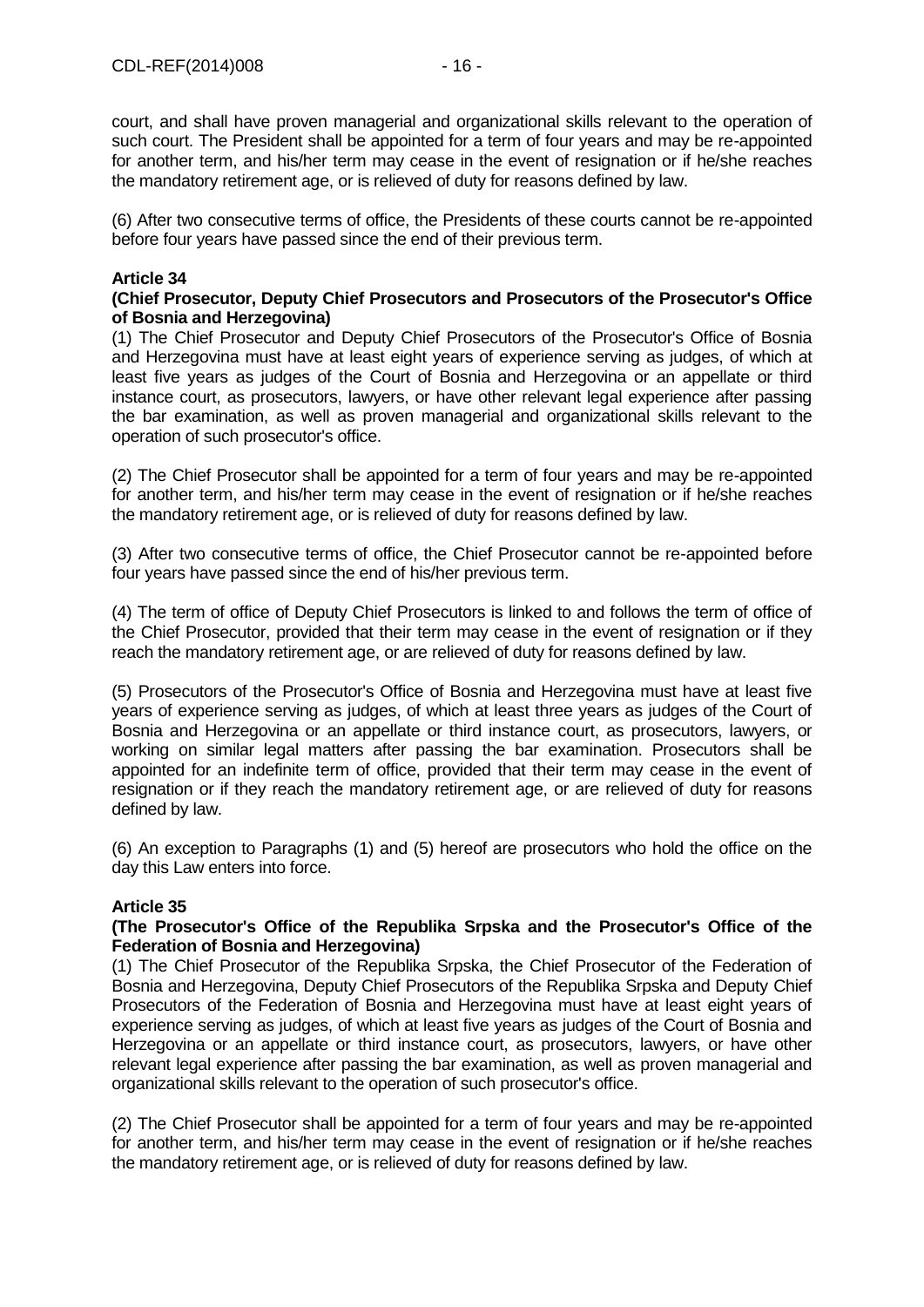(3) After two consecutive terms of office, the Chief Prosecutor cannot be re-appointed before four years have passed since the end of his/her previous term.

(4) The term of office of Deputy Chief Prosecutors is linked to and follows the term of office of the Chief Prosecutor, provided that their term may cease in the event of resignation or if they reach the mandatory retirement age, or are relieved of duty for reasons defined by law.

(5) Prosecutors of Entity Prosecutor's Offices must have at least five years of experience serving as judges, of which at least three years as judges of the Court of Bosnia and Herzegovina or an appellate or third instance court, as prosecutors, lawyers, or have other relevant legal experience after passing the bar examination. Prosecutors shall be appointed for an indefinite term of office, provided that their term may cease in the event of resignation or if they reach the mandatory retirement age, or are relieved of duty for reasons defined by law.

(6) An exception to Paragraphs (1) and (5) hereof are prosecutors who hold the office on the day this Law enters into force.

### **Article 36**

### **(District and Cantonal Prosecutor's Offices)**

(1) District and Cantonal Chief Prosecutors and Deputy Chief Prosecutors must have at least five years of experience serving as judges, of which at least three years as judges of the Court of Bosnia and Herzegovina or an appellate or third instance court, as prosecutors, lawyers, or have other relevant legal experience after passing the bar examination, as well as proven managerial and organizational skills relevant to the operation of such prosecutor's office.

(2) District and Cantonal Chief Prosecutors shall be appointed for a term of four years and may be re-appointed for another term, and their term may cease in the event of resignation or if they reach the mandatory retirement age, or are relieved of duty for reasons defined by law.

(3) After two consecutive terms of office, District and Cantonal Chief Prosecutors cannot be reappointed before four years have passed since the end of their previous term.

(4) The term of office of District and Cantonal Deputy Chief Prosecutors is linked to and follows the term of office of the Chief Prosecutor, provided that their term may cease in the event of resignation or if they reach the mandatory retirement age, or are relieved of duty for reasons defined by law.

(5) District and Cantonal Prosecutors must have at least four years of experience in working on legal matters after passing the bar examination, and shall be appointed for an indefinite term, provided that their term may cease in the event of resignation or if they reach the mandatory retirement age, or are relieved of duty for reasons defined by law.

(6) An exception to Paragraphs (1) and (5) hereof are prosecutors who hold the office on the day this Law enters into force.

### **Article 37**

### **(The Chief Prosecutor and Prosecutors of the Prosecutor's Office of Brčko District of Bosnia and Herzegovina)**

(1) The Chief Prosecutor and the Deputy Chief Prosecutor of the Prosecutor's Office of Brčko District of Bosnia and Herzegovina must have at least five years of experience serving as judges, of which at least three years as judges of the Court of Bosnia and Herzegovina or an appellate or third instance court, as prosecutors, lawyers, or have other relevant legal experience after passing the bar examination, and proven managerial and organizational skills relevant to the operation of such prosecutor's office.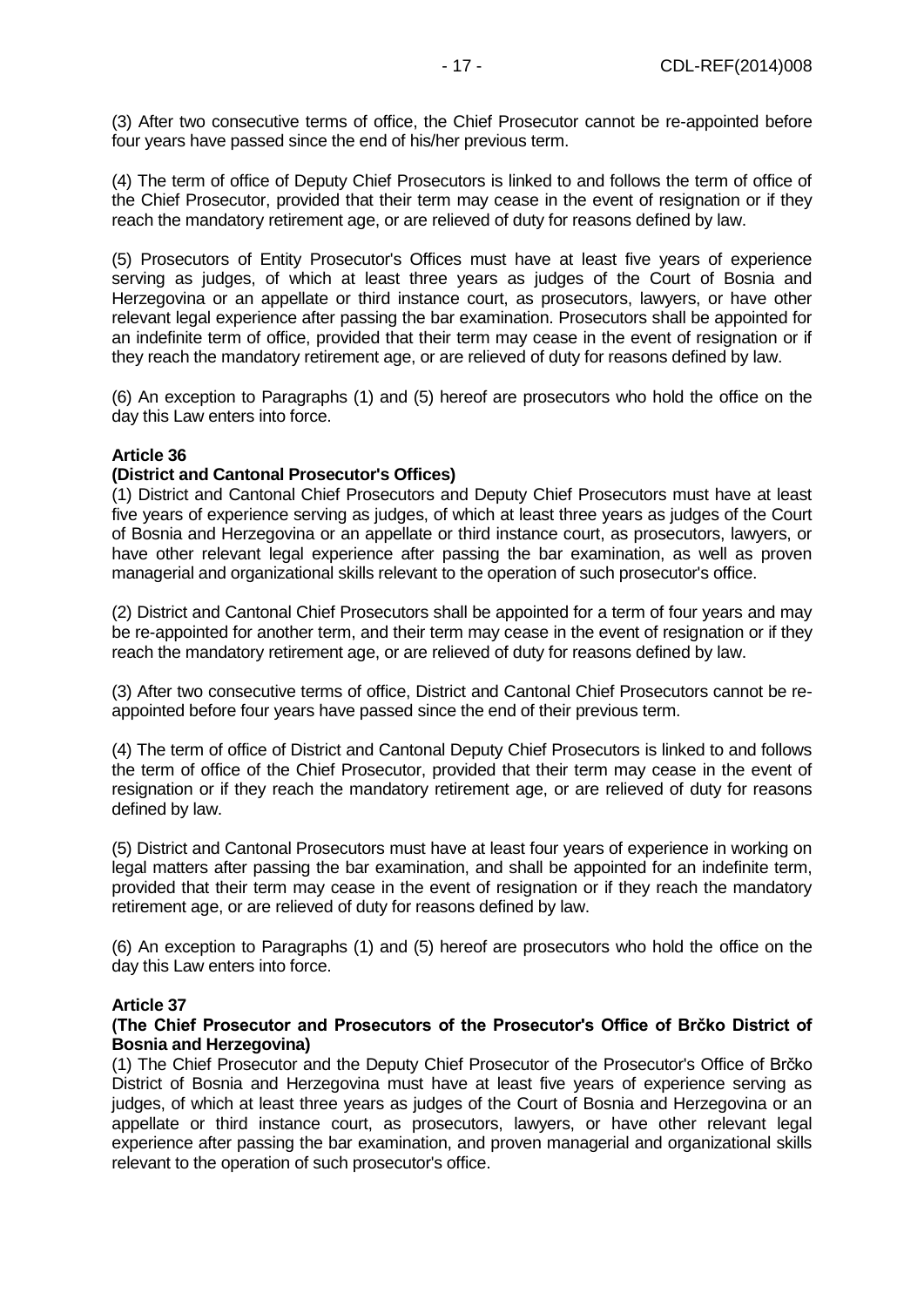(2) The Chief Prosecutor shall be appointed for a term of four years and may be re-appointed for another term, and his/her term may cease in the event of resignation or if he/she reaches the mandatory retirement age, or is relieved of duty for reasons defined by law.

(3) After two consecutive terms of office, the Chief Prosecutor cannot be re-appointed before four years have passed since the end of his/her previous term.

(4) The term of office of Deputy Chief Prosecutors is linked to and follows the term of office of the Chief Prosecutor, provided that their term may cease in the event of resignation or if they reach the mandatory retirement age, or are relieved of duty for reasons defined by law.

(5) Prosecutors of the Prosecutor's Office of Brčko District of Bosnia and Herzegovina must have at least four years of experience in working on legal matters after passing the bar examination, and shall be appointed for an indefinite term, provided that their term may cease in the event of resignation or if they reach the mandatory retirement age, or are relieved of duty for reasons defined by law.

(6) An exception to Paragraphs (1) and (5) hereof are prosecutors who hold the office on the day this Law enters into force.

# **Article 38**

# **(Reserve Judges)**

A reserve judge must satisfy professional requirements defined for judges of the court where the reserve judge is being appointed.

# **Article 39**

# **(Lay Judges – Requirements and Term of Office)**

(1) A person must satisfy the following requirements in order to serve as a lay judge:

a) that he/she is a national of Bosnia and Herzegovina;

b) that he/she has the intellectual and physical capacity to perform judicial or prosecutorial functions;

c) that he/she has reached the age of twenty-five (25) at the time of applying for the vacant position;

d) that he/she has high moral qualities and professional impartiality;

e) that he/she has not been convicted of a criminal offense;

f) that he/she can provide a certificate of no criminal proceedings against him/her; and

g) that he/she has a place of residence in the territory of the court to which he/she is being appointed.

(2) For deciding cases that concern minors, a lay judge must have appropriate professional qualifications or experience related to minors.

(3) A lay judge shall be appointed for a term of eight years and may be re-appointed. The term may cease by virtue of resignation, the reaching of the mandatory retirement age, or due to relief of duty for reasons defined by law. Even after the expiry of his/her term of office, resignation or reaching the mandatory retirement age for lay judges, a lay judge shall complete his/her participation in a case in which proceedings have started, if this is necessary to render a proper decision in such case.

# **Article 40**

# **(Professional Associates, Senior Professional Associates and Professional Advisers)**

(1) All the competencies that the Council has with respect to judges and prosecutors shall also apply to expert associates, senior expert associates and expert advisers in courts and prosecutor's offices.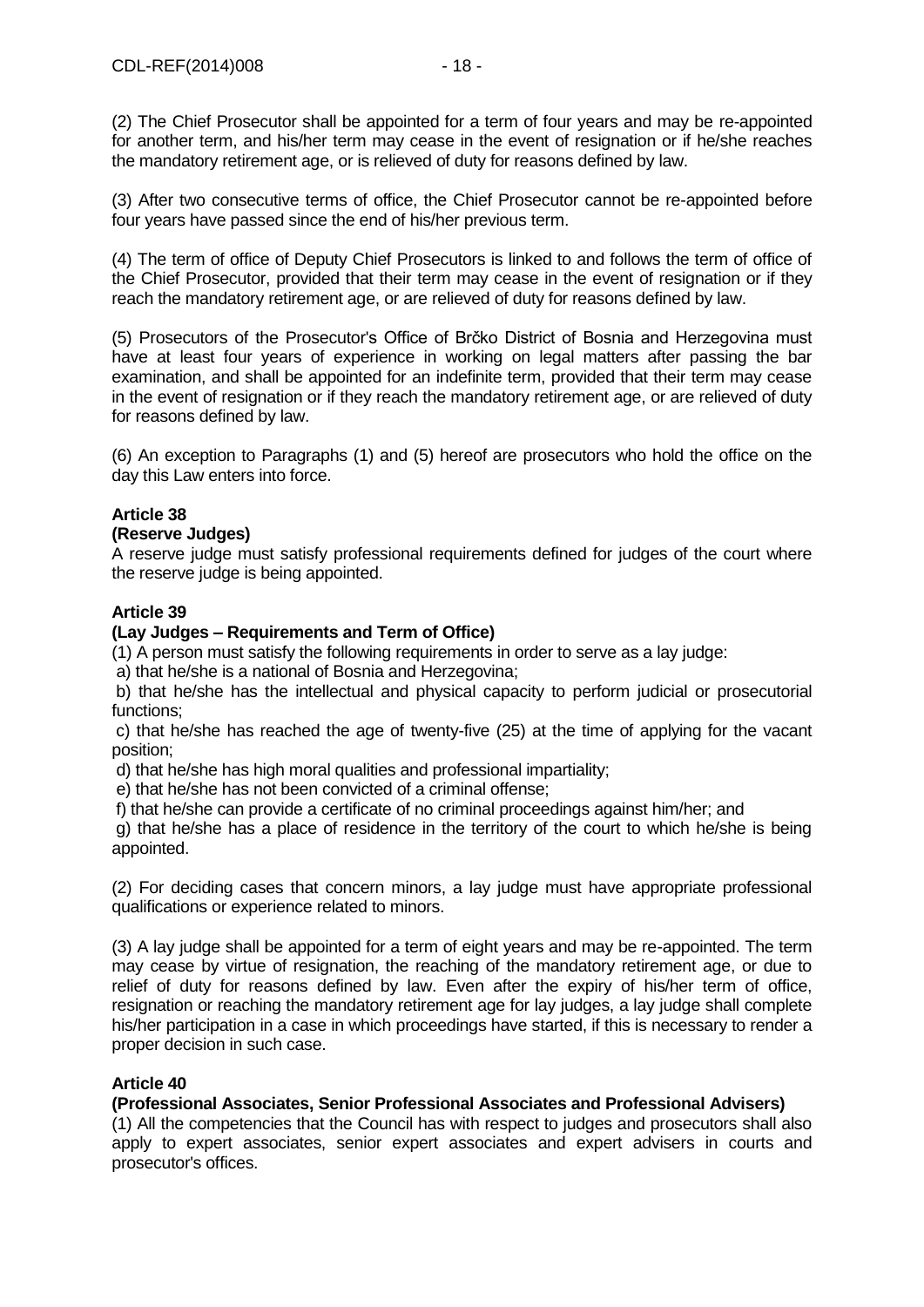(2) Unless otherwise provided, provisions of this Law which relate to judges and prosecutors shall also apply to expert associates, senior expert associates and expert advisers in courts and prosecutor's offices.

(3) A graduated legal professional with the bar examination passed may be appointed as an expert associate.

(4) A graduated legal professional with the bar examination passed and three years of experience in legal matters may be appointed as a senior expert associate.

(5) A graduated legal professional with the bar examination passed and five years of experience in legal matters may be appointed as an expert adviser or a senior expert adviser.

(6) Powers of expert associates, senior expert associates and expert advisers shall be defined by laws on courts and prosecutor's offices in Bosnia and Herzegovina.

### **CHAPTER V – APPOINTMENT**

#### **Article 41**

#### **(Appointment Procedure)**

In its Rules of Procedure, the Council shall define the procedure for announcing vacancies, applying, nominating and appointing judicial officials.

### **Article 42**

#### **(Public Announcement)**

(1) A public announcement of vacant positions, which shall be conducted by the Council, shall precede the appointment of judges, including presidents of courts, reserve judges, chief prosecutors and prosecutors. The announcement shall be published in the "Official Gazette of BiH", in at least three widely-circulated daily newspapers available in the entire Bosnia and Herzegovina, and on the official website of the Council.

(2) For positions in a court or a prosecutor's office which become vacant within 24 months of the previously announced vacancy, the Council may appoint a candidate from the previous list of successful candidates which was determined for such court or prosecutor's office by the Judicial or Prosecutorial Council.

(3) The appointment procedure in accordance with Paragraph (2) hereof shall be defined in the Rules of Procedure.

(4) Provisions of Paragraph (2) hereof do not apply to the positions of the president of the court and chief prosecutor.

#### **Article 43**

### **(Departments for Nomination of Candidates for Appointment at the Level of Bosnia and Herzegovina and in Brčko District of Bosnia and Herzegovina)**

(1) The Judicial and Prosecutorial Subcouncils shall have departments for nomination of candidates for vacated positions in courts and prosecutor's office at Bosnia and Herzegovina level and in Brčko District of Bosnia and Herzegovina.

(2) The department for nomination of candidates for judicial positions at Bosnia and Herzegovina level and in Brčko District of Bosnia and Herzegovina shall consist of five members of the Judicial Subcouncil, as follows:

- a) a member who is a judge of the High Court of Bosnia and Herzegovina or the Court of Bosnia and Herzegovina;
- b) a member who is a judge of the Appellate Court of Brčko District of Bosnia and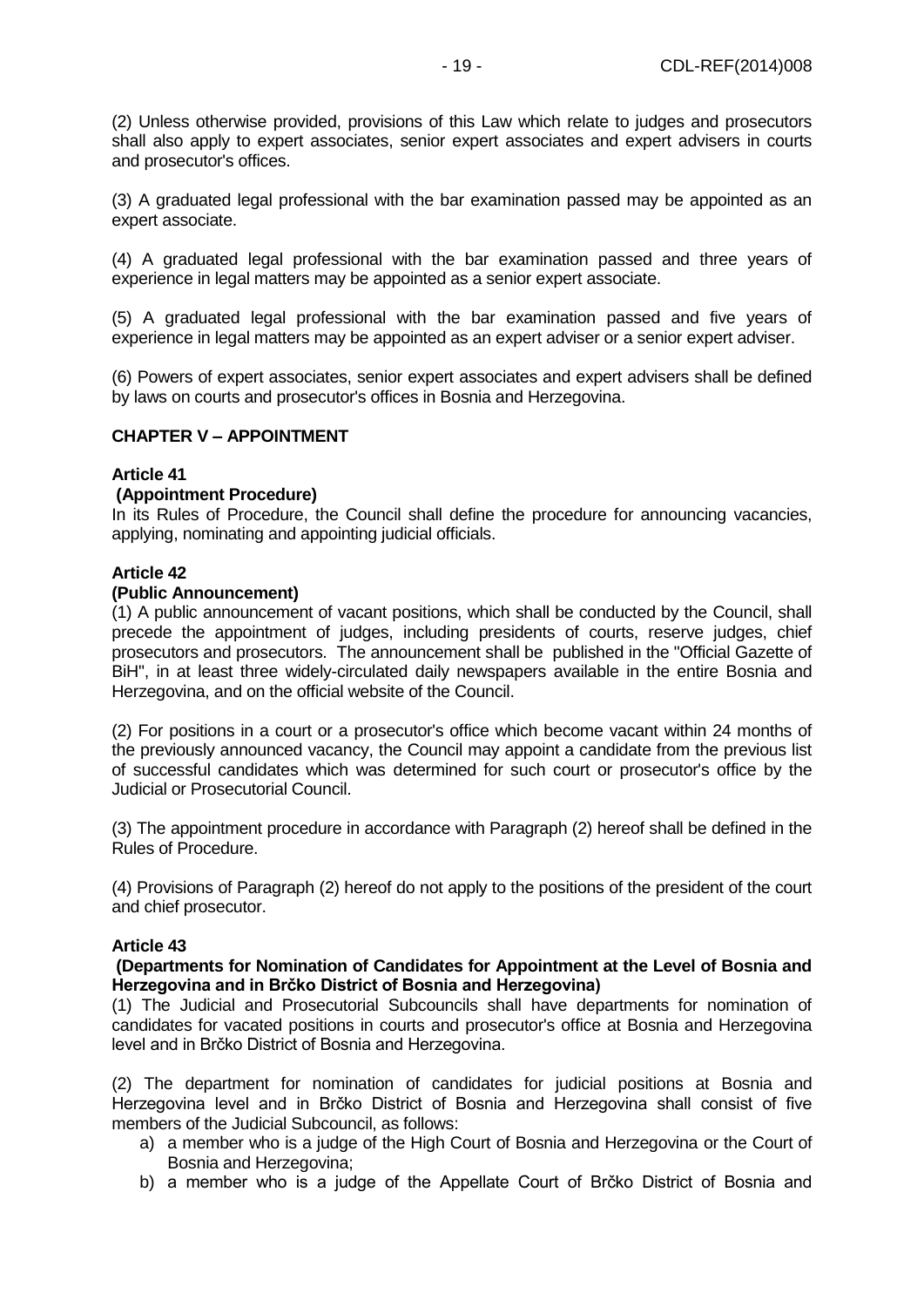Herzegovina or the Principal Court of Brčko District of Bosnia and Herzegovina;

- c) a member who is a judge of the Supreme Court of the Republika Srpska;
- d) a member who is a judge of the Supreme Court of the Federation of Bosnia and Herzegovina:
- e) a member elected in accordance with Article 4, Paragraph (4) Item a) hereof.

(3) The department for nomination of candidates for prosecutorial positions at Bosnia and Herzegovina level and in Brčko District of Bosnia and Herzegovina shall consist of five members of the Prosecutorial Subcouncil, as follows:

- a) a member who is a prosecutor of the Prosecutor's Office of Bosnia and Herzegovina;
- b) a member who is a prosecutor of the Prosecutor's Office of Brčko District of Bosnia and Herzegovina;
- c) a member who is a prosecutor of the Federal Prosecutor's Office of the Federation of Bosnia and Herzegovina;
- d) a member who is a prosecutor of the Republic Prosecutor's Office of the Republika Srpska;
- e) a member elected in accordance with Article 4, Paragraph (4) Item b) hereof.

### **Article 44**

### (**Departments for Nomination of Candidates for Appointment in the Entities)**

(1) The Judicial and Prosecutorial Subcouncils shall have departments for nomination of candidates for appointment to judicial and prosecutorial positions in the Entities.

(2) The department for nomination of candidates to judicial positions in the Rеpublika Srpska shall consist of four members of the Judicial Subcouncil, as follows:

- a) a member who is a judge of the Supreme Court of the Republika Srpska;
- b) a member who is a judge of a District Court or the High Commercial Court;
- c) a member who is a judge of a Principal Court or a District Commercial Court;
- d) a member elected in accordance with Article 4, Paragraph (4) Item a).

(3) The department for nomination of candidates to prosecutorial positions in the Rеpublika Srpska shall consist of four members of the Prosecutorial Subcouncil, as follows:

- a) a member who is a prosecutor of the Republic Prosecutor's Office of the Republika Srpska;
- b) two members who are prosecutors of a District Prosecutor's Office in the Republika Srpska;
- c) a member elected in accordance with Article 4, Paragraph (4) Item b) hereof.

(4) The department for nomination of candidates to judicial positions in the Federation of Bosnia and Herzegovina shall consist of four members of the Judicial Subcouncil, as follows:

- a) a member who is a judge of the Supreme Court of the Federation of Bosnia and Herzegovina;
- b) a member who is a judge of a Cantonal Court:
- c) a member who is a judge of a Municipal Court;
- d) a member elected in accordance with Article 4, Paragraph (4) Item a) hereof.

(5) The department for nomination of candidates to prosecutorial positions in the Federation of Bosnia and Herzegovina shall consist of four members of the Prosecutorial Subcouncil, as follows:

- a) a member who is a prosecutor of the Federal Prosecutor's Office of the Federation of Bosnia and Herzegovina;
- b) two members who are prosecutors of a Cantonal Prosecutor's Office in the Federation of Bosnia and Herzegovina;
- c) a member elected in accordance with Article 4, Paragraph (4) Item b) hereof.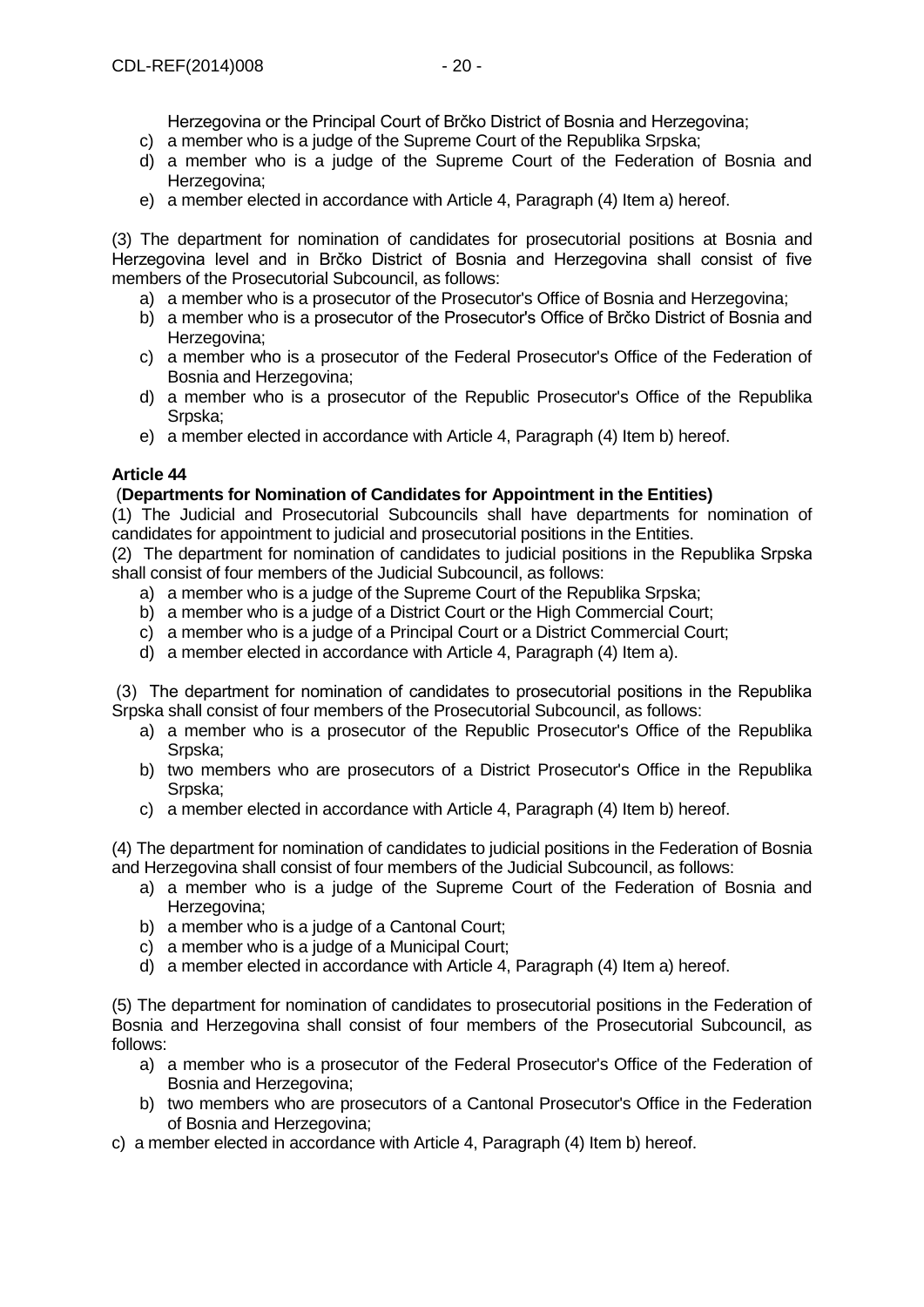# **(Written Qualifying Test)**

(1) Written qualifying testing shall be carried out for the position of a judge or prosecutor, an expert associate, senior expert associate and expert adviser.

(2) The testing shall serve to test the expertise of candidates in accordance with the criteria defined on the basis of this Law, and may include the following areas:

- (a) Constitutional Law of Bosnia and Herzegovina;
- (b) Criminal Law;
- (c) Criminal Procedure Law;
- (d) Civil Law;
- (e) Civil Procedure Law;
- (f) Administrative Law and Administrative Procedure Law;
- (g) Commercial Law;
- (h) European Convention for the Protection of Human Rights and Fundamental Freedoms, and other international documents, treaties and human rights agreements signed by Bosnia and Herzegovina;
- (i) Ethical principles for serving as a judge or a prosecutor; and
- (j) Other matters relevant to one's office.

(3) Written qualifying testing shall be conducted with codes assigned to applicants, and members of the competent department performing the assessment of written qualifying tests may not know the identity of the tested person during the assessment process.

(4) Persons who satisfy general and special requirements stipulated by this Law for appointment to a position they are applying for shall be invited for written qualification testing for positions referred to under Paragraph (1) hereof.

(5) A candidate who has previously taken a written qualifying test shall not be asked to retake the test before the expiry of a period defined by the Council in its Rules of Procedure, and in such case the candidate's earlier result shall be taken into account, unless the candidate expressly requests to retake the test.

(6) A candidate whose application has not been considered or has been rejected, or a candidate who has not been invited to a written qualifying test, may appeal to the Presidency of the Council within three days of receipt of the notification of his/her application being rejected.

# **Article 46**

# **(Interview with Candidates)**

(1) No person may be appointed to serve as a judge or a prosecutor without having been interviewed.

(2) The candidates who have achieved appropriate results at the written qualifying testing, as defined in the Council Rules of Procedure, shall be invited for an interview.

(3) A candidate who was previously interviewed in the last 24 months for a position of the same level shall not be invited for another interview, and in such case the candidate's earlier result shall be taken into account, unless the candidate expressly requests to be re-interviewed.

(4) Departments for nomination of candidates shall conduct interviews with candidates and shall rate the candidates at the interview.

(5) During the interview with candidates, the department shall assess the candidate's motivation to work in the judiciary at a position he/she applied for; the candidate's ability to perform the function he/she applied for responsibly, independently and impartially; his/her understanding of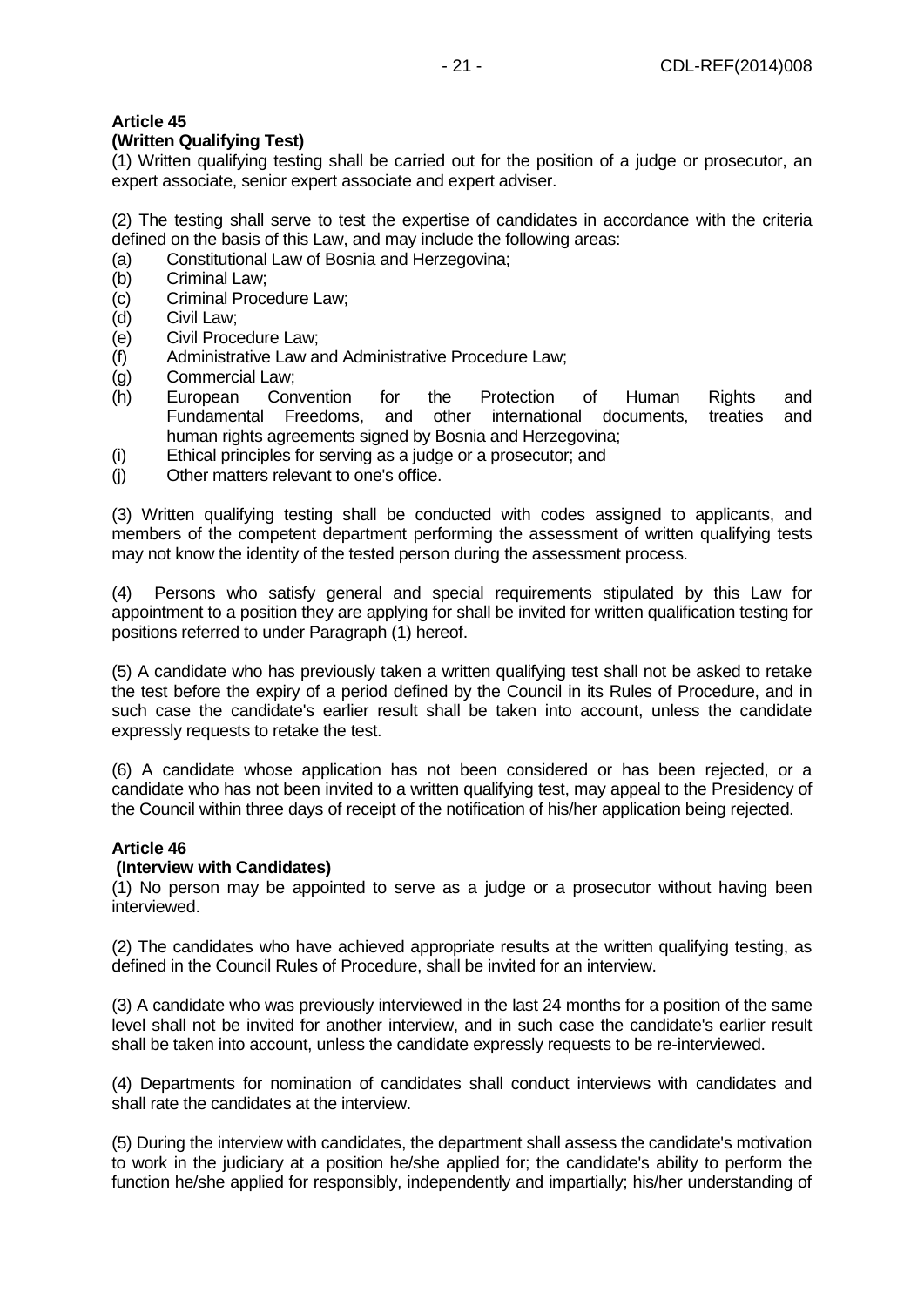the importance of judicial and prosecutorial ethics; communication and presentation skills; analytical capabilities and the ability to solve legal problems.

(6) The interviews and the written qualifying tests of candidates shall be audio-visually recorded. The audio-visual recording of the interview shall be available only to the body responsible for deciding on appointment appeals.

# **Article 47**

### **(Opinion on Candidates)**

(1) On the basis of a report of the competent department, the Judicial and Prosecutorial Subcouncils shall make a final list of successful candidates with a nomination of candidates for appointment to the vacant justice office, which shall be submitted to the Council.

(2) The Judicial and Prosecutorial Subcouncils may ask other bodies or institutions to provide written opinions or information on professional and other qualifications of candidates.

(3) The Judicial and Prosecutorial Subcouncils shall obtain information necessary for the assessment of candidates' abilities as defined hereunder, such as data on criminal convictions, including convictions which are deleted from the criminal record, details of disciplinary measures or breaches of duty, as well as any other relevant information.

(4) In the vacancy procedure, the candidate must provide details of the circumstances referred to under Paragraph (3) hereof.

### **Article 48**

### **(Rights of Candidates)**

Each candidate has the right to review his/her application materials submitted to the Council, which concern his/her application; to request and receive notifications, provided that such notifications do not involve confidential information; with respect to the application and the nomination process, to review and make comments on the opinion about the candidate submitted to the Council; and to send comments to the Council regarding issues that affect the candidate's application.

# **Article 49**

### **(Criteria)**

(1) The criteria for appointment to the position of a judge or a prosecutor are:

- (a) results of the written qualifying test;
- (b) results of the interview;
- (c) professional qualifications demonstrated through professional training, publication of scientific papers and other activities in the profession;
- (d) the work and past performance, as well as the length of experience in the judiciary and the profession;

(2) For candidates who apply for the position of a president of the court and a chief prosecutor, and who already hold a managerial office in the justice system, the following criteria shall also apply in addition to the criteria referred to under Paragraph (1) hereof:

- (a) professional ability to perform managerial tasks, which shall be determined based on the following sub-criteria:
	- 1) past performance as a president of the court, chief prosecutor and deputy chief prosecutor;
	- 2) past performance of the court or the prosecutor's office in which the candidate holds a managerial office;
	- 3) reputation and recognition of the candidate in the justice community.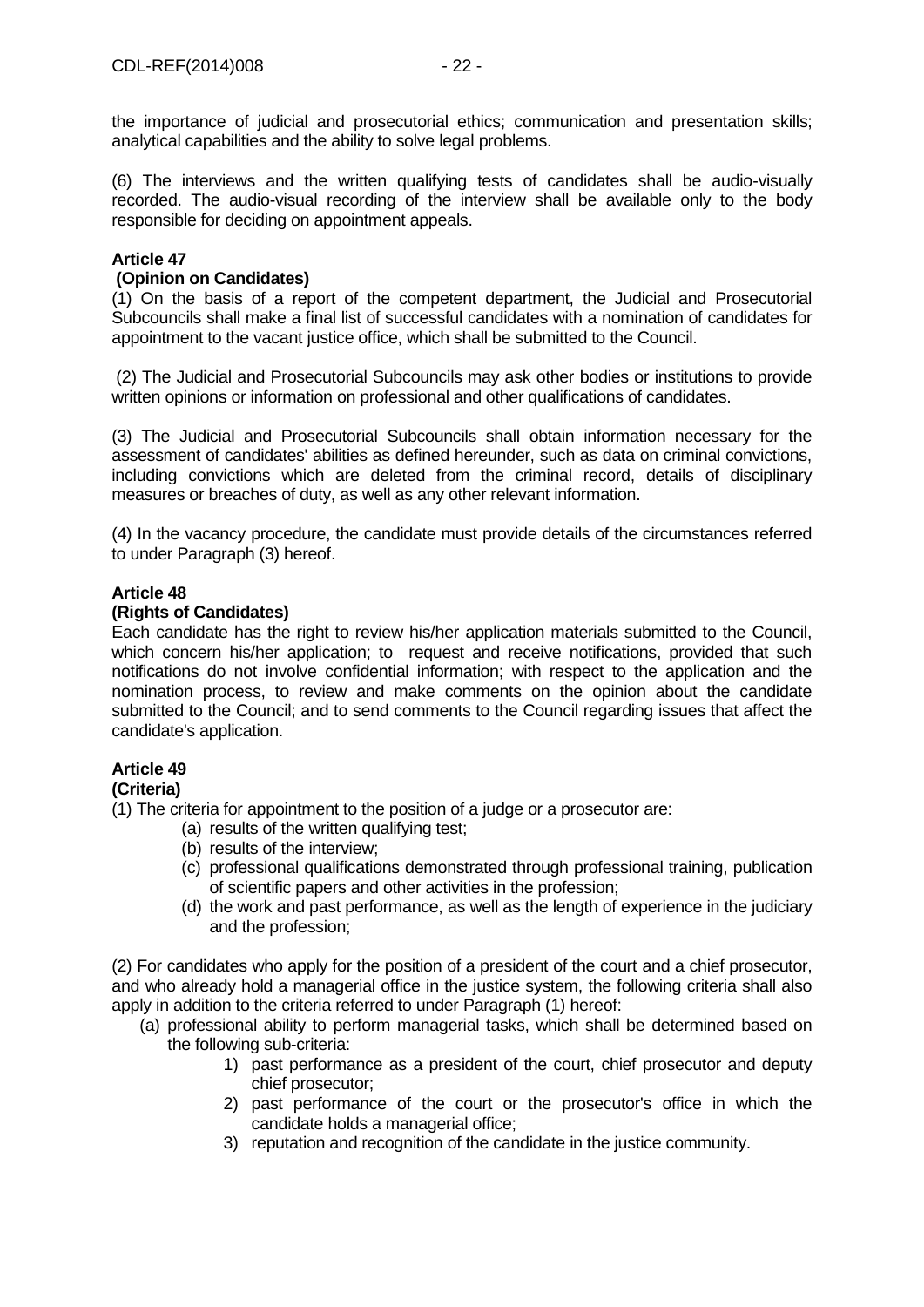(3) For candidates who apply for the position of a president of the court and a chief prosecutor, and who do not hold a managerial office in the judiciary, the following additional criteria shall also apply in addition to the criteria referred to under Paragraph (1) hereof:

- (a) ability to perform managerial tasks, which shall be determined based on the following sub-criteria:
	- 1) knowledge of judicial and prosecutorial management affairs;
	- 2) organizational skills;
	- 3) professional training in management;
	- 4) reputation and recognition of the candidate in the professional community he/she comes from.

### **Article 50**

### **(Scoring of Candidates)**

(1) The assessment of the written qualifying test and of the interview, as well as the scoring of candidates in accordance with the criteria defined hereunder, shall be further defined in the Council Rules of Procedure, including details of the minimal result a candidate must achieve in order to be appointed, or to be placed on the list of successful candidates.

(2) The maximum number of points that may be awarded for each of the criteria defined hereunder shall also be defined, with the number of points awarded for the criterion of professional ability constituting at least 80% of the total number of points.

(3) The scoring of candidates shall be done by the competent department based on the results of the written qualifying test and the interview, while the competent Subcouncil shall have access to documents and shall rank candidates including nominations for appointment.

(4) When nominating candidates for the chief prosecutor, and when nominating candidates for the appointment of judges and prosecutors, the Judicial and Prosecutorial Subcouncils shall take into account, in addition to points awarded based on the criteria defined hereunder, all the circumstances that may make the candidate unsuitable for a judicial or prosecutorial office. The Chairman of the Subcouncil shall provide reasoning to the Council in support of the Subcouncil's opinion on the nominated candidate, and also on other successful candidates if necessary.

(5) A list of candidates with awarded grades and points, including those candidates who have not achieved satisfactory results, shall be published in a protected part of the Council website, and shall only be available to the candidates who participated in the vacancy procedure.

# **Article 51 (Appointment)**

(1) When appointing presidents of courts, chief prosecutors, judges, prosecutors and reserve judges, equal representation of the constituent peoples and of others according to the last census in Bosnia and Herzegovina and representation of the sexes shall be ensured.

(2) The Council shall ensure that:

 a) the Court of Bosnia and Herzegovina comprises at least eight judges from each of the constituent peoples and an appropriate number of judges from among others;

 b) the High Court of Bosnia and Herzegovina comprises an equal number of judges from each of the constituent peoples and an appropriate number of judges from among others;

 a) the Prosecutor's Office of Bosnia and Herzegovina comprises at least 25% of prosecutors from each of the constituent peoples and an appropriate number of prosecutors from among others;

 d) The President of the Court of Bosnia and Herzegovina, the President of the High Court of Bosnia and Herzegovina and the Chief Prosecutor of Bosnia and Herzegovina cannot be from the same constituent people or from among others.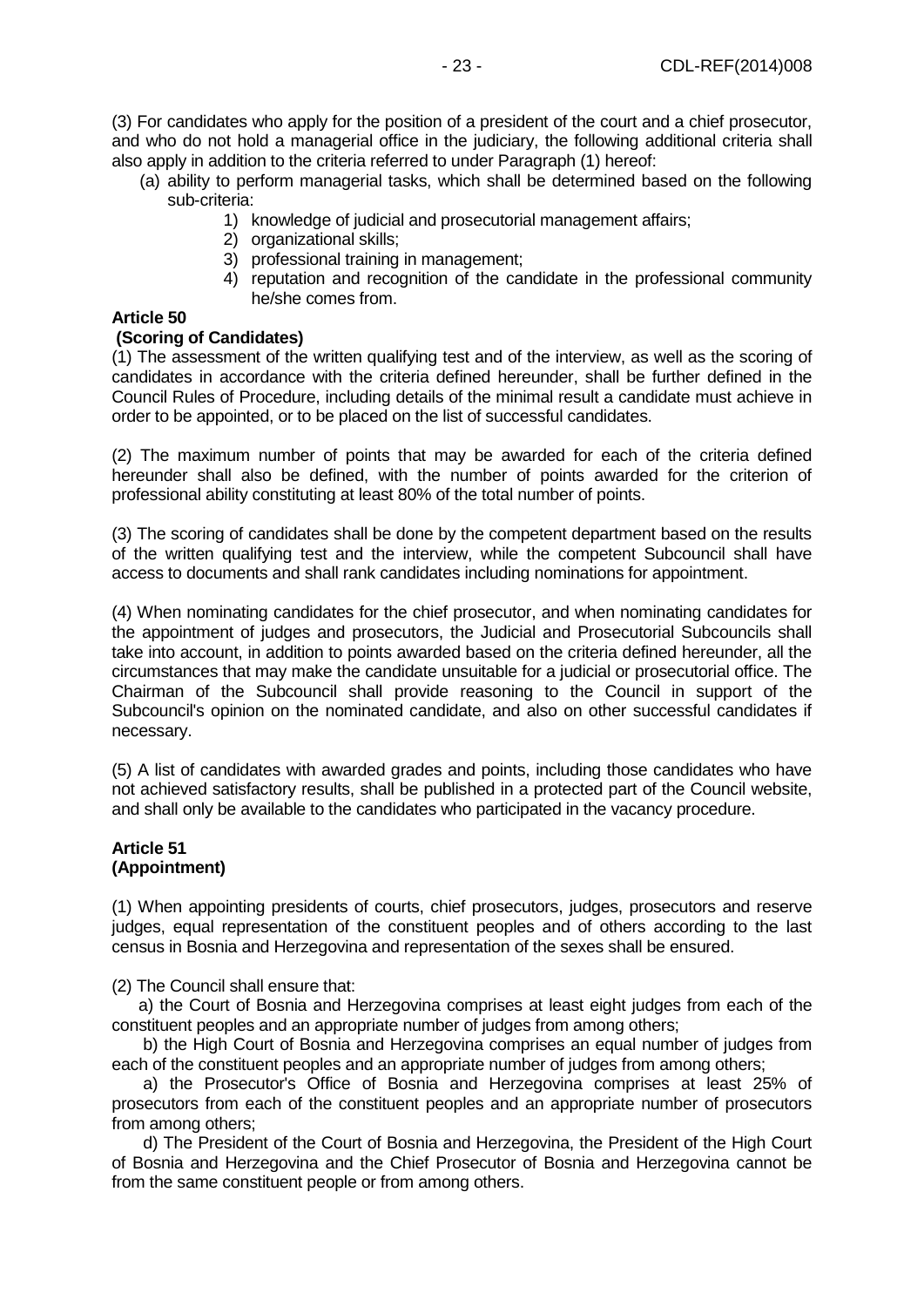(4) The Council may reverse a decision on appointment if, after the decision was made and before the appointed judge or prosecutor takes office, it obtains information which, had it been known at the time of appointment, would constitute a reason for the Council not to make the decision on appointment. The Council may, if it deems necessary, postpone the date of the taking of office of a judge or a prosecutor to whom such information refers, in order for the competent Subcouncil to appropriately verify such information.

(5) If the Council reverses a decision on appointment, it shall appoint another person from the group of applicants to such office in accordance with this Law and at the recommendation of the competent Subcouncil, or the vacancy shall be announced again.

(6) A decision on appointment may be appealed to the Council within three days of receipt of the decision.

(7) The appeal against the decision on appointment may challenge the regularity of the procedure, written qualifying test and interview, and the scoring procedure.

(8) Decisions on appeals in accordance with this Article shall be governed by the Rules of Procedure.

# **Article 52**

### **(Decision on Nomination and Appointment of the Chief Prosecutor)**

(1) At a proposal of the Prosecutorial Subcouncil, the Council shall define a list of successful candidates with the nomination of a candidate for the chief prosecutor, and shall deliver the list without delay to the competent government or executive authority which will, within 15 days of delivery, submit the list with its nominated candidate to the competent legislative body in Bosnia and Herzegovina for the election and appointment of the chief prosecutor.

(3) The decision on appointment of the chief prosecutor shall be made by the competent legislative body within 90 days of the nomination being submitted.

(4) The competent legislative body may reverse a decision on appointment if, after the decision was made and before the appointed chief prosecutor takes office, it obtains information which, had it been known at the time of appointment, would constitute a reason not to make the decision on appointment. The competent legislative body may, if it deems necessary, postpone the date of the taking of office of the chief prosecutor to whom such information refers, in order for the competent Prosecutorial Subcouncil to appropriately verify such information.

(5) If the competent legislative body reverses a decision on appointment, it shall appoint another person from the list of successful candidates to such office in accordance with this Law, or shall request that the vacancy be announced again.

(6) If the competent legislative body fails to make a decision on appointment within the period referred to under Paragraph (3) hereof, the Council will decide on appointment of an acting chief prosecutor, whose term shall last until a final decision on appointment is made.

(7) The decision of the competent legislative body on the appointment of the chief prosecutor is final and the competent legislative body shall submit the decision to the Council.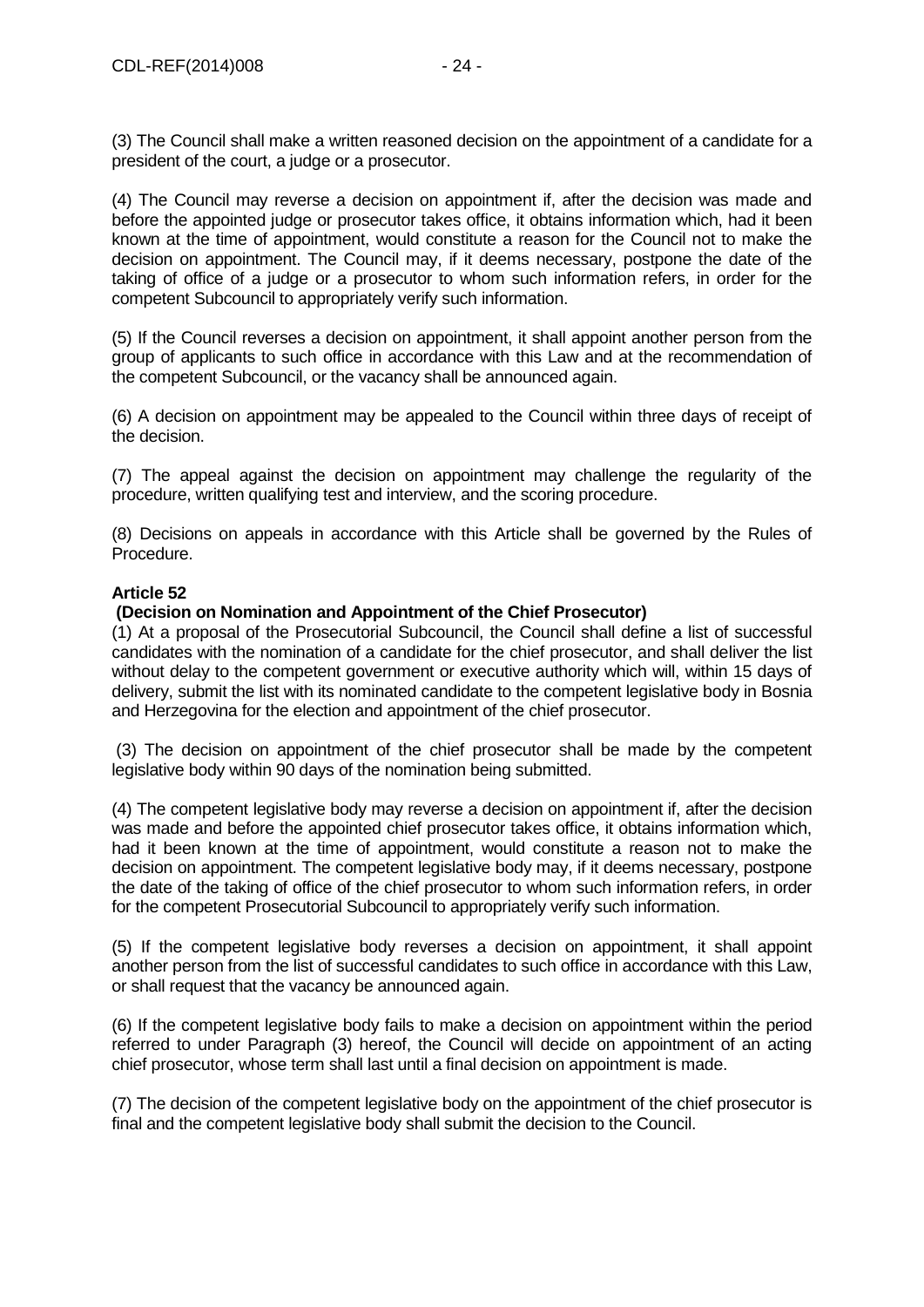### **(Selection of Deputy Chief Prosecutors)**

(1) The chief prosecutor shall select deputy chief prosecutors from among the appointed prosecutors in the prosecutor's office who satisfy the requirements stipulated in this Law.

(2) The chief prosecutor shall make a written reasoned decision on the selection of deputy chief prosecutors.

(3) The chief prosecutor shall notify the decision referred to under Paragraph (2) hereof to the Council, the competent legislative body which appointed the chief prosecutor, and the appropriate Ministry of Justice.

(4) The chief prosecutor shall post the decision in the premises of the prosecutor's office in a place accessible to the public and the decision shall enter into force on the day following such posting.

(5) In addition to the decision referred to under Paragraph (2) hereof, the chief prosecutor shall submit to the Prosecutorial Subcouncil a written consent of the prosecutor to the taking of office of a deputy prosecutor.

(6) The term of office of the deputy chief prosecutor is linked to the term of the chief prosecutor, and may cease before its expiry in cases defined under this Law.

### **Article 54**

### **(Publication of the Decision on Appointment)**

(1) The Council shall notify its decision on appointment to all the candidates, the appropriate court or prosecutor's office, as well as the appropriate Ministry of Justice.

(2) The Council shall post the decision on appointment in its premises in a place accessible to the public and the decision shall enter into force on the day following such posting in the Council premises.

(3) The decision on appointment shall be published in the "Official Gazette of BiH", and for a chief prosecutor in the official gazette at the level for which the appointment was made.

### **Article 55**

### **(Taking of Office)**

(1) A person appointed to the office of a judge or a prosecutor shall take office on a date determined by the Council.

(2) If, for reasons that are not justified, the appointed person fails to take office within the period determined by the Council, the Council shall reverse the decision on appointment. The Council shall appoint another person from the group of applicants at the recommendation of the competent Subcouncil, or shall announce the vacancy again.

(3) If, for reasons that are not justified, the appointed deputy chief prosecutor fails to take office within the period determined by the chief prosecutor, the chief prosecutor shall reverse the decision on appointment and shall appoint another person from among the elected prosecutors.

(4) If, for reasons that are not justified, the appointed chief prosecutor fails to take office within the period determined by the Council, the Council shall notify the legislative body which made the decision on appointment, and the legislative body shall appoint another person from the list of successful candidates, or shall decide to announce the vacancy again.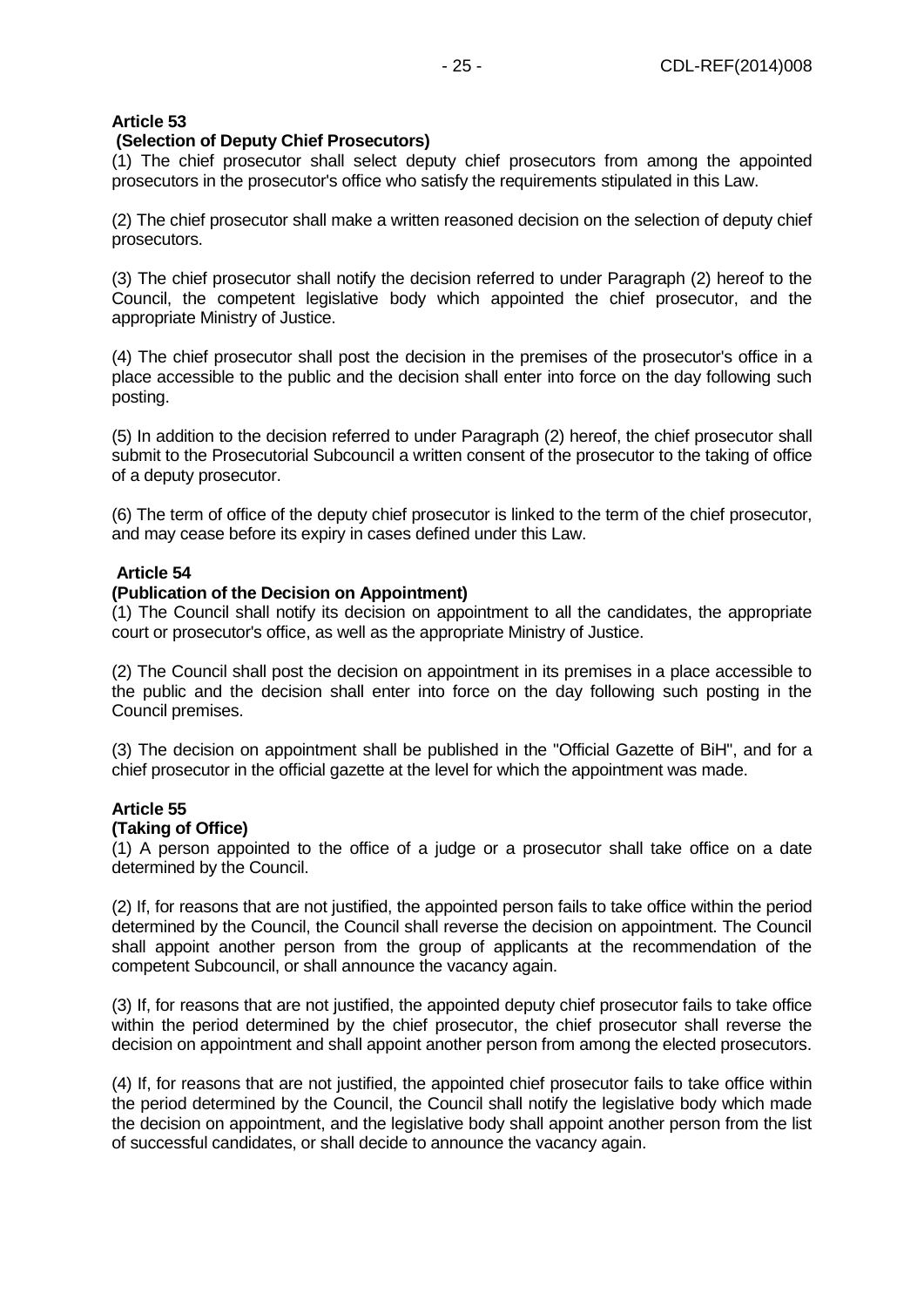### **Article 56 (Oath of Office)**

(1) Before taking the office, judges and prosecutors shall take an oath of office as follows: "I hereby declare that I shall perform my duties in accordance with the Constitution and law; that I shall make decisions according to my best knowledge, conscientiously, responsibly and impartially in order to uphold the rule of law; and that I shall protect the freedoms and rights of individuals guaranteed by the Constitution of Bosnia and Herzegovina."

(2) A person appointed to the office of a judge or a prosecutor shall take the oath of office orally and by signing the oath before the President of the Council or a member of the competent Subcouncil authorized by the President of the Council, while a person appointed to the office of a chief prosecutor shall take the oath of office in the manner defined by the legislative body which appointed such person.

# **Article 57**

# **(Appointment of Reserve Judges)**

(1) The Council may, at the proposal of the Judicial Subcouncil, temporarily appoint persons to serve as reserve judges, in order to provide assistance to courts in reducing the backlog, or if due to a prolonged absence of a judge an additional number of judges is required at the court. The Council may, at the proposal of the Judicial Subcouncil, appoint reserve judges at the request of the president of the court, provided that the request is accompanied by evidence indicating the need for appointment of a reserve judge, as well as available resources.

(2) Before taking office, the reserve judge shall take an oath of office in accordance with Article 56 hereof. The President of the Council may delegate this task to the president of the court in which the reserve judge is taking office.

(3) The term of office of a reserve judge may be a minimum of three and a maximum of six years.

(4) At the proposal of the Judicial Subcouncil, the Council may decide to renew the term of a reserve judge provided that the conditions referred to under Paragraph (1) hereof have been satisfied, and taking into account the performance of such reserve judge.

(5) If, after the expiry of six years, the court needs the reserve judge, the Council will review the need to increase the number of judges, and will make a final decision on this matter.

# **Article 58**

# **(Appointment of Lay Judges)**

(1) At the proposal of the Judicial Subcouncil, the Council shall appoint lay judges to a court, after it receives a list of nominated candidates from the president of the court.

(2) Lay judges shall be entitled to compensation of reasonable expenses incurred in the course of their duties as well as a remuneration. The requirements for performing the duty of lay judges, and the amount of compensation and remuneration, shall be determined by the competent Ministry of Justice after consultations with the Council.

(3) Before taking office, a lay judge shall take an oath of office taken by judges and prosecutors in accordance with this law. The President of the Council may delegate this task to the president of the court in which the lay judge is taking office.

# **Article 59**

# **(Assignment to Another Court with the Consent of the Judge)**

(1) Judges including reserve judges may, with their consent, be assigned to serve as judges to another court of the same or lower level: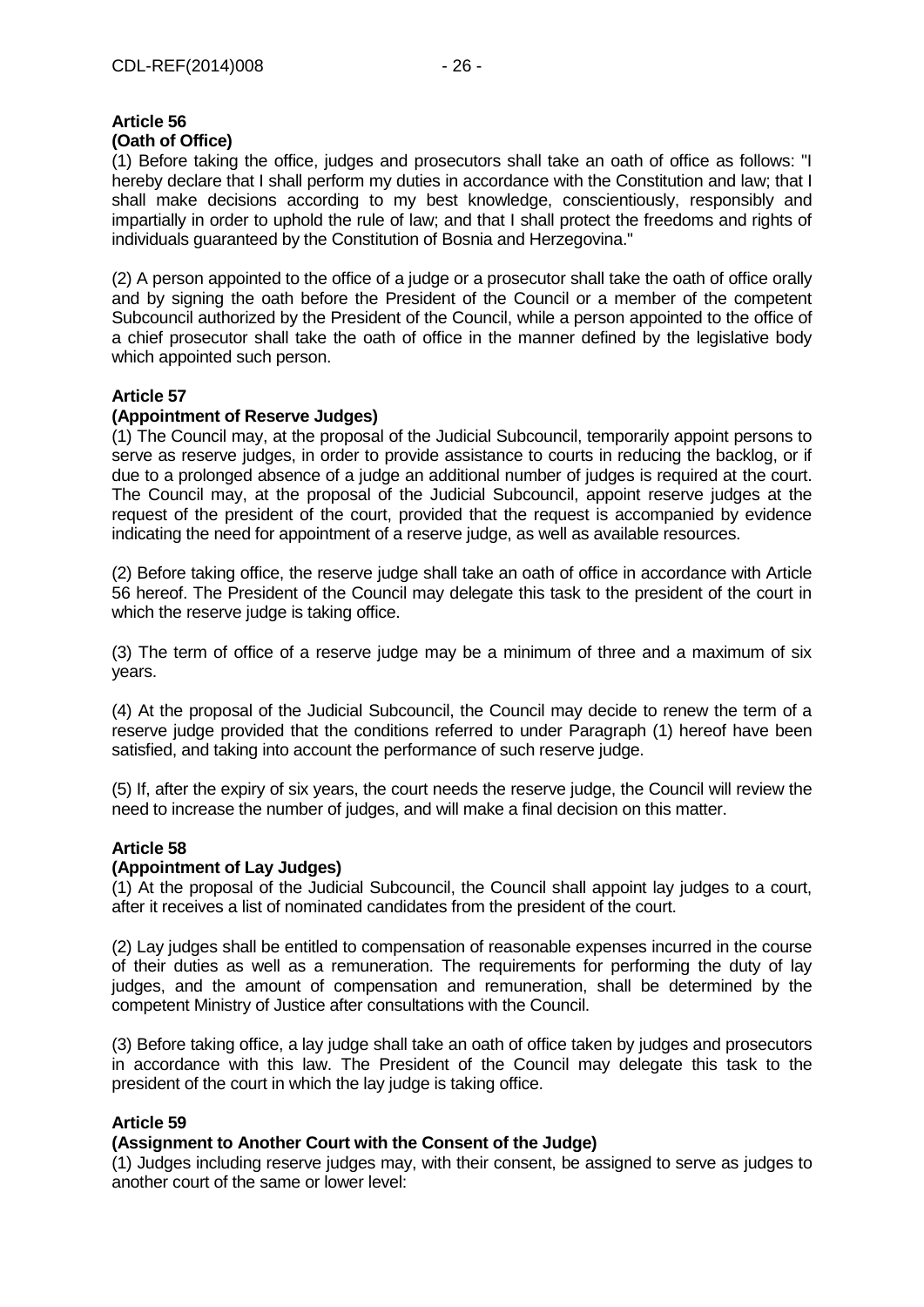a) for a period of not more than six months, if the court to which the judge is temporarily assigned to does not have enough judges;

 b) for a period of not more than 12 months, if the court at which the judge regularly serves as a judge has had a temporary reduction in workload;

 c) for a period of not more than 12 months, in order to assist in reducing the backlog in the court to which the judge is temporarily assigned to;

 d) for an indefinite period, if the judge is assigned to another court in order to work on a particular case or cases, because a judge in that court was disqualified and it was necessary to make a temporary assignment of a judge from another court to work on this case or cases;

 e) for an indefinite period, if a judge in the court to which the assignment is being made is absent for a long period.

(2) A judge cannot be temporarily assigned to another court for more than two consecutive times, unless in the meantime such judge has served as a judge in the court in which he was appointed for a period of at least 12 months.

### **Article 60**

### **(Assignment without the Consent of the Judge)**

(1) A judge may be temporarily assigned to another court without his/her consent only if the requirements defined in this Article have been satisfied.

(2) A judge may be assigned to another court without his/her consent to serve as a judge for a period of not longer than three months in the event that such assignment is made to take part in an individual case in the court to which the assignment is made, or in the event that none of the other judges has consented to such assignment.

(3) A judge may not be temporarily assigned to another court without his/her consent if he/she has been temporarily assigned to another court during the previous 12 months.

### **Article 61**

### **(Procedure for Temporary Assignment)**

At a proposal of the Judicial Subcouncil, the Council shall decide on a request for temporary assignment to another court at the request of the president of a court who wants a judge to be temporarily assigned to his/her court. The Judicial Subcouncil shall consult with the president of the court which filed the request, with the judge considered for temporary assignment and with the president of the court in which the judge regularly serves as a judge.

### **Article 62**

### **(Temporary Assignment of Prosecutors)**

Temporary assignment of prosecutors shall be arranged in accordance with provisions of the law on prosecutor's offices which applies to the respective prosecutor's office.

### **Article 63**

### **(Assessment of Performance)**

(1) Judges and prosecutors shall be assessed at least once every two years based on their performance, in accordance with criteria defined by the Council.

(2) The decision assessing the performance of a judge shall be made by the president of the court, while the decision assessing the performance of the president of the court shall be made by the president of the directly superior court.

(3) The performance of the President of the High Court of Bosnia and Herzegovina, the President of the Court of Bosnia and Herzegovina, and the performance of the President of the Supreme Court of the Federation of Bosnia and Herzegovina, the Supreme Court of the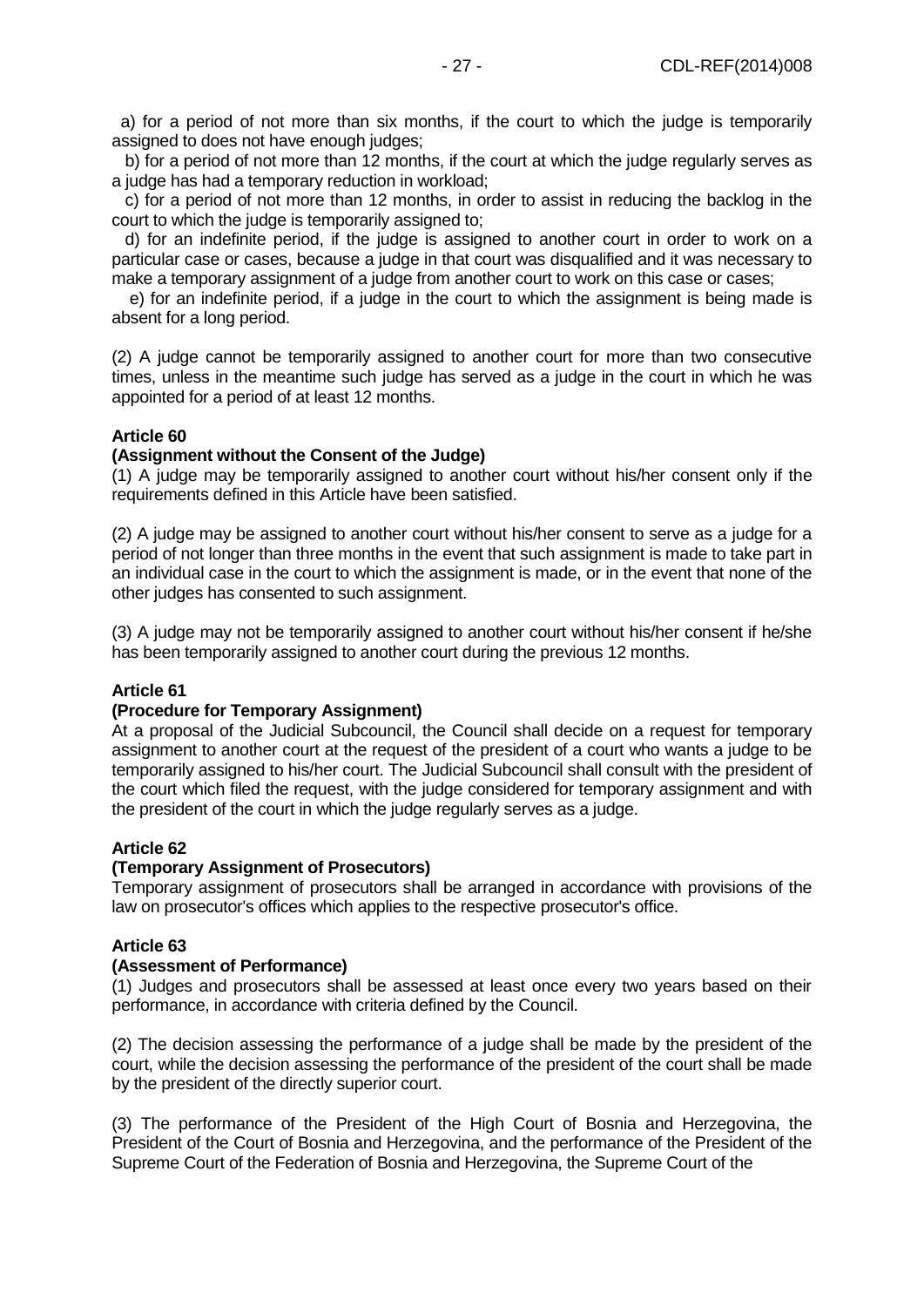Republika Srpska and the Appellate Court of Brčko District of Bosnia and Herzegovina shall be assessed by the Judicial Subcouncil.

(4) The decision assessing the performance of prosecutors, including the deputy chief prosecutor, shall be made by the chief prosecutor, while the performance of chief cantonal and district prosecutors shall be assessed by the chief entity prosecutor.

(5) The performance of the Chief Prosecutor of the Prosecutor's Office of Bosnia and Herzegovina, Chief Prosecutors of the Federal Prosecutor's Office of the Federation of Bosnia and Herzegovina, the Republic Prosecutor's Office of the Republika Srpska and the Prosecutor's Office of Brčko District of Bosnia and Herzegovina shall be assessed by the Prosecutorial Subcouncil.

(6) The assessment decision may be appealed by the judge or the prosecutor to the Judicial or the Prosecutorial Council. The decision of the Judicial and Prosecutorial Subcouncils on an appeal is final and no remedies shall be available.

(7) The assessment decision referred to under Paragraphs (3) and (5) hereof may be appealed to the Council. The decision of the Council on an appeal is final and no remedies shall be available.

(8) The assessment of performance of holders of justice offices shall be taken into consideration when making appointments to senior positions, when renewing terms of office of reserve judges, and when establishing disciplinary responsibility.

(9) The term of office of a president of the court who was given one of the lowest two performance rates in accordance with criteria defined by the Council shall cease and he/she shall be transferred from the office of the president of the court to serve as a judge.

(10) The assessment of a chief prosecutor who was, in accordance with criteria defined by the Council, given one of the lowest two performance rates shall be submitted by the Council to the legislative body which appointed the chief prosecutor for their decision.

(11) At the proposal of the competent Subcouncils, the Council shall adopt the Criteria for Assessing the Performance of Holders of Justice Offices in Bosnia and Herzegovina in order to define all matters which are not defined by this Law in connection with the assessment, including the assessment process and decisions on assessment appeals.

# **CHAPTER VI - DISCIPLINARY RESPONSIBILITY OF JUDGES AND PROSECUTORS**

# **Article 64**

# **(General Provisions on Disciplinary Responsibility for Disciplinary Offenses)**

Judges, prosecutors, reserve judges or lay judges, including presidents of courts, chief prosecutors and their deputies, shall be disciplinarily responsible for statutory disciplinary offenses committed intentionally or negligently.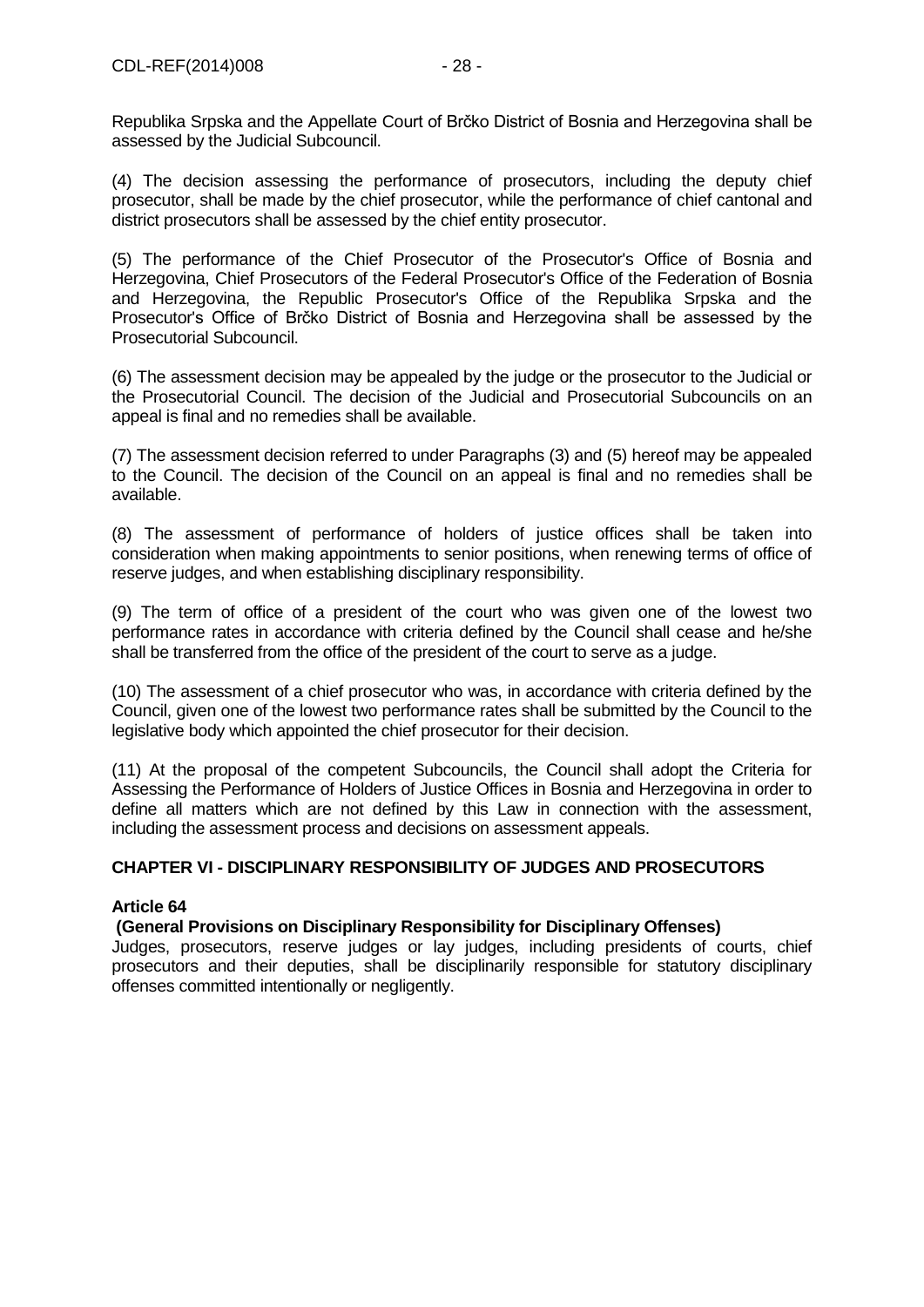### (**Competence for Conducting Disciplinary Proceedings)**

(1) Through its disciplinary bodies, the Council shall exercise its powers in disciplinary proceedings.

(2) Disciplinary proceedings shall be conducted by:

- a) the first instance disciplinary commission;
- b) the second instance disciplinary commission;

(3) The first and the second instance disciplinary commissions are independent and have competence for resolving disciplinary matters. A commission member who took part in resolving a case on the first instance commission cannot participate in the same case on the second instance commission.

(4) The first instance disciplinary commission shall be composed of three members, one of which shall be a member of the competent Subcouncil, while the other two shall be appointed from a list of judges or prosecutors who may be appointed as members of disciplinary commissions, which shall be drawn up by the competent Subcouncil.

(5) The second instance disciplinary commission shall be composed of three members, one of which shall be a member of the competent Subcouncil, while the other two shall be appointed from a list of judges or prosecutors who may be appointed as members of disciplinary commissions, which shall be drawn up by the competent Subcouncil.

(6) In disciplinary proceedings against judges, members of the commission in both the first and the second instance shall be judges, and in disciplinary proceedings against prosecutors, members of the commission in both the first and the second instance shall be prosecutors.

(7) In disciplinary proceedings against a chief prosecutor, one member in the first instance disciplinary commission and one member in the second instance disciplinary commission shall be a representative of the legislative body which appointed the chief prosecutor; one member shall be from the Prosecutorial Subcouncil; and one member shall be appointed from the list of prosecutors who may be appointed as members of disciplinary commissions, which shall be drawn up by the Prosecutorial Subcouncil.

(8) At least one member of the disciplinary commission, in both the first and the second instance, shall be a judge of the same or the higher level as that of the judge against whom the proceedings are being conducted. At least one member of the disciplinary commission, in both the first and the second instance, shall be a prosecutor of the same or the higher level as that of the prosecutor against whom the proceedings are being conducted.

(9) Members of disciplinary commissions who are not members of the Council shall be entitled to remuneration in accordance with the Decision on assessing remuneration for members of management boards, supervisory and other boards, and other working bodies under the remit of Bosnia and Herzegovina institutions.

(10) A member of the disciplinary commission in both the first and the second instances cannot be a judge or a prosecutor from the same court or prosecutor's office as the judge or prosecutor against whom the proceedings are being conducted.

(11) Members of the Council elected in accordance with Article 4, Paragraph (4) hereof cannot be elected as members of a disciplinary commission.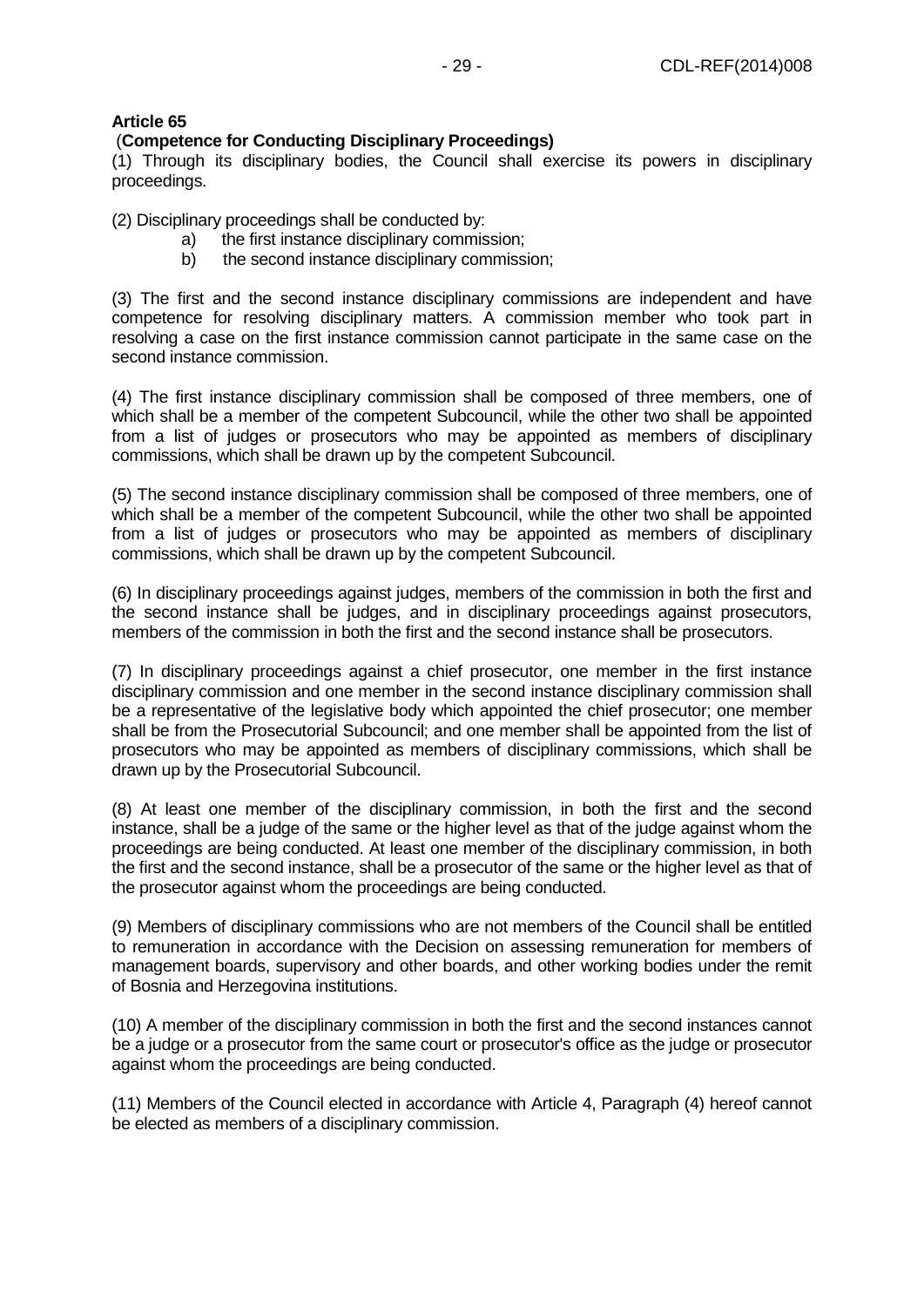# **(Disciplinary Offenses of Judges)**

Disciplinary offenses of judges are:

a) violation of the principle of impartiality;

b) acting partially and with prejudice while performing official duties on account of race, color, sex, religion, ethnic background, national origin, sexual orientation or social and economic status of the party;

c) patent violation of the obligation of proper treatment of parties to the proceedings, their legal representatives, witnesses or others;

d) disclosing confidential information arising from the performance of duties of a judge;

e) accepting gifts or remuneration intended to improperly influence decisions or actions of a judge, including when such gifts or remuneration only create the appearance of improper influence;

f) using the office of a judge in order to obtain unjustified benefits for oneself or others;

g) failure to seek one's own disqualification from proceedings in cases when there is a conflict of interest;

h) negligence or carelessness in the performance of official duties;

i) making decisions which are in patent violation of the law or in persistent and unjustified violation of the rules of procedure;

j) unjustified delays in making decisions or other actions in connection with the performance of the duties of a judge or any other repeated disregard of the duties of a judge;

k) engaging in inappropriate contact with a party to the proceedings or his/her representative;

l) enabling persons who are not authorized by law to serve as judges;

m) interfering with actions of judges or prosecutors with the intent to obstruct or demean their activities; 14. conviction for a criminal offense which makes one unfit for the duties of a judge;

n) making any comments while the case is deliberated in court, which may be reasonably expected to interfere with or harm the equitable proceedings or trial, or failing to take appropriate steps to ensure that court employees subordinated to him/her also refrain from making comments;

o) engaging in activities that are in conflict with the duties of a judge;

p) failure, for no good cause, to comply with decisions, orders or requests of the Council;

r) failure to respond to an inquiry in connection with a disciplinary matter, except if such failure occurred for legitimate reasons;

s) deliberately providing false, misleading or insufficient information in connection with job applications, disciplinary matters, promotion and career advancement issues, or any other issues that are the responsibility of the Council;

t) failure to satisfy the obligation to take part in mandatory professional training or other statutory obligations;

u) failure to comply with a decision on temporary assignment to another court;

v) conduct in the court and out of the court, which harms the reputation of the judicial office, or any other conduct which constitutes a serious violation of official duties or which compromises public confidence in the impartiality and credibility of the judiciary.

# **Article 67**

# **(Disciplinary Offenses of Prosecutors)**

Disciplinary offenses of prosecutors are**:** 

a) violation of the principle of impartiality;

b) acting partially and with prejudice while performing official duties on account of race, color, sex, religion, ethnic background, national origin, sexual orientation or social and economic status of the party;

c) patent violation of the obligation of proper treatment of a judge in the proceedings, parties, their legal representatives, witnesses or others;

d) disclosing confidential information arising from the performance of duties of a prosecutor;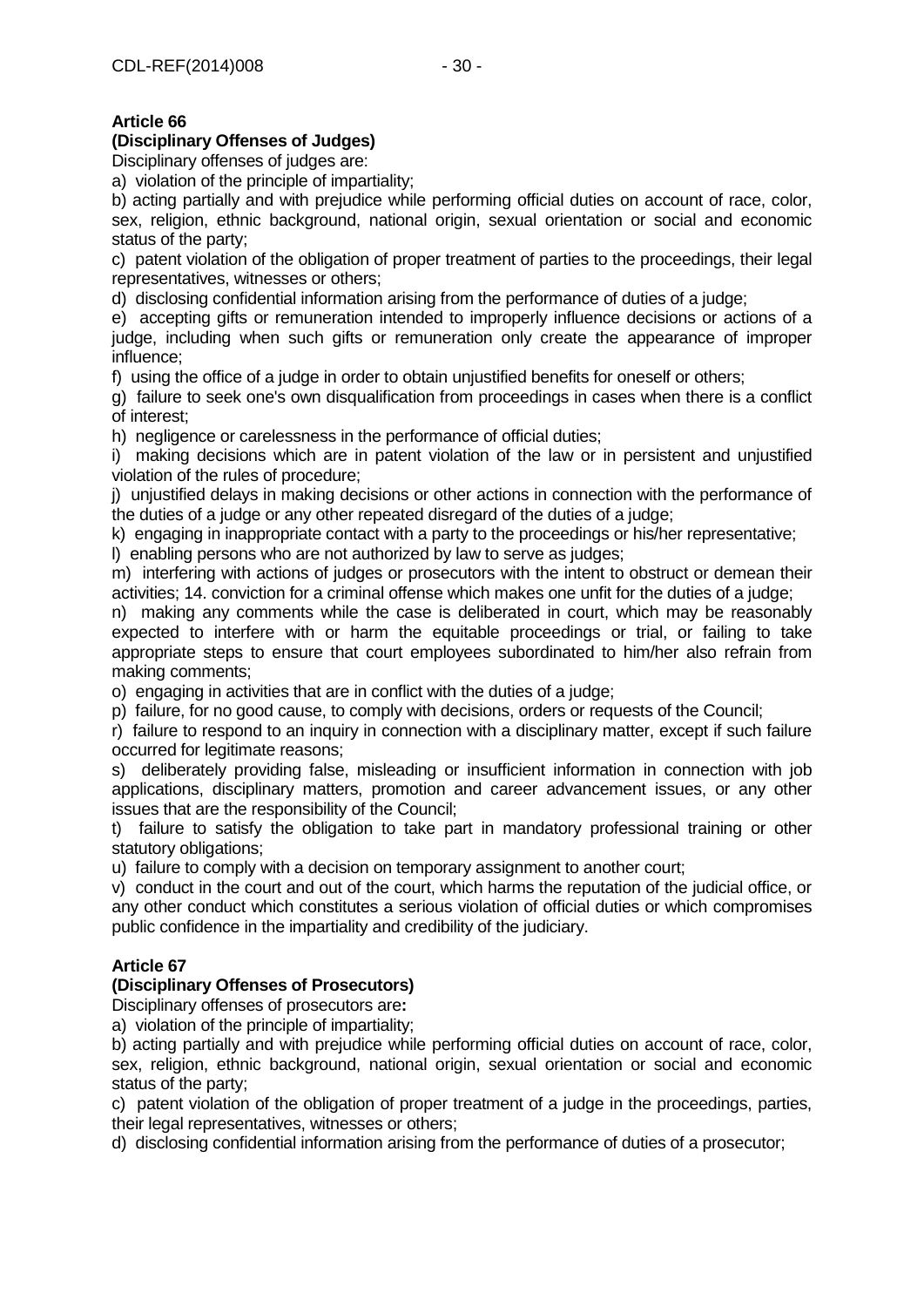e) accepting gifts or remuneration intended to improperly influence decisions and actions of a prosecutor, including when such gifts or remuneration only create the appearance of improper influence;

f) using the office of a prosecutor in order to obtain unjustified benefits for oneself or others;

g) failure to seek one's own disqualification from proceedings in cases when there is a conflict of interest;

h) negligence or carelessness in the performance of official duties;

i) unjustified delays in conducting actions in connection with the performance of the duties of a prosecutor or any other repeated disregard of the duties of a prosecutor;

j) engaging in inappropriate contact with the judge or a party to the proceedings;

k) enabling persons who are not authorized by law to serve as prosecutors;

l) interfering with actions of judges or prosecutors with the intent to obstruct or demean their activities;

m) conviction for a criminal offense which makes one unfit for the duties of a prosecutor;

n) making any comments while the case is deliberated in court, which may be reasonably expected to interfere with or harm the equitable proceedings or trial, or failing to take appropriate steps to ensure that prosecutor's office employees subordinated to him/her also refrain from making comments;

o) failure to comply with instructions of a superior prosecutor, unless such compliance would constitute a violation of law or the provisions of this Article;

p) engaging in activities that are in conflict with the duties of a prosecutor;

r) failure, for no good cause, to comply with decisions, orders or requests of the Council;

s) failure to respond to an inquiry in connection with a disciplinary matter, except if such failure occurred for legitimate reasons;

t) deliberately providing false, misleading or insufficient information in connection with job applications, disciplinary matters, promotion and career advancement issues, or any other issues that are the responsibility of the Council;

u) failure to satisfy the obligation to take part in mandatory professional training or other statutory obligations;

v) failure to comply with a decision on temporary assignment to another prosecutor's office;

z) conduct in the court or prosecutor's office and out of the court or prosecutor's office, which harms the reputation of the prosecutorial office, or any other conduct which constitutes a serious violation of official duties or which compromises public confidence in the impartiality and credibility of the prosecution.

(2) Upon receiving a report or information of an offense referred to under Paragraph (1) hereof committed by a chief prosecutor, the Council shall inform the competent legislative body which appointed such chief prosecutor.

(3) Upon receiving a report or information of an offense referred to under Paragraph (1) hereof committed by a deputy chief prosecutor, the Council shall inform the chief prosecutor who selected the deputy.

# **Article 68**

### **(Types of Disciplinary Measures)**

(1) One or more of the following disciplinary measures may be imposed for a disciplinary offense:

a) written reprimand which is not made public;

b) public reprimand;

c) reduction of wage by up to 50 %, for a period of up to one year;

d) temporary or permanent assignment to another court or prosecutor's office;

e) transfer from the position of a president of the court to the position of a judge, or from the position of a chief prosecutor or deputy chief prosecutor to the position of a prosecutor; f) dismissal.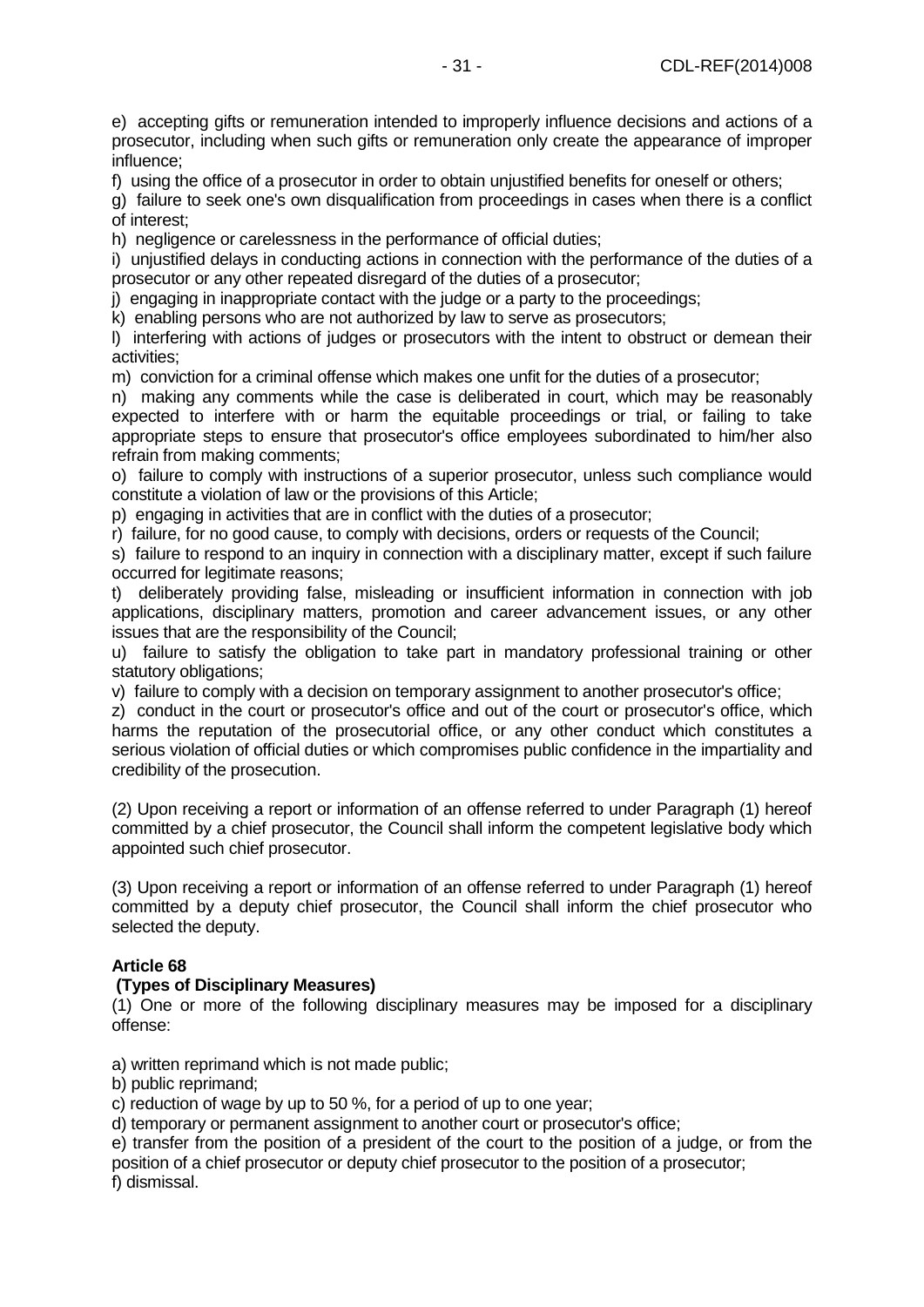(3) All rights and privileges arising from employment as a judge, president of the court, deputy chief prosecutor or prosecutor who was dismissed on the basis of disciplinary proceedings, shall cease with the dismissal. A judge or prosecutor who has been dismissed in accordance with this Article shall not be allowed to continue to serve as a judge or prosecutor.

(4) A decision on the imposition of disciplinary measures against a chief prosecutor shall be submitted by the Council to the competent legislative body which appointed such chief prosecutor.

(5) A decision on the imposition of disciplinary measures against a deputy chief prosecutor shall be submitted by the Council to the chief prosecutor who selected the deputy.

(5) All rights and privileges arising from employment as a chief prosecutor who is dismissed by the competent legislative body which appointed him/her, on a proposal and based on completed disciplinary proceedings, shall cease with his/her dismissal by such legislative body. The chief prosecutor who has been dismissed in accordance with this Article shall not be allowed to continue to serve as a prosecutor.

# **Article 69**

# **(Principles for Imposing Measures)**

The imposing of disciplinary measures shall be guided by the principle of proportionality. Before imposing disciplinary measures for disciplinary offenses, the disciplinary commissions shall consider the following facts:

a) the number and seriousness of the disciplinary offenses and their consequences;

b) the degree of responsibility;

c) the circumstances under which the disciplinary offense was committed;

d) previous work and conduct of the offender; and

e) any other circumstances which may affect the decision on the severity and type of disciplinary measures, including the degree of remorse and/or cooperation by the judge or prosecutor displayed during disciplinary proceedings.

(2) The disciplinary measure of dismissal shall be imposed only in cases in which a serious disciplinary offense has been established, and the severity of the offense clearly shows that the offender is unfit or unworthy of continuing to perform his/her duty.

# **Article 70**

# **(Conducting Disciplinary Proceedings and Appeal)**

(1) The conduct of disciplinary proceedings shall be defined by the Regulation on Disciplinary Responsibility of Holders of Justice Offices (hereinafter: the Regulation on Disciplinary Responsibility), in accordance with this Law.

(2) In all matters which relate to disciplinary proceedings and which are not covered by this Law and the Regulation on Disciplinary Responsibility, provisions of the Criminal Procedure Code of Bosnia and Herzegovina shall apply.

(3) The first instance commission shall in the first instance establish disciplinary responsibility and impose measures.

(4) The second instance commission shall decide on appeals against decisions of the first instance disciplinary commission. In the appellate procedure, the second instance disciplinary commission may confirm, reverse or modify the decision or disciplinary measures imposed by the first instance disciplinary commission.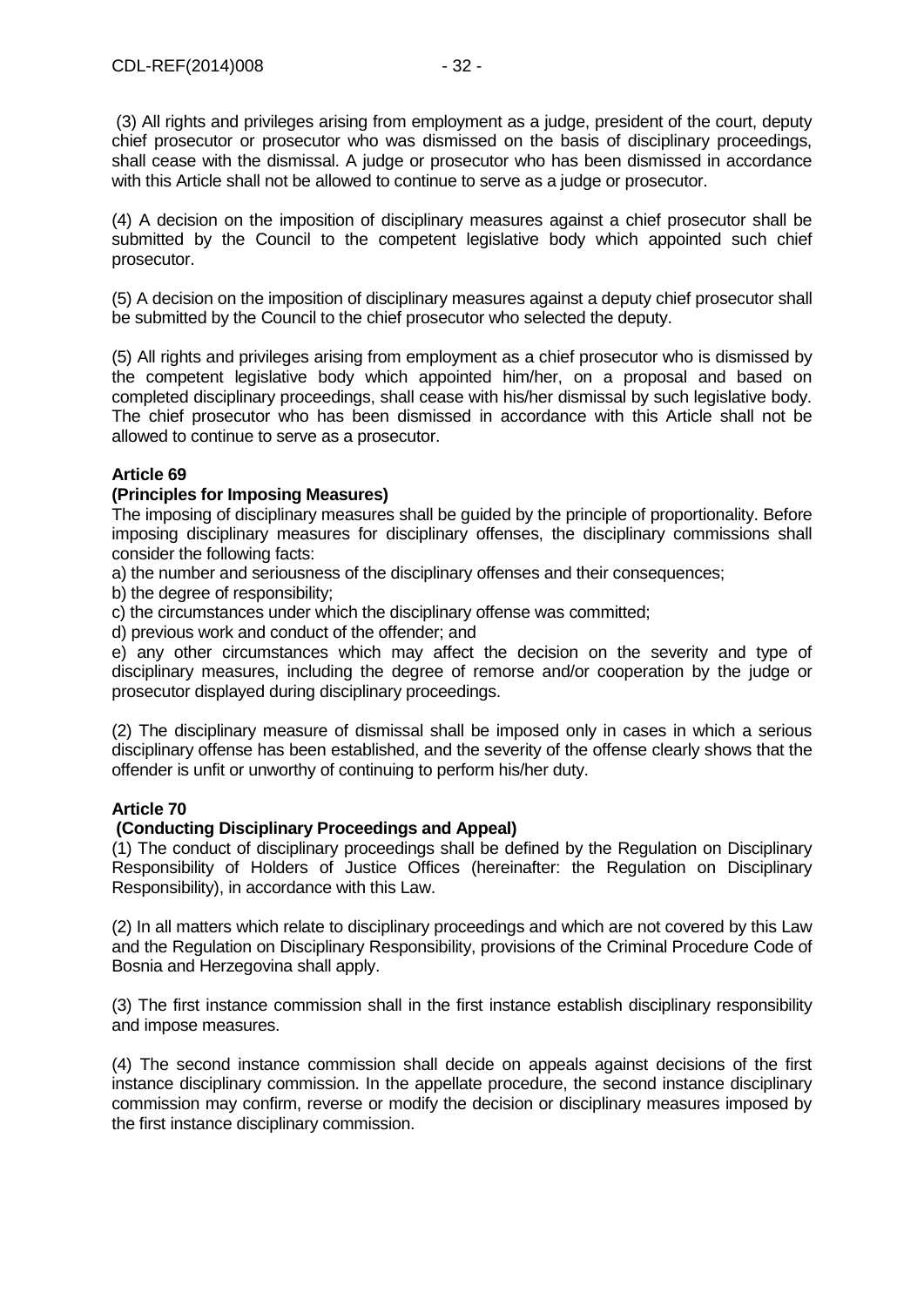(5) The decision of the second instance disciplinary commission imposing the measure of dismissal may be appealed to the Council. Members of the first instance and second instance disciplinary commissions are not entitled to take part in the decision on appeal.

(6) The execution of decisions made in disciplinary proceedings and of imposed disciplinary measures shall be defined in the Regulation on Disciplinary Responsibility.

# **Article 71**

### **(Appointment and Term of Office of Members of the Disciplinary Commissions)**

(1) Each court and prosecutor's office, at a general meeting or a collegium meeting, shall nominate a judge or a prosecutor who may be appointed as a member of a disciplinary commission.

(2) The Judicial and the Prosecutorial Subcouncils shall determine a list of judges and prosecutors who may be appointed as members of the disciplinary commissions, on the basis of nominations submitted by courts and prosecutors' offices.

(3) From the list referred to under Paragraph (2) hereof, the Council shall appoint, for a term of four years, three first instance and two second instance disciplinary commissions to conduct disciplinary proceedings against judges, and three first instance and two second instance disciplinary commissions to conduct disciplinary proceedings against deputy chief prosecutors and prosecutors.

(4) Assignment of disciplinary cases to the disciplinary commissions shall be done in the order pre-selected by a Council decision. The Council may introduce an automated system for assigning cases to the disciplinary commissions.

(5) The Prosecutorial Subcouncil shall, in accordance with Paragraph (3) hereof, appoint two members each to one first instance and one second instance disciplinary commission to conduct disciplinary proceedings against chief prosecutors. In disciplinary proceedings conducted against a chief prosecutor, the Council shall request that the legislative body which appointed the chief prosecutor appoints one member to each of the disciplinary commissions.

# **Article 72**

### **(Disciplinary Counsel)**

(1) The Office of the Disciplinary Counsel, an Office within the Council, shall act as prosecutor in connection with allegations concerning violations of the duty of a judge or prosecutor, in accordance with this Law and the Regulation on Disciplinary Responsibility.

(2) The Office of the Disciplinary Counsel shall act on complaints or on its own initiative and shall be responsible for assessing the legal validity of complaints, for investigating allegations of violation of duty made against judges or prosecutors, and for launching disciplinary proceedings and representing cases of disciplinary offenses before the disciplinary commissions of the Council.

(3) The Council shall appoint as the Chief Disciplinary Counsel of the Office of the Disciplinary Counsel a person who has at least five years of experience in legal matters after passing the bar examination, and a person of high moral character and a legal expert. Assistance in the work of the disciplinary counsel shall be provided by prosecutors and investigators in his/her office. The Chief Disciplinary Counsel may authorize prosecutors from his/her office to represent cases before the Council and its disciplinary commissions.

(4) In the event of a conflict of interest or in cases in which the chief prosecutor would have to disqualify him/herself from investigation or proceedings in a disciplinary matter before the Council or its disciplinary commissions, the Council shall hire a legal professional outside the Office of the Disciplinary Counsel to conduct an investigation and act on the disciplinary matter.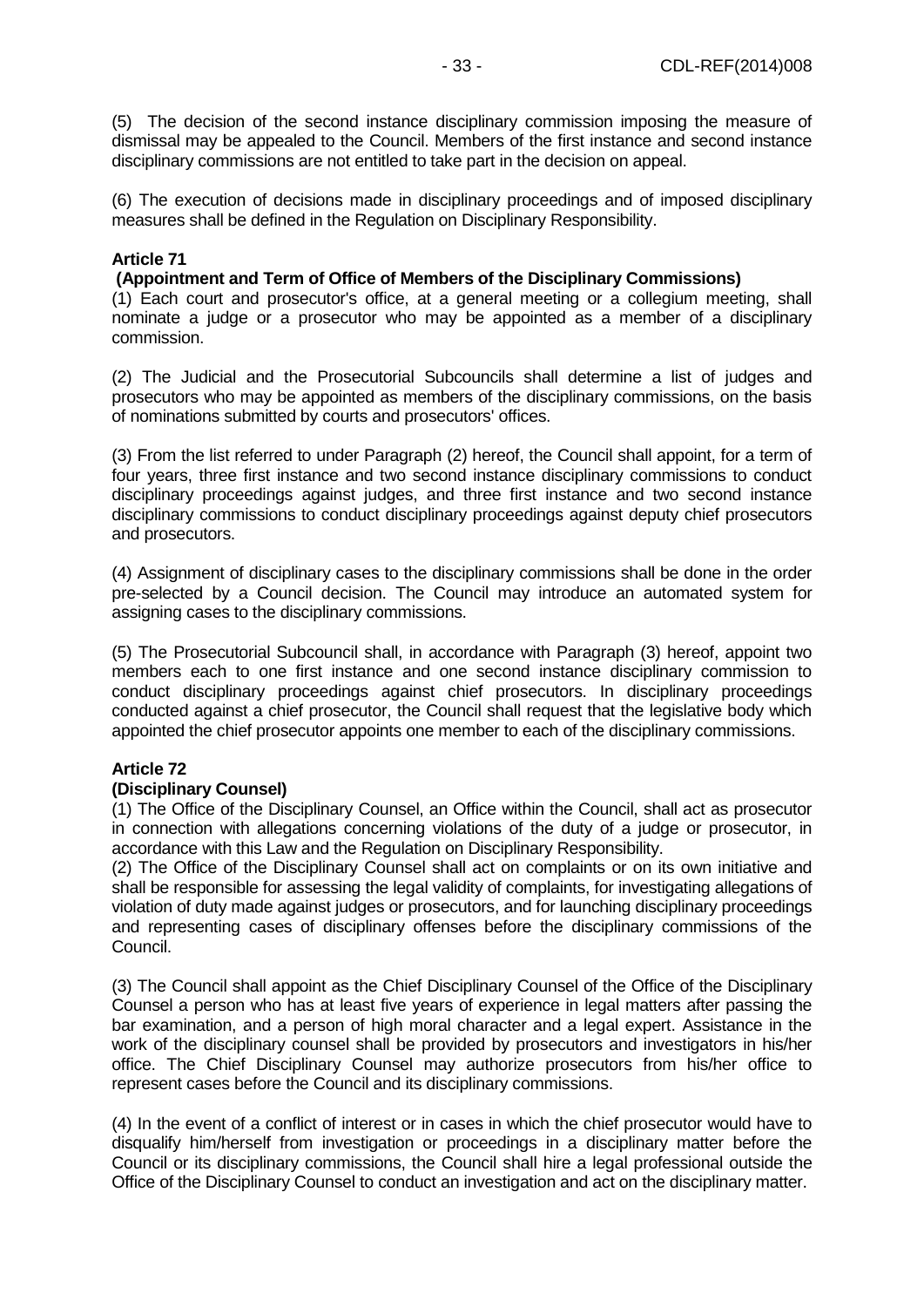# **(Keeping Records and Reporting to the Council)**

(1) The Office of the Disciplinary Counsel shall keep records of complaines filed and of actions taken in acting on complaints, investigations and disciplinary cases.

(2) The Council shall have access to the records. The Office of the Disciplinary Counsel shall submit to the Council, at its request, copies of complaints, investigation reports or other relevant documents.

(3) The Office of the Disciplinary Counsel shall report periodically in writing to the Council on its activities.

(4) The Office of the Disciplinary Counsel shall submit to the legislative body which appointed a chief prosecutor copies of complaints, investigation reports or other relevant documents, and shall report periodically in writing on the activities taken.

(5) The Office of the Disciplinary Counsel shall submit to the chief prosecutor who selected a deputy chief prosecutor copies of complaints, investigation reports or other relevant documents, and shall report periodically in writing on the activities taken.

# **Article 74**

### **(Examining Allegations)**

(1) The Office of the Disciplinary Counsel may initiate examination of allegations of violation of duty or incapacity of a judge or a prosecutor to perform the duty.

(2) All courts, prosecutor's offices and state authorities, as well as judges, prosecutors, reserve judges, lay judges and employees of courts or prosecutor's offices shall comply with requests of the Office of the Disciplinary Counsel with respect to providing information, documents or any other material in connection with examining allegations.

(3) The Office of the Disciplinary Counsel may submit a request to a disciplinary commission to seek that persons or bodies that are not covered by Paragraph (2) hereof be issued an order to provide information, documents or any other material in connection with examining allegations.

(4) If a judge or a prosecutor refuses to provide information, documents or any other material in compliance with a request of the Office of the Disciplinary Counsel, the Office may ask a disciplinary commission to issue an order to compel the judge or the prosecutor to provide the requested information, documents or any other material.

# **Article 75**

### **(Launching Disciplinary Proceedings and Filing Requests)**

(1) The Office of the Disciplinary Counsel shall launch disciplinary proceedings before the first instance disciplinary commission by filing a request for disciplinary action, if it considers that a judge or a prosecutor has violated his/her duty.

(2) A request for disciplinary action shall include alleged disciplinary offenses and must meet the requirements of the Regulation on Disciplinary Responsibility.

(3) If a decision is made not to launch disciplinary proceedings, the party who filed the request may submit a complaint to the Office of the Disciplinary Counsel, which shall be further defined in the Regulation on Disciplinary Responsibility.

# **Article 76**

# **(Rights of Parties during Disciplinary Proceedings)**

Disciplinary proceedings shall be conducted in a fair and transparent manner. During disciplinary proceedings, the judge or the prosecutor who is subject to the proceedings shall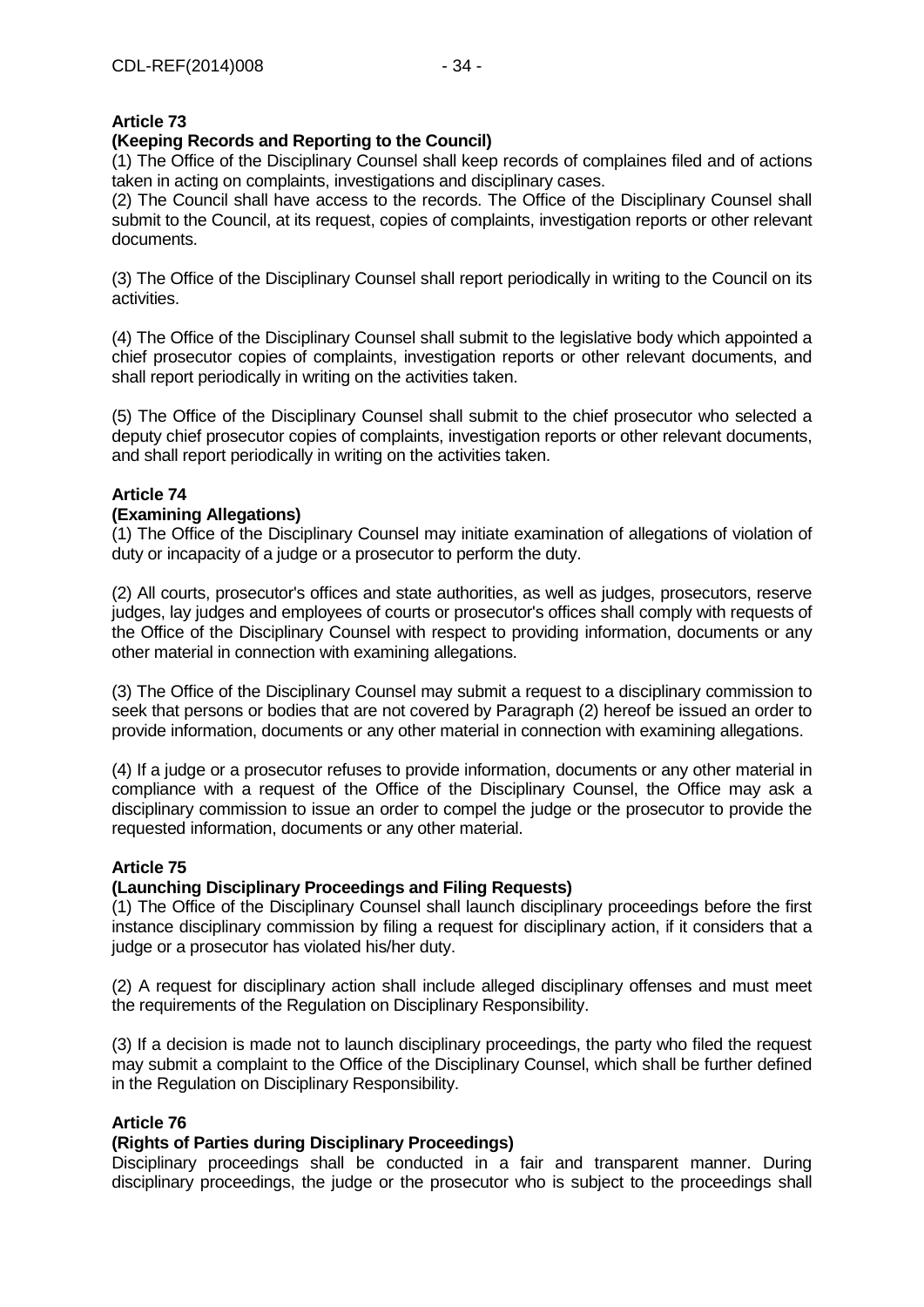enjoy the following rights which must be guaranteed by the Regulation on Disciplinary Proceedings, adopted by the Council:

(a) the right to be properly informed of the alleged disciplinary offense and of evidence of these allegations, as well as the right to reply in writing or orally for the record;

(b) the right to a fair and public hearing within a reasonable period before an independent and impartial commission established by law. The media and the public may be excluded from all or part of the hearing in the interest of morals, public order or national security in a democratic society, when this is in the interest of minors or for the protection of privacy of the parties, or when in the opinion of the commission this is necessary under special circumstances, where a public hearing would prejudice the interests of justice;

(c) the right not to answer any questions that might incriminate him/her and the right to attend every hearing, and to defend him/herself against charges with the aid of a legal counsel of his/her choice;

(d) the right to have any decisions made public and/or otherwise made available to the public;

(e) the right to file an appeal against a negative decision rendered against him/her.

# **Article 77**

### **(Agreement on Admission of Responsibility)**

(1) The Office of the Disciplinary Counsel and the person against whom a request for disciplinary action was filed may make, before the proceedings are finally concluded, a voluntary agreement on disciplinary violations listed in the request for disciplinary action, or may conclude an agreement on admission of responsibility.

(2) The content of and actions taken under such agreement shall be defined in the Regulation on Disciplinary Responsibility.

(3) A decision to reject such agreement may not be appealed.

### **Article 78**

### **(Confidentiality)**

(1) All proceedings or actions that relate to allegations of violation of duty or incapacity to perform duty, which had been taken before the Office of the Disciplinary Counsel has filed a request for disciplinary action, shall be confidential, unless the judge or the prosecutor who is the subject of such allegations waives the right to confidentiality in writing.

(2) Information on a decision of the Office of the Disciplinary Counsel not to launch disciplinary proceedings in a particular case may be published with the consent of the judge or the prosecutor who was the subject of such case.

(3) If the public becomes aware of an investigation into possible violation of duty or incapacity to perform duty before a request for disciplinary action is filed, the Office of the Disciplinary Counsel may issue a statement to confirm that an investigation is underway, to explain procedural aspects of the disciplinary proceedings, to explain the rights of judges and prosecutors to a fair hearing with the presumption of innocence, or to state that the judge or the prosecutor denies allegations, or to correct erroneous information that has been available to the public.

### **Article 79**

### **(Secrecy and Immunity)**

Any complaint or letter received in the Office of the Disciplinary Counsel stating violation of duty by a judge or a prosecutor, as well as any information gathered during the investigation shall be secret, except for the Council at its request, and for the legislative body which appointed the chief prosecutor.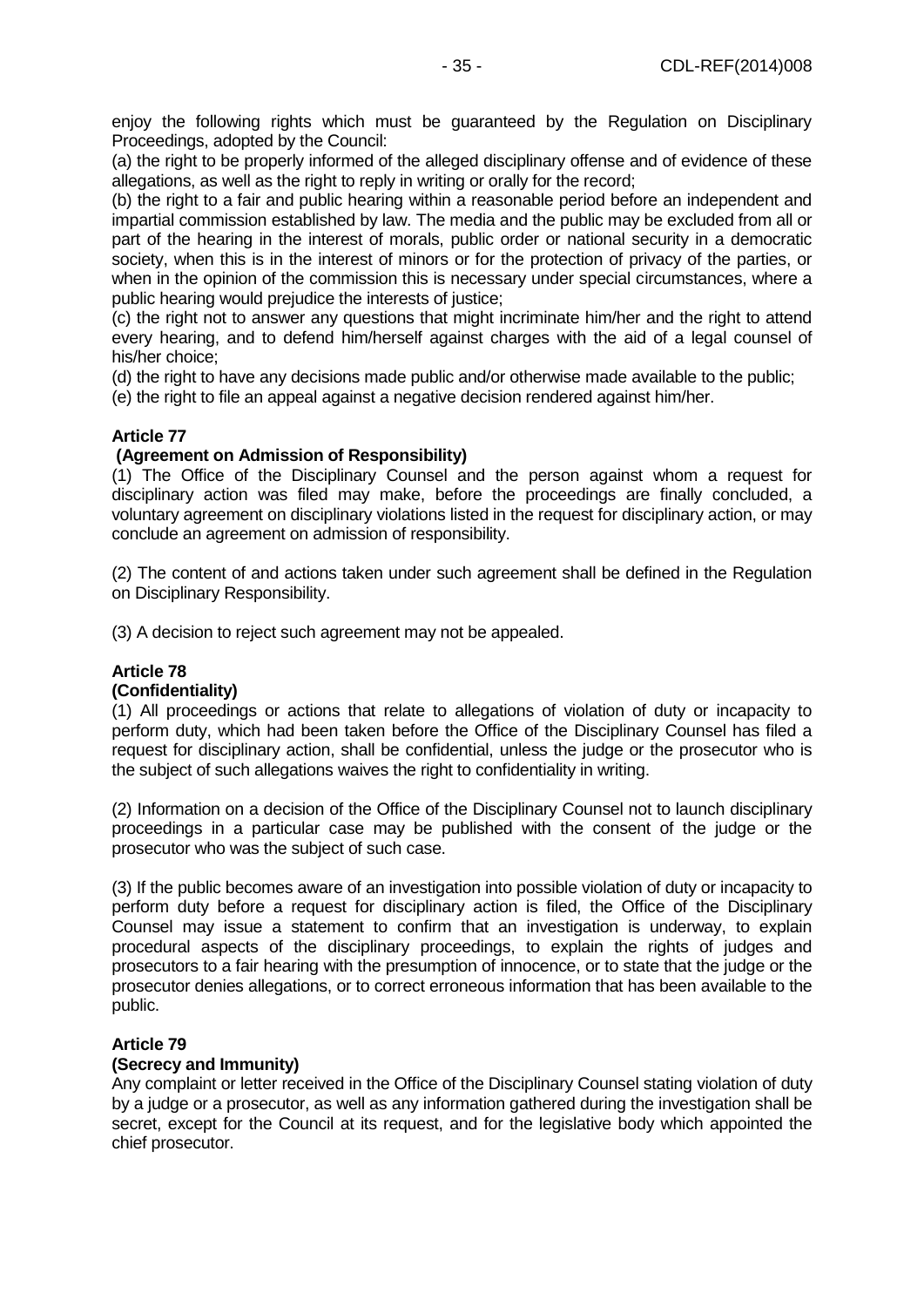# **(Statute of Limitations for Launching Disciplinary Proceedings)**

Disciplinary proceedings may not be launched against a judge or a prosecutor after more than five (5) years have passed since the date on which the alleged offense was committed, or, in the case of criminal matters, after more than one (1) year has passed since the date a final decision was rendered in criminal proceedings.

### **Article 81**

### **(Statute of Limitations for Conducting Disciplinary Proceedings)**

The procedure for establishing disciplinary responsibility must be completed within one year of the date of the request for disciplinary action being filed with the disciplinary committee.

### **Article 82**

### **(Keeping Records and Publishing Final Disciplinary Decisions)**

(1) The Council shall keep records of all disciplinary measures imposed.

(2) The disciplinary measure of dismissal shall be published in the "Official Gazette of BiH", and for a chief prosecutor also in the official gazette at the level for which the appointment was made.

### **CHAPTER VII - SUSPENSION FROM DUTY OF JUDGES OR PROSECUTORS UNTIL CRIMINAL PROCEEDINGS, DISCIPLINARY PROCEEDINGS OR DISMISSAL PROCEEDINGS ARE COMPLETED**

### **Article 83**

### **(Mandatory Suspension from Duty)**

(1) A judge or a prosecutor who has been detained shall be suspended from the duties of a judge or a prosecutor. Such suspension shall last until the person is held detained.

(2) The Council may extend the suspension from duty as defined under Article 84 hereof if the judge or the prosecutor has been released from detention.

### **Article 84**

### **(Discretionary Suspension from Duty)**

A judge or a prosecutor may be suspended from duty:

a) if an investigation has been launched in criminal proceedings against the judge or the prosecutor;

b) if a competent prosecutor has indicted his/her for a criminal offense;

c) if a non-final decision has been rendered against him/her imposing the measure of dismissal; d) if disciplinary proceedings have been launched for a disciplinary offense, and the Council finds that disciplinary responsibility cannot be properly established without the judge or the

prosecutor being suspended from duty during the proceedings; or

e) if the performance of official duties is impaired due to his/her mental, emotional, or physical condition.

f) if disciplinary proceedings have been launched against the judge or the prosecutor for a disciplinary offense, the nature and gravity of which is such that his/her performance of the justice function until the completion of disciplinary proceedings would severely affect the reputation of the justice system.

# **Article 85**

### **(Launching the Procedure for Suspension from Duty)**

(1) The first instance disciplinary commission of the Council may suspend a judge or prosecutor *ex officio* at the request of the Office of the Disciplinary Counsel or at the request of the legislative body which appointed the chief prosecutor or at the request of the president of the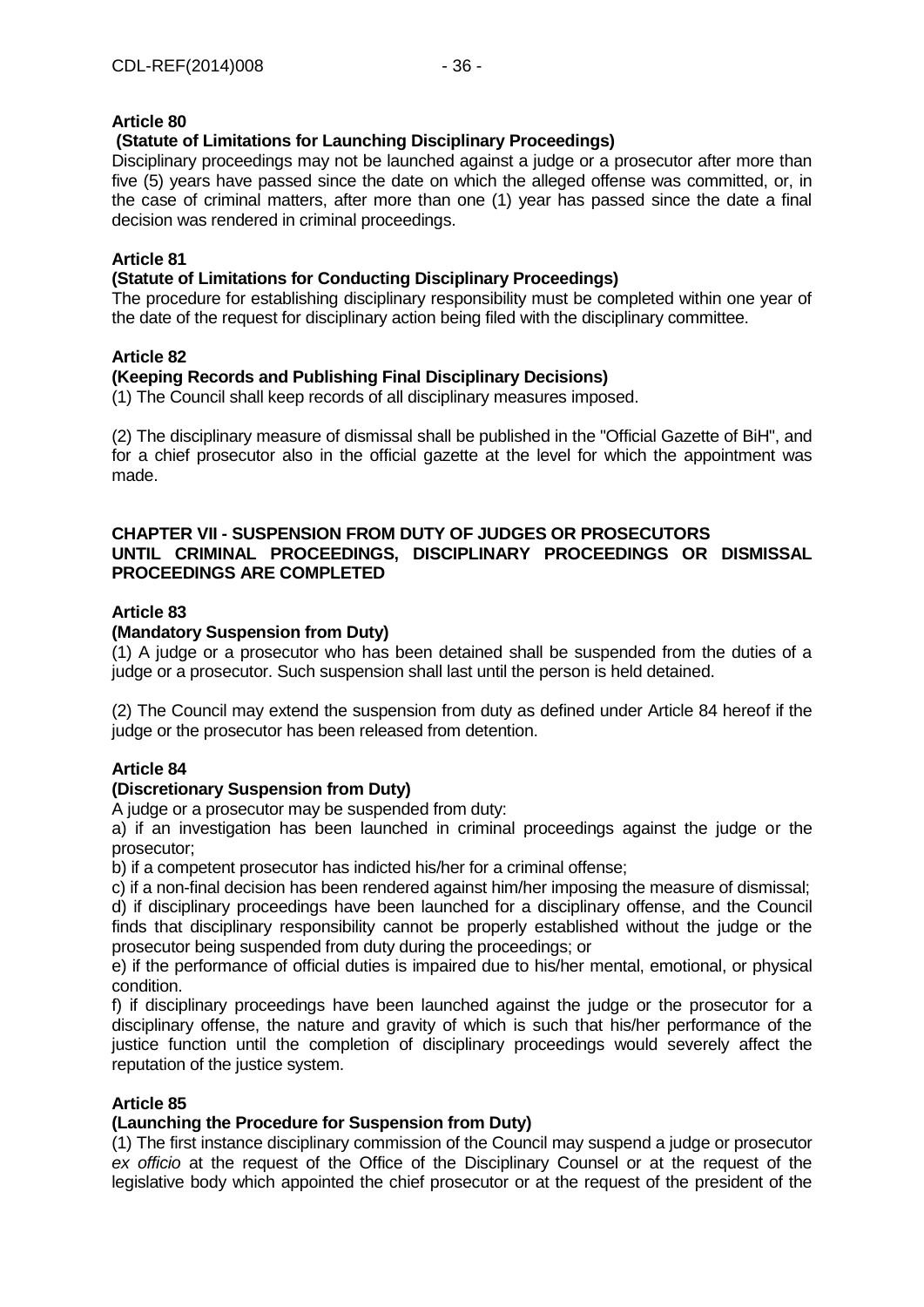court or the chief prosecutor who is the superior of the judge or the prosecutor.

(2) Upon becoming aware of the circumstances referred to under Articles 83 and 84 hereof, the president of the court or the chief prosecutor shall immediately forward such information to the Council.

(3) If the information referred to under Paragraph (2) hereof concerns a chief prosecutor, the Council shall forward such information without delay to the legislative body which appointed the chief prosecutor.

### **Article 86**

### **(Decisions on Suspension from Duty and Appeals)**

(1) The decision on suspension from duty in accordance with provisions of Articles 83 and 84 hereof shall be made by the first instance disciplinary commission of the Council.

(2) An appeal against the decision on suspension from duty shall be submitted to the second instance disciplinary commission of the Council. An appeal shall not stay the execution of the decision referred to under Paragraph (1) hereof.

(3) The decision of the second instance disciplinary commission may be challenged by filing a complaint with the Court of Bosnia and Herzegovina within 15 days of receipt of the decision.

(4) The suspended judge or prosecutor shall be entitled to receive 70% of the salary for the duration of suspension.

(5) If the disciplinary proceedings do not establish responsibility or the disciplinary proceedings result in a disciplinary measure imposed as referred to under Article 68, Paragraph 1, Items a) – c) hereof, the judge or the prosecutor shall be entitled to receive the difference of unpaid salaries and other benefits for the duration of the effects of the decision on suspension from duty.

(6) A judge or a prosecutor against whom an investigation has been suspended or who has been finally acquitted in criminal proceedings, or against whom criminal charges have been dropped, and who was suspended from duty due to these circumstances, shall be entitled to receive the difference of unpaid salaries and other benefits for the duration of the effects of the decision on suspension from duty.

### **Article 87**

### **(Limitation of the Duration of Suspension from Duty)**

(1) A judge or a prosecutor may be suspended from duty not longer than until the end of disciplinary proceedings that served as a basis to make the decision on suspension.

(2) The first instance disciplinary commission may, at its own discretion, reconsider the decision on suspension of a judge or a prosecutor which was made pursuant to Article 84 hereof and modify, reverse or confirm such decision.

### **Article 88**

### **(Appointing a Deputy to Carry out the Duty during Suspension)**

(1) In the event of a president of the court being suspended, the Council shall act on a recommendation of the Judicial Subcouncil and appoint a judge of that court who shall serve as the president of the court for the duration of suspension.

(2) In the event of a chief prosecutor being suspended, the Council shall act on a recommendation of the Prosecutorial Subcouncil and appoint a deputy chief prosecutor or one of the prosecutors of the prosecutor's office in which no deputy chief prosecutor has been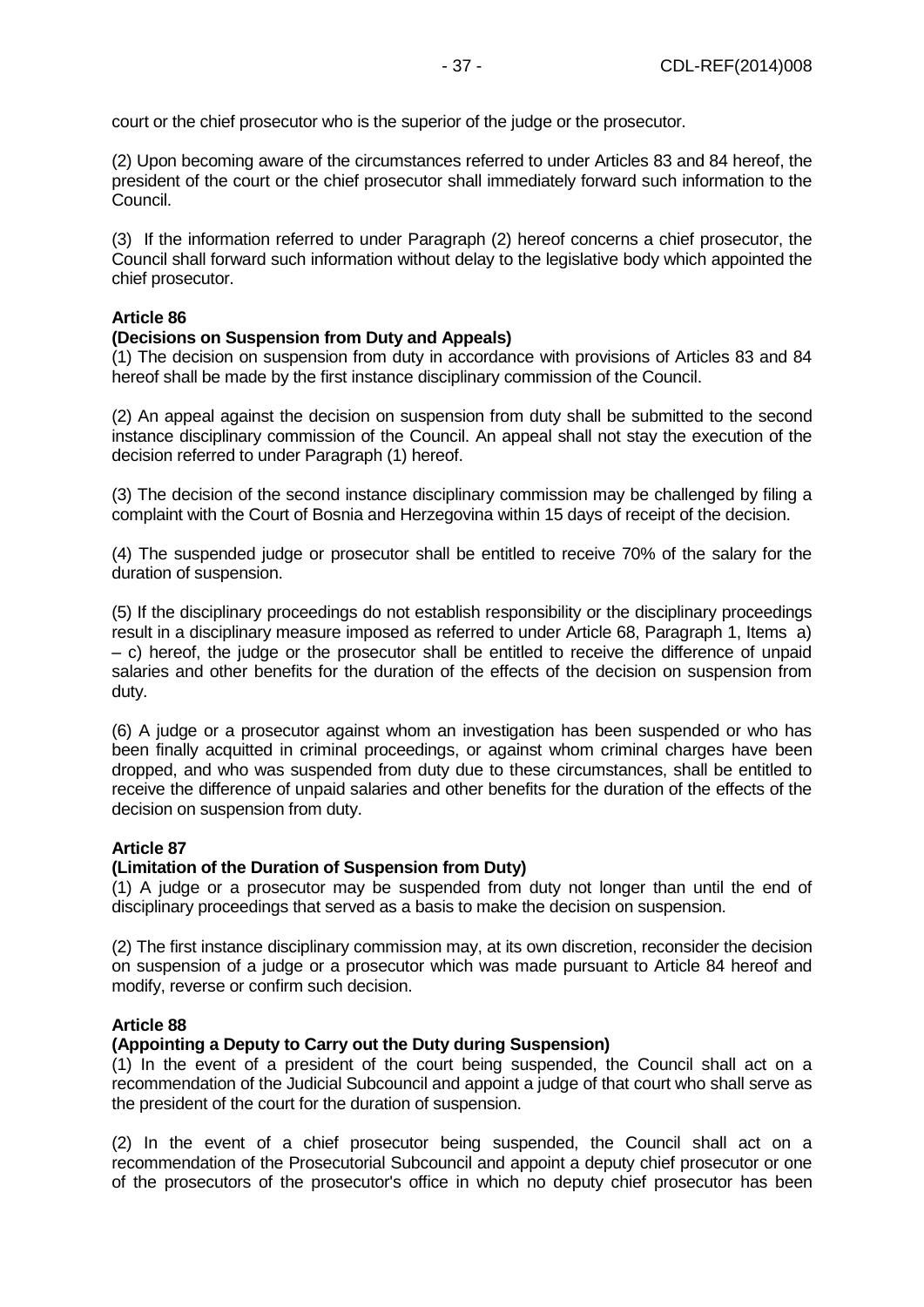appointed, to serve as the chief prosecutor for the duration of suspension, and the information on this shall be immediately submitted to the legislative body which appointed the chief prosecutor.

# **CHAPTER VIII - CONFLICT OF DUTIES OF JUDGES AND PROSECUTORS WITH OTHER DUTIES, AND IMMUNITY**

# **Article 89**

# **(General Prohibition of Conflicting Duties)**

(1) A judge or a prosecutor shall not perform any duty that is in conflict with his/her duty, or any duty which may be deemed to interfere with proper and impartial performance of his/her duty as a judge or a prosecutor, or which may have a negative impact on the independence or reputation of the judicial or prosecutorial duties, or which may cast doubt on his/her ability to act impartially, or which may harm the reputation of the judicial or prosecutorial duties.

(2) A judge or a prosecutor shall not be a member of or perform any duty in political parties, or associations or foundations associated with political parties, and shall refrain from taking part in any activities of political parties of a public nature.

(3) A judge or a prosecutor shall not be a member of any organization which discriminates on the basis of race, color, sex, sexual orientation, religion or ethnic background or national origin, nor may he/she agree to use any facilities of such organizations, and must withdraw from such organizations immediately upon becoming aware of their actions as such.

# **Article 90**

# **(Prohibition of Public Duty, Legal Duty and Other Duties)**

(1) A judge or a prosecutor shall not perform any other public duty that is in conflict with the performance of judicial or prosecutorial duties, unless otherwise provided by law.

(2) A judge or a prosecutor may not be a lawyer, notary, or perform any other tasks which are paid for and which are in conflict with the performance of the duties of a judge or a prosecutor, unless otherwise provided by law. Exceptionally, a judge or a prosecutor may be involved in academic, teaching or similar activities to educate the public and may be remunerated for them.

(3) A judge or a prosecutor shall not be a member of any management or supervisory board of a public or private company or any other legal entity.

(4) A judge or a prosecutor shall not perform any other duties that may interfere with the performance of the duties of a judge or a prosecutor.

# **Article 91**

### **(Reference to the Council)**

If the president of a court or a chief prosecutor believe that a judge or a prosecutor is performing activities that are prohibited under this Law, the judge or the prosecutor shall be notified of this, and the president of the court or the chief prosecutor shall refer the matter to the Council, which shall make a binding decision thereon. The procedure shall be defined in the Council Rules of Procedure.

# **Article 92**

# **(Opinion on Activities of a Judge or a Prosecutor)**

A judge or a prosecutor shall seek opinion of the Council on whether the activities he/she intends to undertake are in conflict with his/her duties and provisions of this Law. Such request shall include details of the activities in question. The Council shall respond to such request in writing within a reasonable period after receiving such request. The Council's response delivered in accordance with provisions of this Paragraph shall be binding.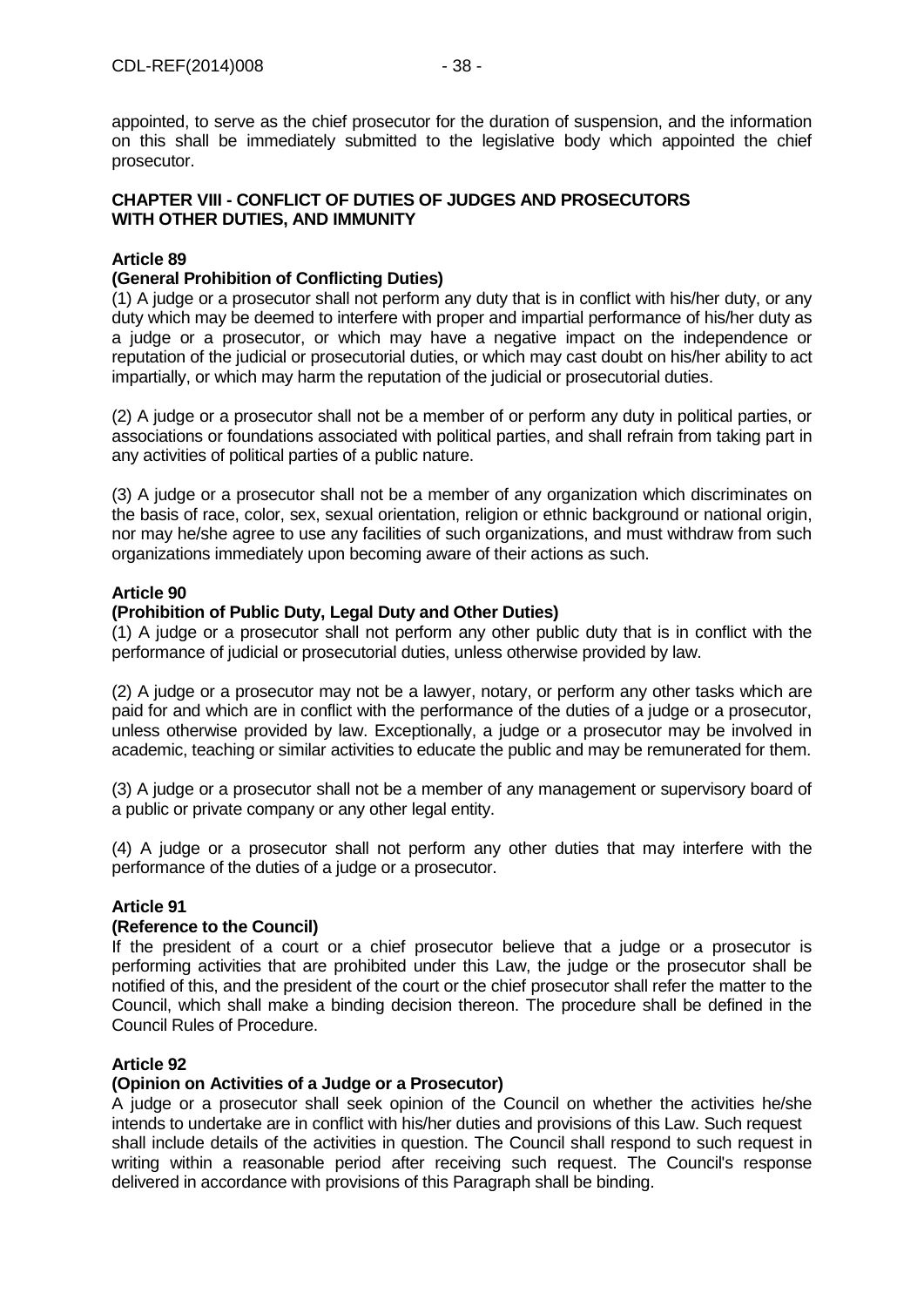# **(Reporting on Activities to the High Judicial and Prosecutorial Council)**

Judges and prosecutors shall submit to the Council an annual financial report which shall state, among other things, the activities they have carried out outside their duty of a judge or a prosecutor, including any amounts they charged. The financial report shall include information on the spouse and children who live in the same household and who hold shares of stock or participate in the management of private or public companies and associations, including political parties. The Council shall provide forms for financial reports and may request additional information.

### **Article 94**

# **(Immunity of Judges and Prosecutors)**

(1) A judge or a prosecutor cannot be prosecuted, arrested or detained, or held liable in civil proceedings for an opinion given or a decision made as part of his/her official duty.

(2) The immunity shall not prevent or delay an investigation in criminal or civil proceedings that are underway in accordance with law on some matter against a judge or a prosecutor.

### **CHAPTER IX - CESSATION OF DUTY**

### **Article 95**

### **(Cessation of Term of Office)**

(1) The term of office of a judge or a prosecutor shall cease:

- a) upon reaching the mandatory retirement age;
- b) in the event of resignation;
- c) in the event of appointment to another court or prosecutor's office;
- d) due to a permanent loss of capacity to perform the duty of a judge or a prosecutor;
- e) if he/she was sentenced to prison by a final verdict;
- f) if he/she is dismissed by the Council as a result of disciplinary action.

(2) The term of office or a president of the court, chief prosecutor or deputy chief prosecutor shall cease:

- a) in the event of termination of office as a judge or a prosecutor;
- b) in the event of appointment to another court or prosecutor's office;
- c) upon the expiry of the period for which he/she was appointed;
- d) in the event of resignation as president of the court, chief prosecutor or deputy prosecutor;
- e) in the event of a transfer from the position of a president of the court to the position of a judge, or from the position of a chief prosecutor or deputy chief prosecutor to the position of a prosecutor, as a result of disciplinary action;
- f) in the event of a transfer from the position of a president of the court to the position of a judge, or from the position of a chief prosecutor or deputy chief prosecutor to the position of a prosecutor, as a result of a negative assessment of his/her performance;
- g) upon taking the office as a Council member in full-time employment.

(3) When a judge or a prosecutor reaches the mandatory retirement age, his/her term shall automatically cease. A judge or a prosecutor may request that his/her term ceases in order to retire before he/she reaches the age defined by this Law provided he/she satisfies the requirements to be entitled to old-age pension in accordance with regulations on pension and disability insurance.

(4) A resignation by a judge or a prosecutor shall be submitted in writing to the Council. The decision to terminate the term of office of a judge or a prosecutor shall be made by the Council,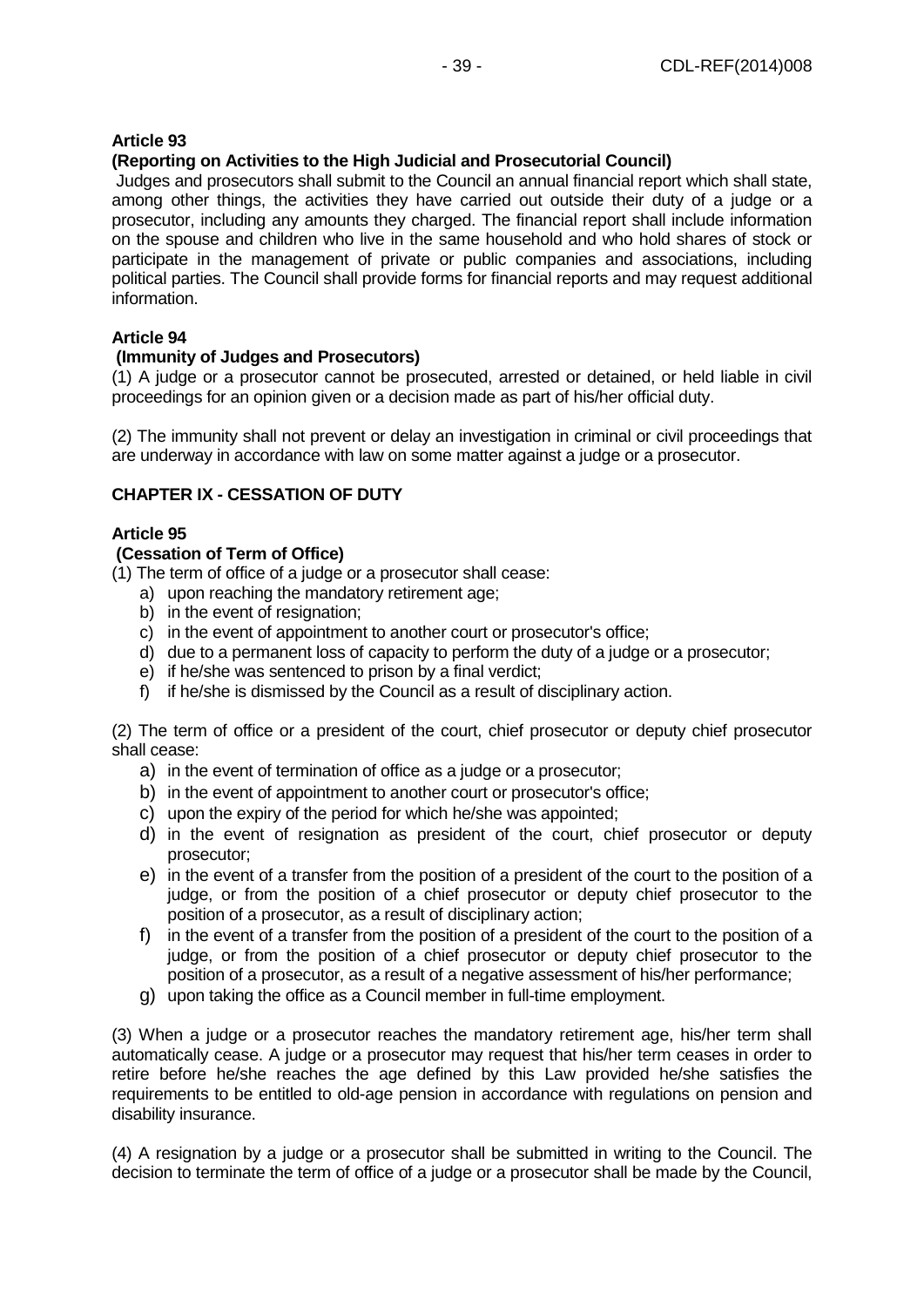on a recommendation of the competent Subcouncil, within 30 days of receipt of the resignation. The term of office shall cease on the date of the decision or the date established by the Judicial or Prosecutorial Subcouncil on a proposal of the judge or the prosecutor who resigned. If the resignation is not decided within 30 days, the term of office shall be deemed terminated upon the expiry of 30 days from the date of resignation.

(5) A resignation by a deputy chief prosecutor shall be submitted in writing to the chief prosecutor, while the chief prosecutor shall submit his/her resignation to the competent legislative body which appointed him/her. The term of office shall cease on the date of the decision, but not later than within 30 days of receipt of the resignation. If the resignation is not decided within 30 days, the term of office shall be deemed terminated upon the expiry of 30 days from the date of resignation.

(6) The term of office of a judge or a prosecutor to serve in the court or the prosecutor's office to which he/she was previously appointed shall cease upon appointment to a justice office in another court or prosecutor's office, as of the date of taking office, and the period for taking the office cannot be longer than 60 days from appointment.

(7) The decision to terminate the term of office in accordance with Paragraph (1) Item d) hereof shall be made by the Council, at the recommendation of the competent Subcouncil, on the basis of a final decision of a competent authority establishing the loss of capacity to perform duty. The decision to terminate the term of office in accordance with Paragraph (1) Item d) hereof on the basis of a final decision of a competent authority establishing the loss of capacity to perform the duty of a deputy chief prosecutor shall be made by the chief prosecutor, and for the chief prosecutor by the competent legislative body which appointed him/her. The term of office shall cease on the date of the decision, but not later than within 30 days of receipt of the decision of the competent authority.

(8) The term of office of a judge or a prosecutor in accordance with Paragraph (1) Item (e) hereof shall automatically cease upon the verdict sentencing him/her to a prison sentence becoming final. The term of office shall cease on the date established by the Council for judges or prosecutors, by the chief prosecutor for the deputy chief prosecutor, and by the competent legislative body which appointed him/her for the chief prosecutor.

(9) If a president of the court or a chief prosecutor is aware in advance that the term of office of a judge or a prosecutor under his supervision will cease, the president of the court or the chief prosecutor shall immediately notify the Council thereof in order to launch a new procedure for the appointment to the future vacancy.

(10) In the case referred to under Paragraph (2) Item b) hereof, the term of office of the president of the court, the chief prosecutor or a deputy prosecutor shall cease on the date of taking office in another court or prosecutor's office, and the period for taking the office in another court or prosecutor's office cannot be longer than 60 days from appointment.

(11) The term of office of the president of the court and the deputy chief prosecutor in accordance with Paragraph (2) Items (e) and (f) hereof shall cease on the date established by the Judicial or Prosecutorial Subcouncil, and in the case referred to under Paragraph (2) Item g) hereof, on the date of taking office in the Council.

(12) A president of the court may submit resignation in accordance with Paragraph (4) hereof.

(13) Upon the expiry of the term of office of the president of the court, the chief prosecutor or a deputy prosecutor, such person shall continue to serve as a judge or a prosecutor in the same court or the prosecutor's office.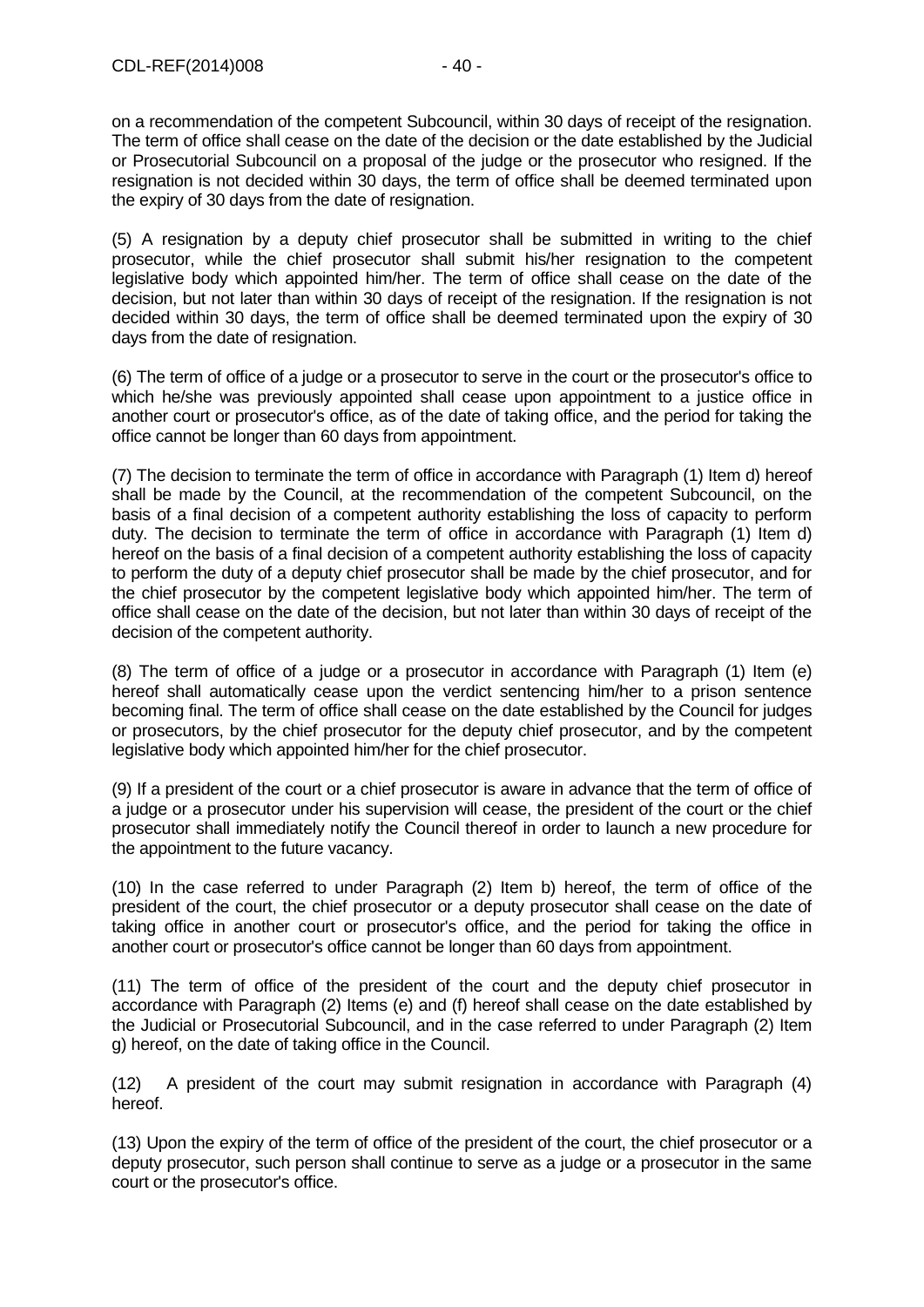(14) A chief prosecutor must be dismissed by the competent legislative body which appointed him in the event the report on the operation of his/her prosecutor's office is not approved.

### **Article 96**

### (**Temporary Extension of the Term of Office**)

(1) A president of the court, a chief prosecutor or a deputy prosecutor whose term of office to which he/she was appointed has ceased shall continue to serve as an acting president, chief prosecutor of deputy prosecutor, with all the associated rights and obligations, until a new president of the court, chief prosecutor or deputy prosecutor is appointed, but not longer than six months.

(2) In other cases of the cessation of the term of office of a president of the court, chief prosecutor or deputy prosecutor, the Council shall act on the recommendation of the competent Subcouncil and appoint a judge or a prosecutor who shall serve as the president of the court or the chief prosecutor or a deputy prosecutor, with all the rights and obligations, until a new president of the court, prosecutor or deputy prosecutor is appointed.

### **Article 97**

#### (**Mandatory Retirement Age**)

(1) The mandatory retirement age for judges and prosecutors shall be the age of 70.

(2) An exception to Paragraph (1) hereof is the appointment of reserve judges and lay judges, who may be appointed until they reach the age of 72.

### **CHAPTER X - FINAL PROVISIONS**

#### **Article 98**

### **(Term of Office and New Obligations of the Council**)

(1) Members of the Council appointed before the entry into force of this Law shall remain in office until members of the Council are elected pursuant to the procedure defined in this Law.

(2) The Council shall suspend all vacancy procedures started before the entry into force of this Law.

(3) The Council shall, within 60 days of this Law entering into force, conduct the procedure in accordance with Article 7, Paragraphs (1) and (2) hereof and shall submit the list of candidates for members of the Council to the Joint Collegium of both Houses of the Parliamentary Assembly of Bosnia and Herzegovina.

(4) The Commission referred to under Article 7, Paragraph (3) hereof shall conduct the procedure without delay and define a final list of candidates and submit it to the House of Representatives and the House of Peoples of the Parliamentary Assembly of Bosnia and Herzegovina, which will elect members of the Council at their next session, but not later than within 60 days.

(5) Members of the Council referred to under Article 4, Paragraph (4) hereof shall be appointed by the competent authorities within 60 days of this Law entering into force.

### **Article 99**

# (**Previous Terms of Office of Presidents of the Court,**

# **Chief Prosecutors and Deputy Chief Prosecutors**)

(1) The term of office of presidents of the court, chief prosecutors and deputy chief prosecutors